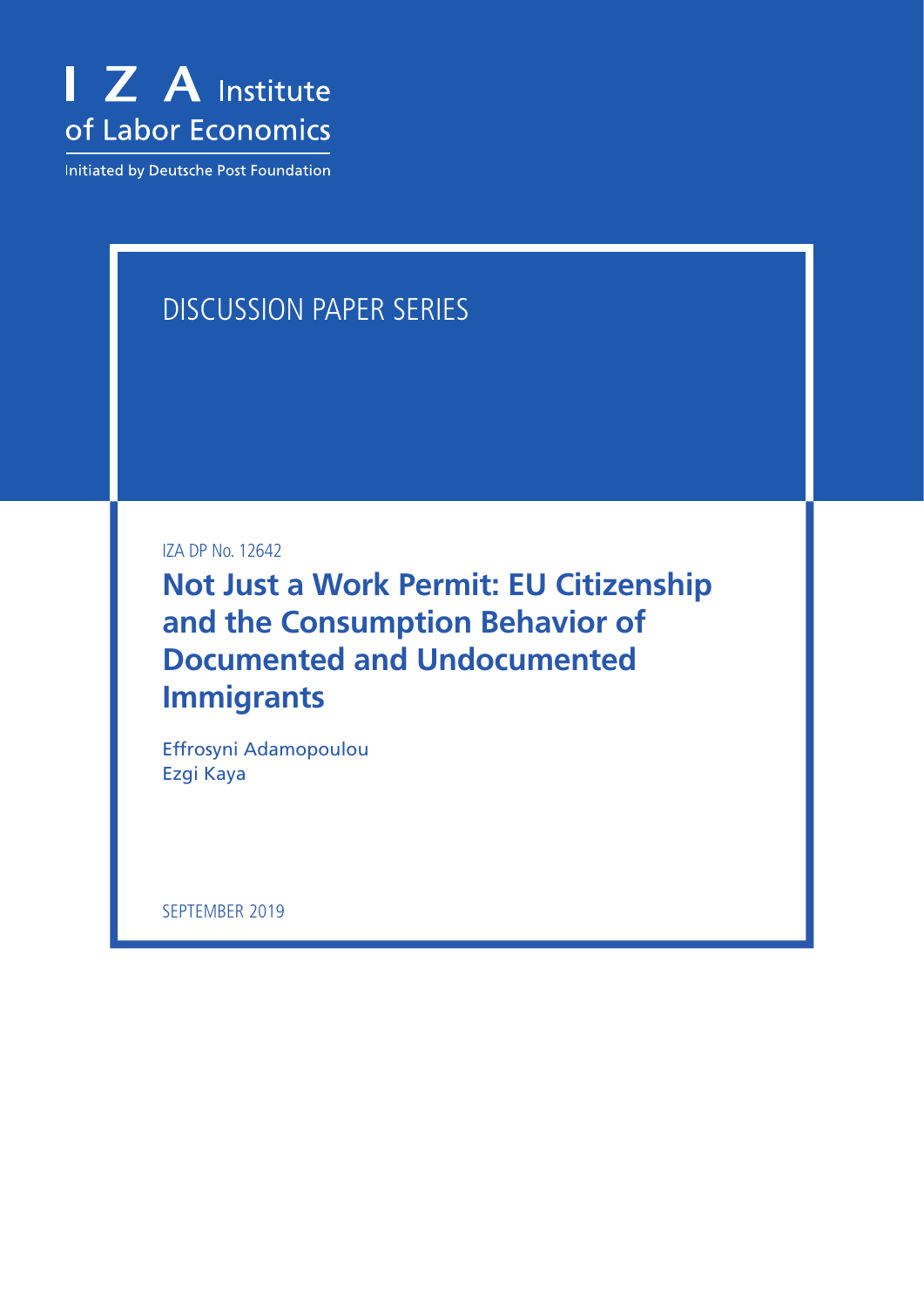

Initiated by Deutsche Post Foundation

## DISCUSSION PAPER SERIES

IZA DP No. 12642

# **Not Just a Work Permit: EU Citizenship and the Consumption Behavior of Documented and Undocumented Immigrants**

## **Effrosyni Adamopoulou**

*University of Mannheim and IZA*

**Ezgi Kaya** *Cardiff University*

SEPTEMBER 2019

Any opinions expressed in this paper are those of the author(s) and not those of IZA. Research published in this series may include views on policy, but IZA takes no institutional policy positions. The IZA research network is committed to the IZA Guiding Principles of Research Integrity.

The IZA Institute of Labor Economics is an independent economic research institute that conducts research in labor economics and offers evidence-based policy advice on labor market issues. Supported by the Deutsche Post Foundation, IZA runs the world's largest network of economists, whose research aims to provide answers to the global labor market challenges of our time. Our key objective is to build bridges between academic research, policymakers and society.

IZA Discussion Papers often represent preliminary work and are circulated to encourage discussion. Citation of such a paper should account for its provisional character. A revised version may be available directly from the author.

ISSN: 2365-9793

**IZA – Institute of Labor Economics**

| Schaumburg-Lippe-Straße 5-9 | Phone: +49-228-3894-0       |             |
|-----------------------------|-----------------------------|-------------|
| 53113 Bonn, Germany         | Email: publications@iza.org | www.iza.org |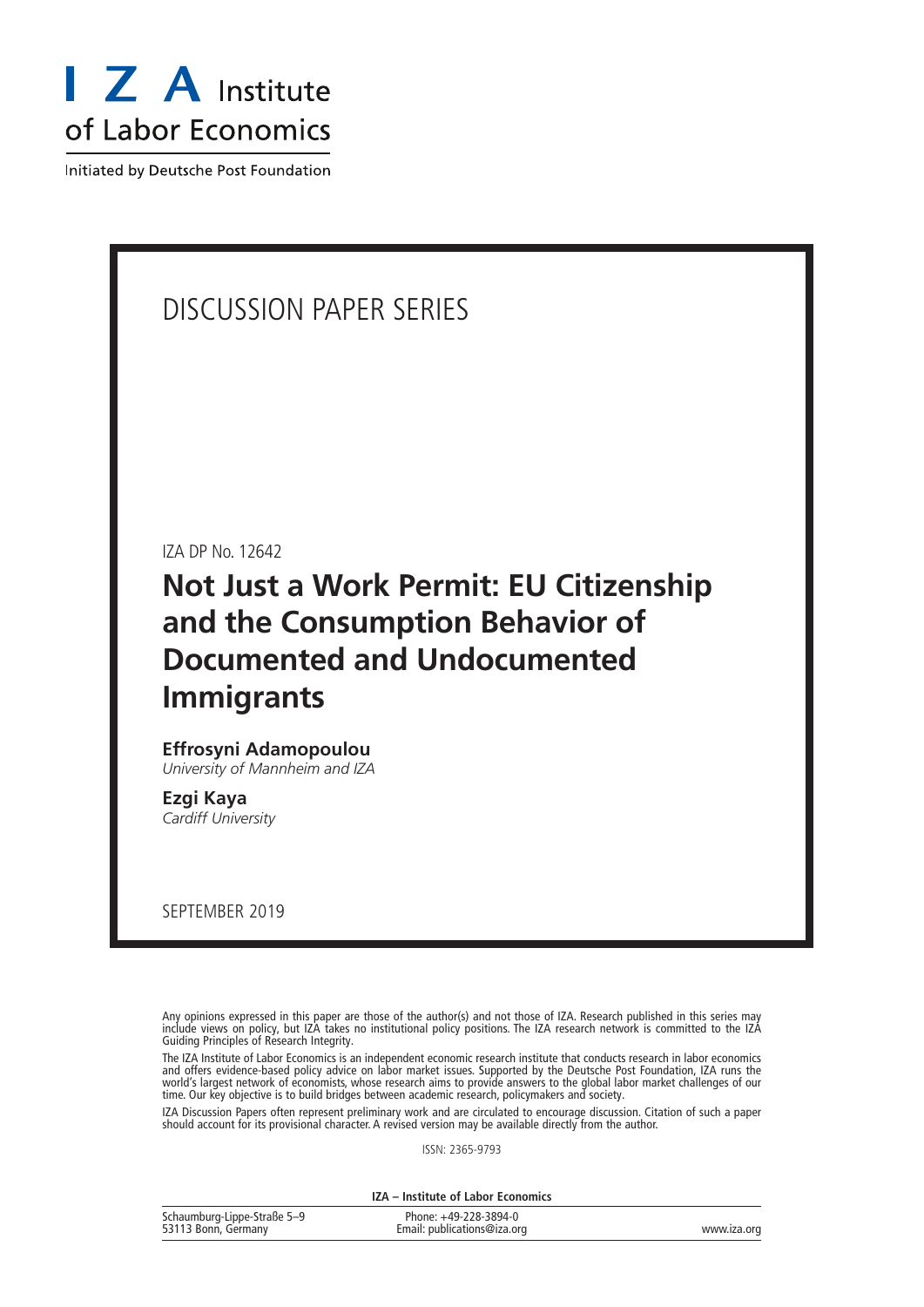# ABSTRACT

# **Not Just a Work Permit: EU Citizenship and the Consumption Behavior of Documented and Undocumented Immigrants**

This paper explores the impact of the 2007 EU enlargement on the consumption behavior of immigrant households. Using data from a unique Italian survey and a diff-in-diff approach, we find that the enlargement induced a consumption increase for immigrants from new member states. This effect concerned both undocumented and documented immigrants, albeit through different channels. Detailed information on immigrants' legal status and sector of employment allows us to shed light on the exact mechanisms. Following the enlargement, previously undocumented immigrants experienced increases in labor income by moving away from the informal sector, whereas immigrants who were already working legally in Italy benefitted from an increased probability of getting permanent contracts. Enhanced employment stability in turn reduced uncertainty, leading to an increase in documented immigrants' consumption.

| <b>JEL Classification:</b> | D <sub>12</sub> , E <sub>21</sub> , F <sub>22</sub>   |
|----------------------------|-------------------------------------------------------|
| Keywords:                  | consumption, citizenship, informality, (un)documented |
|                            | immigrants, work permit                               |

## **Corresponding author:**

Effrosyni Adamopoulou University of Mannheim Department of Economics L7, 3-5, 68161 Mannheim Germany E-mail: adamopoulou@uni-mannheim.de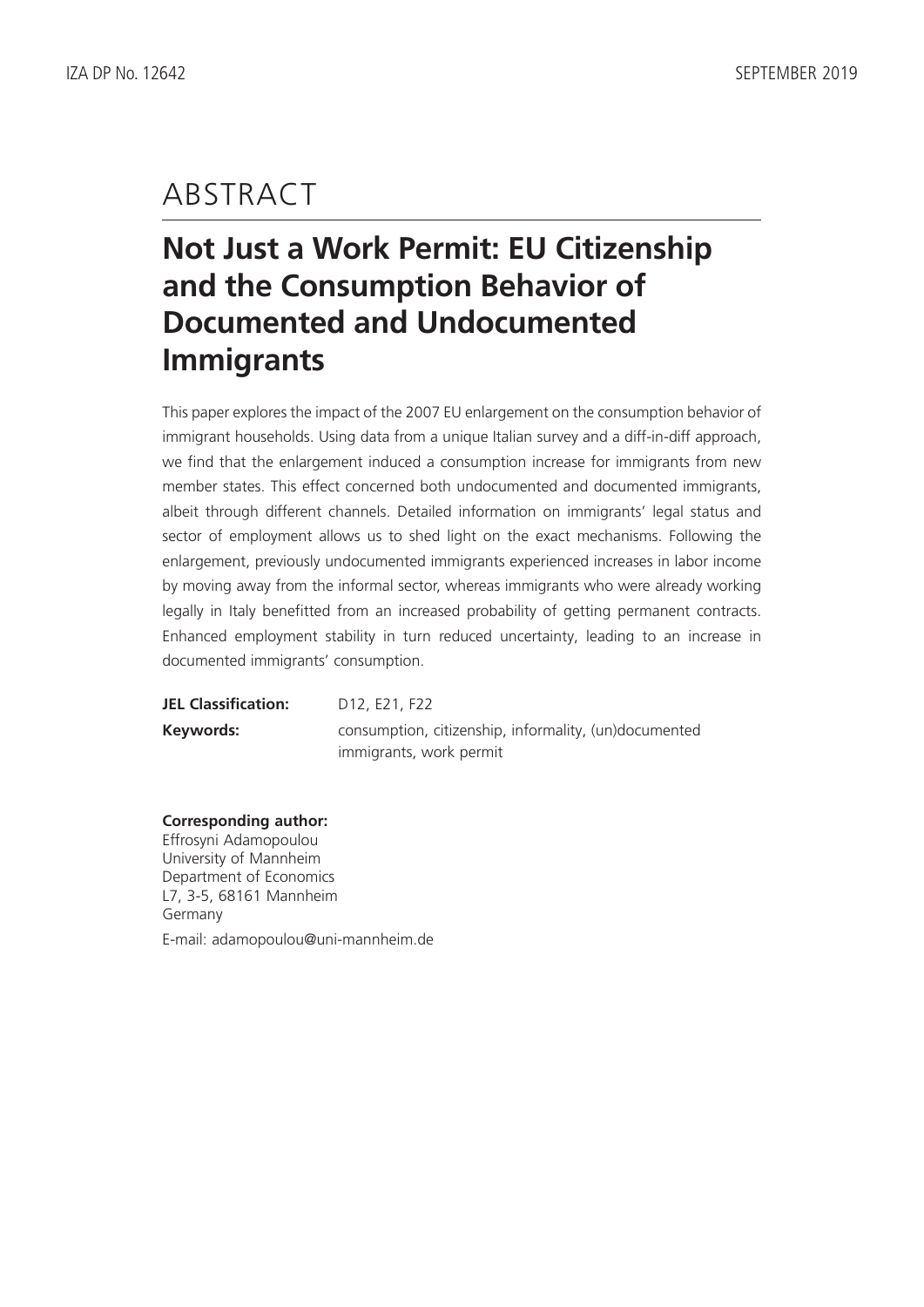## 1 Introduction $1$

Despite the large literature on the economic analysis of immigration, little is known about immigrant households' consumption behaviour in the host economy. In principle, a high level of uncertainty can depress the economic activity of households, including their consumption. When economic decisions are costly to revert, high uncertainty may induce individuals to postpone their decisions until uncertainty is sufficiently resolved and more information is available (Bernanke, 1983). Immigrants tend to face higher economic uncertainty than natives, which may affect their consumption behavior.<sup>2</sup> On the one hand, undocumented immigrants are constantly at risk of being apprehended and subsequently deported, and when employed, they work in the informal economy and earn lower salaries (Dell'Aringa and Neri, 1987). Legalization procedures differ by country but are costly and burdensome in general.<sup>3</sup> On the other hand, documented immigrants are allowed to stay in the host country for a prespecified period of time and are obliged to leave when their permit expires. Permits can be renewable but this is usually subject to fulfilling certain conditions such as earning high-enough income and/or not entailing in any criminal activity.

One of the fundamental principles of the European Union (EU) enables immigrants from the member states to live and work in the EU without the need of a work permit, and grants them the right to equal treatment with natives in employment, wages, and working conditions.<sup>4</sup> Thus, the EU accession plausibly implies an improvement in the employment opportunities of citizens from new member states, while reducing the degree of uncertainty and the precautionary savings motive. This could translate into higher income, and thus

<sup>1</sup>We are indebted to Gian Carlo Blangiardo for kindly providing us with the data. Many thanks to Árpád Ábrahám, Gaetano Basso, Andrea Brandolini, Matteo Bugamelli, Francesca Carta, Tanika Chakraborty, Federico Cingano, Marta De Philippis, Ruben Durante, Giovanni Facchini, Francesco Fasani, Jesús Fernández-Huertas, Federico Giorgi, Colin Green, Marcel Jansen, Melanie Jones, Zoë Kuehn, Francesco Manaresi, Giovani Mastrobuoni, Sauro Mocetti, Elisabetta Olivieri, Massimo Sbracia, Paolo Sestito, Steven Stillman, Jan Stuhler, Marco Tonello, Eliana Viviano, Han Ye and the participants in the Bank of Italy lunch seminar, in the Universidad Autónoma de Madrid lunch seminar, in the JRC-EC Ispra seminar, in the Universitat de Girona lunch seminar, in the BGSE PhD Jamboree in Barcelona, in the International Conference on Migration and Welfare in Rome, in the Universidad Carlos III de Madrid A&E reading group, in the CARBS Microeconomics Research Group Workshop, in the WISERD conference in Bangor, in the ESPE conference in Glasgow, in the WPEG in Sheffield, in the  $2^{nd}$  Applied Microeconomics Workshop in Bolzano, in the Migration and the Labour Market Workshop in Edinburgh, in the  $17^{th}$  IZA/SOLE Transatlantic Meeting of Labor Economists in Ammersee, in the AIEL-INPS International Workshop on Immigration in Rome, in the EEA conference in Cologne, in the EALE conference in Lyon, in the 2nd CRCTR 224 Workshop for Young Researchers in Montabaur, in the FRIAS Junior Researcher Conference in Freiburg, in the 2019 ZEW Public Finance Conference, and in the Migration and Mobility workshop in Glasgow for useful discussions and help. Financial support by the German Research Foundation through CRC TR 224 (Pro ject A03) is gratefully acknowledged.

<sup>2</sup>Dustmann (1997) develops a model of return migration and shows that in fact immigrants may engage in more precautionary savings due to higher income uncertainty.

<sup>&</sup>lt;sup>3</sup>For instance, in the case of Italy, they involve finding a sponsoring employer and their success probability is sub ject to yearly quotas.

<sup>&</sup>lt;sup>4</sup> Article 45 Treaty on the Functioning of the European Union (ex 39 and 48).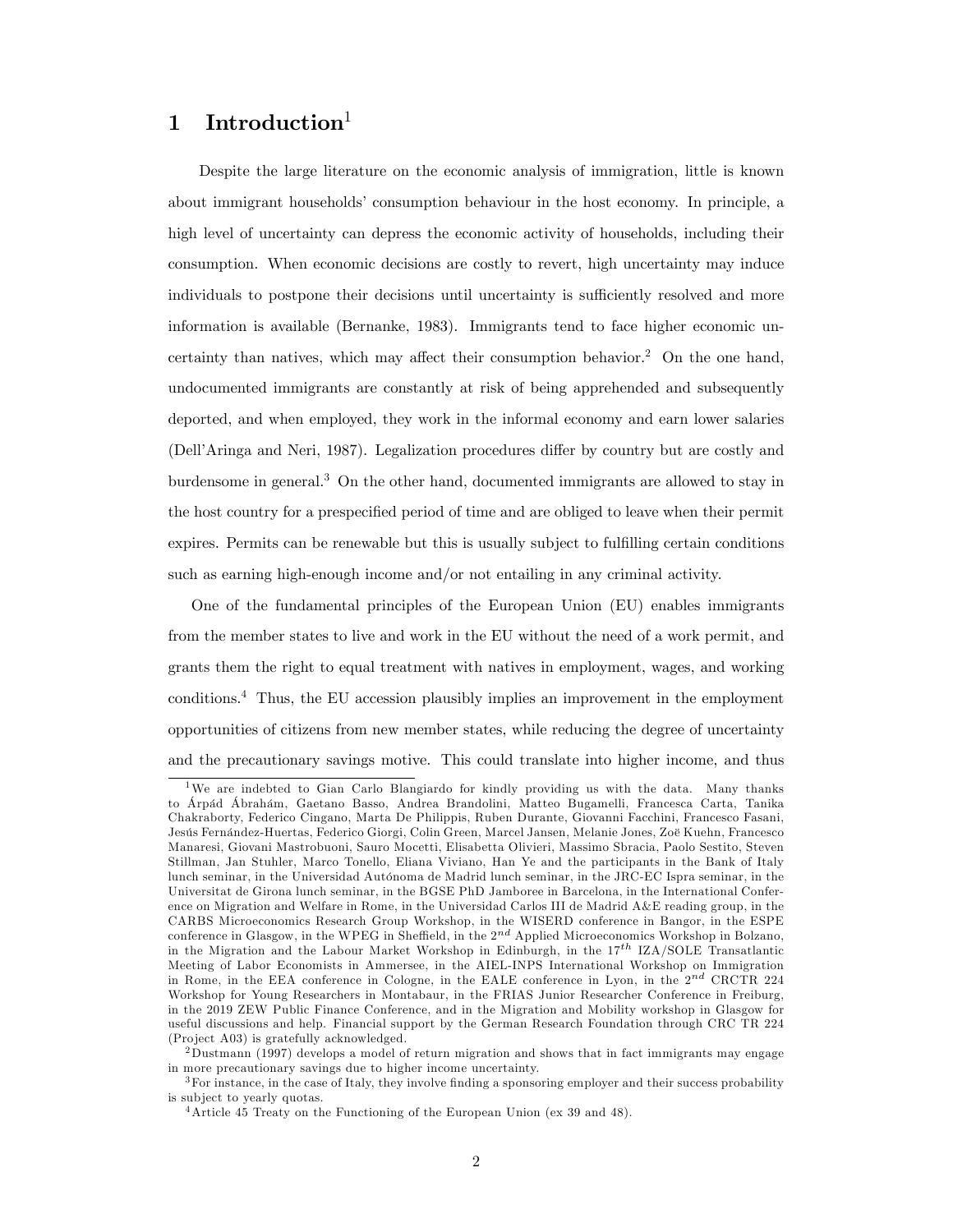into an increase in consumption, in particular among the undocumented immigrants, who could now move into the formal sector. In the case of documented immigrants, the reduced labor market uncertainty coupled with a higher probability of getting a permanent contract may also boost household consumption expenditure.<sup>5</sup> As a result, extending citizenship rights might have an important impact on domestic demand. Despite its relevance, the link between citizenship and consumption has been largely overlooked empirically. Using data from a unique survey in Italy and employing a difference-in-differences approach, we study whether and through which channels the extension of EU citizenship affected the consumption behavior of immigrant households following the 2007 enlargement. In our research design, we restrict our sample to immigrants who arrived in Italy before 2007 and compare the monthly consumption of households from new member states (Romania and Bulgaria) and candidate countries (Albania, Bosnia and Herzegovina, Croatia, Kosovo, Macedonia, Montenegro, Serbia and Turkey), before and after the enlargement.<sup>6,7</sup> We test the validity of our identification strategy by addressing anticipation and composition effects as well as spillover effects by using immigrants from A8 countries as an alternative control group and by exploiting heterogeneity across regions and occupations.<sup>8</sup> Italy provides an ideal context to study the effects of the 2007 enlargement as it has long been one of the main destinations for both Romanians and Bulgarians, even before 2007. Moreover, although the EU accession of Romania and Bulgaria was an expected event, its labor market consequences in Italy were not, and the EU accession implied for Romanians and Bulgarians full rights to work (see Section 3 for a detailed discussion).

Our unique dataset allows us to focus both on documented immigrants, for whom citizenship mainly implies that they do not need to renew their permits any more, and on undocumented immigrants, who benefitted from legalization. Furthermore, detailed information on labor market outcomes, including the sector of employment (informal/formal), allows us to shed light on the exact mechanisms. We find that the EU accession significantly increased average monthly consumption of immigrant households in the year of accession,

<sup>5</sup> See Campos and Reggio (2015) for the relationship between labor market uncertainty and consumption and Barceló and Villanueva (2016) for the effect of permanent contracts on household consumption and wealth accumulation.

 $6A$  similar identification strategy has been adopted by recent papers that study the labor market effects of the 2004 enlargement (see Elsner, 2013a and 2013b; Ruhs, 2017; and Ruhs and Wadsworth, 2018).

<sup>7</sup>Although Iceland is among the candidate countries, their nationals can work in Italy as well as in other EU countries on the same footing as EU nationals, since they belong to the European Economic Area. Therefore, we do not consider Icelanders as part of our control group.

<sup>8</sup>A8 countries are Czech Republic, Estonia, Hungary, Latvia, Lithuania, Poland, Slovakia and Slovenia, which joined the EU in 2004.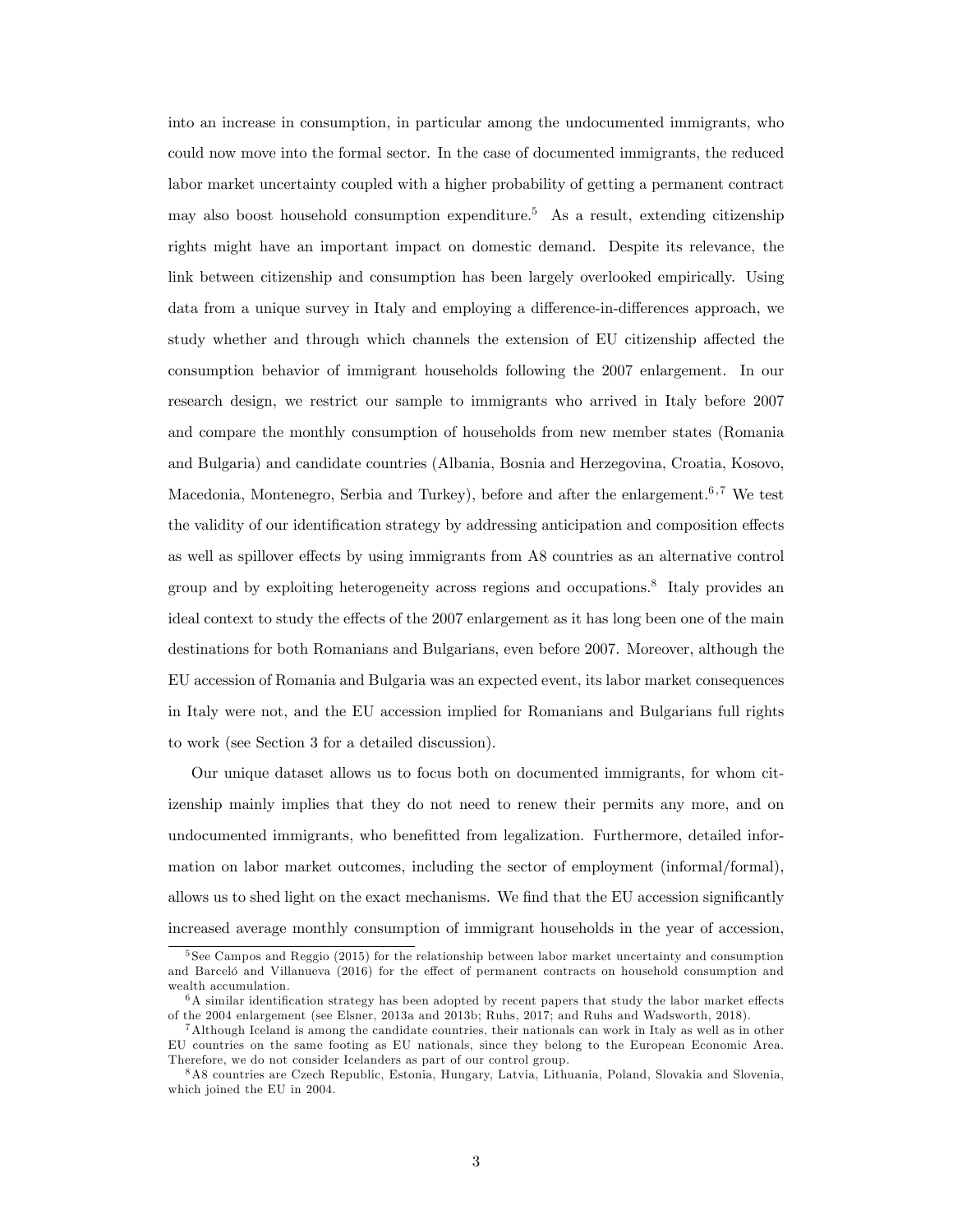but also a few years later, in line with the presence of liquidity constraints. The increase in consumption involved both undocumented and documented immigrants albeit through different channels. Specifically, the former increased their expenditure on food, clothes, and other basic-need items due to increased labor income. We provide evidence that this was mainly achieved by moving from the informal towards the formal sector. Documented immigrants instead, increased mostly the consumption of durable goods. In their case, the underlying mechanism is a gradual increase in employment stability through permanent job contracts, which reduces the uncertainty about future labor income and thus, increases the propensity to consume.<sup>9</sup> At the same time, the probability of holding savings and remitting goes down, consistent with a reduced precautionary savings motive.<sup>10</sup> While legalization policies are usually difficult to implement due to the high political cost entailed, our results imply that simplifying instead the bureaucratic procedure of work permits for documented immigrants may lead to similar consumption increases. The labor market channel that our analysis highlights is in line with Mastrobuoni and Pinotti (2015), who exploit the same natural experiment and find that immigrant crime decreases due to increased employment opportunities.

The literature on the consumption behavior of both documented and undocumented immigrants is scarce mainly due to data limitations. Two recent exceptions, exploiting the same dataset that we use, are Dustmann et al. (2017) and Barigozzi and Speciale  $(2011)$ . Dustmann et al.  $(2017)$  use amnesty quotas to analyze the effect of immigrants' legal status on their consumption behavior in Italy and find that undocumented immigrants consume about 40% less than documented immigrants and that this is partly due to their lower income. In our analysis we highlight an additional channel, that is the increased probability of getting a permanent contract for immigrants that were documented even before their home country accessed the EU. In the new legal framework, work permits of citizens from new member countries were no longer of limited duration, which plausibly made firms more willing to offer them permanent contracts. Enhanced labor stability in turn decreases the uncertainty about future labor income, and thus increases the propensity to consume. Barigozzi and Speciale (2011) also focus on Italy and study the differences in

 $9$ We complement our findings with additional evidence from Social Security records that point to the same direction.

 $10$  According to the literature, one of the reason why immigrants remit is to insure themselves against risk. Amuedo-Dorantes and Pozo (2006) show that remittances act as a form of family-provided insurance and self insurance. Delpierre and Verheyden (2014) develop a model with endogenous remittances, savings, and return decisions under uncertainty and show that when migrants face relatively low wage risks in the host country, they tend to remit less.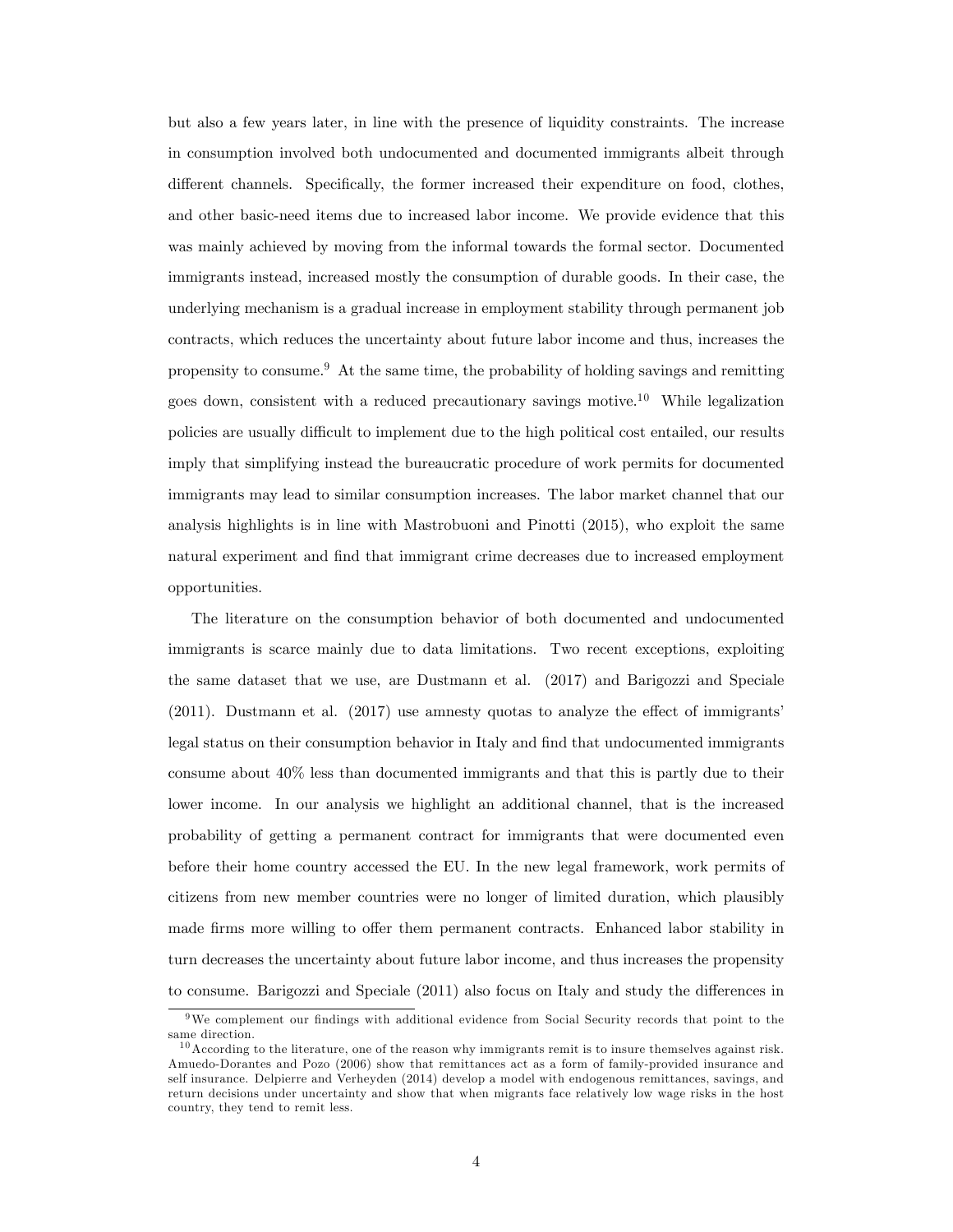the consumption behavior of natives, documented and undocumented immigrants. They find that the permanence in the host country plays an important role in attenuating these differences. In our empirical exercise we control for years of residence and we show that the immigrants that benefitted most from the EU enlargement were those with less than 5 years of residence in Italy, who were not eligible for permanent residence permits. Moreover, in a placebo exercise we find no effect among immigrants who held or were eligible to apply for the Italian citizenship.

Our Öndings also contribute to a very recent literature that studies the labor market effects of faster access to citizenship as well as of different asylum policies. This strand of the literature suggests that faster access to citizenship improves the labor market attachment of female immigrants and their investment in host country-specific skills (Gathmann and Keller, 2018). Similarly, higher recognition and decision rates boost the employment prospects and the economic integration of refugees (Fasani et al., 2018), while a lengthy period before obtaining the right to work seem to hamper them (Ballatore et al., 2017). We also explore alternative explanations, such as easier access to credit, but the labor market channel remains the most plausible underlying mechanism.

The paper is organized as follows. The next section provides a brief description of the Italian labor market in the context of immigration and of the legal framework regarding immigrants. Section 3 describes the natural experiment we exploit in our analysis. Section 4 presents the data, sample and identification strategy and Section 5 outlines the empirical approach and presents the main results. Section 6 explores possible underlying mechanisms while Section 7 performs a series of robustness checks and discusses alternative channels. Finally, Section 8 concludes.

## 2 Background

Immigration is considered to be a structural characteristic of the Italian society and labor market (Quassoli, 1999). The empirical evidence shows that the demand for immigrant workers in Italian labor market is mainly concentrated on unskilled jobs (Fullin and Reyneri, 2011) and compared to employed Italians, immigrant workers are more likely to be employed in sectors with low-pay, high job instability, and weak employment protection (Ambrosini and Barone, 2007). Immigrant workers are also more exposed than natives to temporary employment contracts (Barone, 2009), which are consistently found to be associated with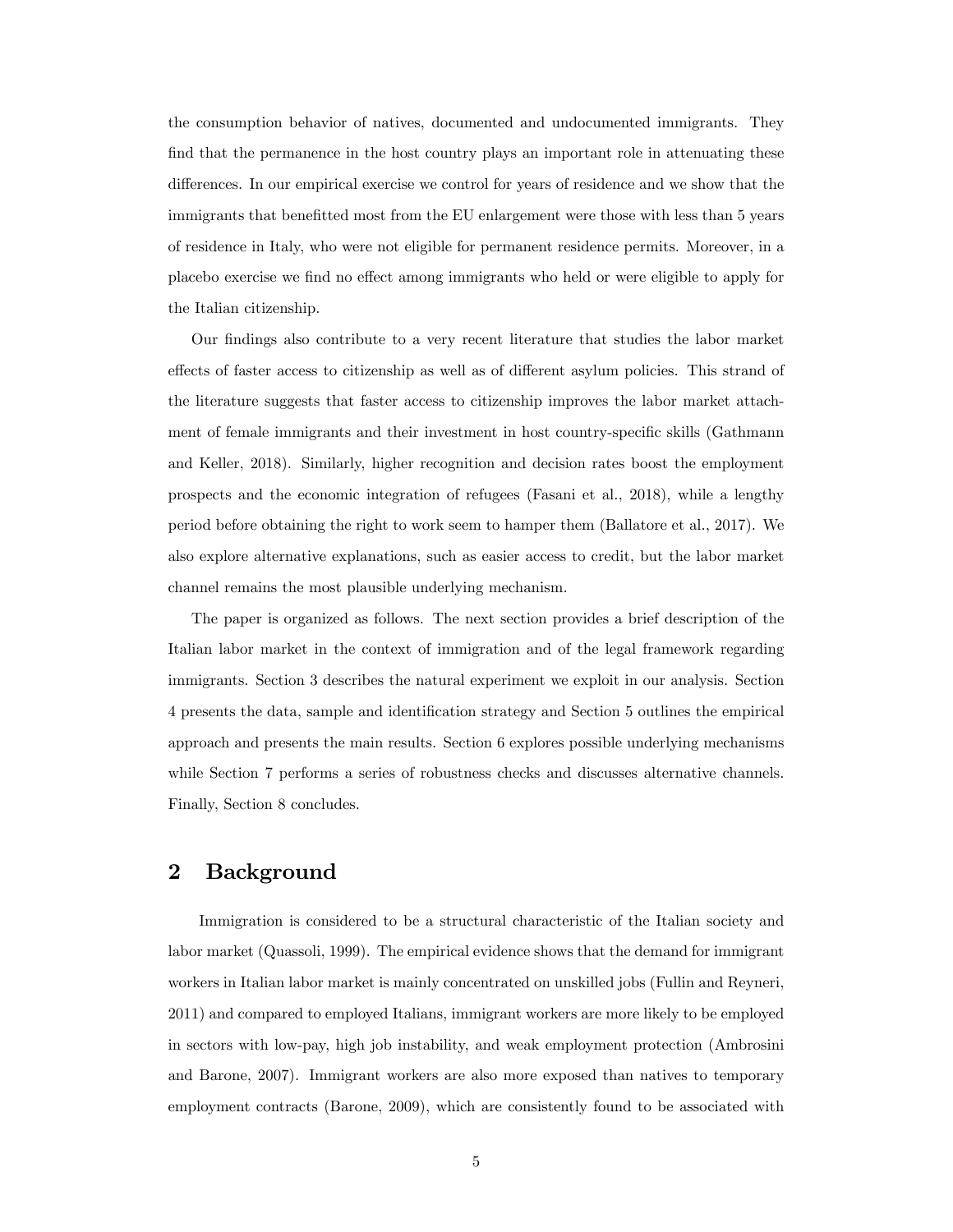lower job satisfaction and greater difficulty in balancing work and family, and provide less opportunities for work-related training and career advancement opportunities compared to permanent contracts (see, for example, Bentolila and Dolado, 1994; Blanchard and Landier, 2002; Bonet et al., 2013; Booth et al., 2002; Dolado et al., 2002).<sup>11</sup>

In relation to the legal framework for immigration, Italy offers various types of residence permits, including those granted for work reasons, which can be either temporary and need to be renewed in certain intervals (*permesso di soggiorno*) or permanent (*carta di soggiorno*).<sup>12</sup> Residence permits for work reasons are subject to quotas set by the government each year for different categories of immigrant workers (see, for a discussion, Pinotti,  $2017$ ).<sup>13</sup> The type of employment contract has a direct effect on the frequency that residence permits need to be renewed. The temporary residence permit for work reasons has a validity of two years for immigrants working under an open-ended (permanent) contract and a validity of one year for those with Öxed-term (temporary) contracts. Immigrants become eligible for a permanent permit of unlimited duration after Öve years of legal residence in Italy and the successful completion of an Italian language test.

Despite its comprehensive legal framework, as of January 2018, there were an estimated 533,000 undocumented immigrants in Italy (ISMU, 2018). Undocumented immigrants either enter the country without a permit or they enter on short-term visas (e.g. tourist or student visa) and then overstay despite having their documents expired (Fasani, 2015; Fullin and Reyneri, 2011). They tend to choose countries where it is easy for them to work for a period, even without a work permit, which they might obtain subsequently through regularization programmes or by finding an employer in the formal sector to sponsor them (Levinson, 2005). Although the immigrants' legal status (documented/undocumented) and sector of employment (formal/informal) are not necessarily reciprocal, the relatively large informal economy in Italy has been a major factor in promoting undocumented immigration

 $11$ In the late 1980s, Italy was considered to have one of the strictest labor markets in terms of employment protection legislation (OECD, 2004). To provide more áexibility to employers, Italy relaxed the rules for the use of temporary contracts in 1987, which, prior to this year, could only be used for seasonal work, specific projects or for replacement of absent workers temporarily (Kugler and Pica, 2008). Since then, temporary contracts steadily increased as a share of total employment (Cappellari et al., 2012). In the period of our analysis (2001-2012) around 13% of the workforce was under temporary employment contracts (Istat, Labour Force Survey). While the extended use of temporary contracts allowed for more flexibility in the labor market, large differences in terms of employment protection legislation between permanent and temporary contracts have been a concern (Garibaldi and Taddei, 2013).

 $12$  Other types include those granted for family reasons (e.g. spouse or dependent child of a legal resident) and special permits for study purposes and permits for asylum seekers/humanitarian reasons.

<sup>&</sup>lt;sup>13</sup>Immigrants can be sponsored for two main types of permits: type-A permits for domestic and care workers employed by families and type-B permits for workers employed by firms. The latter are further distinguished between B1 and B2 permits for construction and non-construction workers.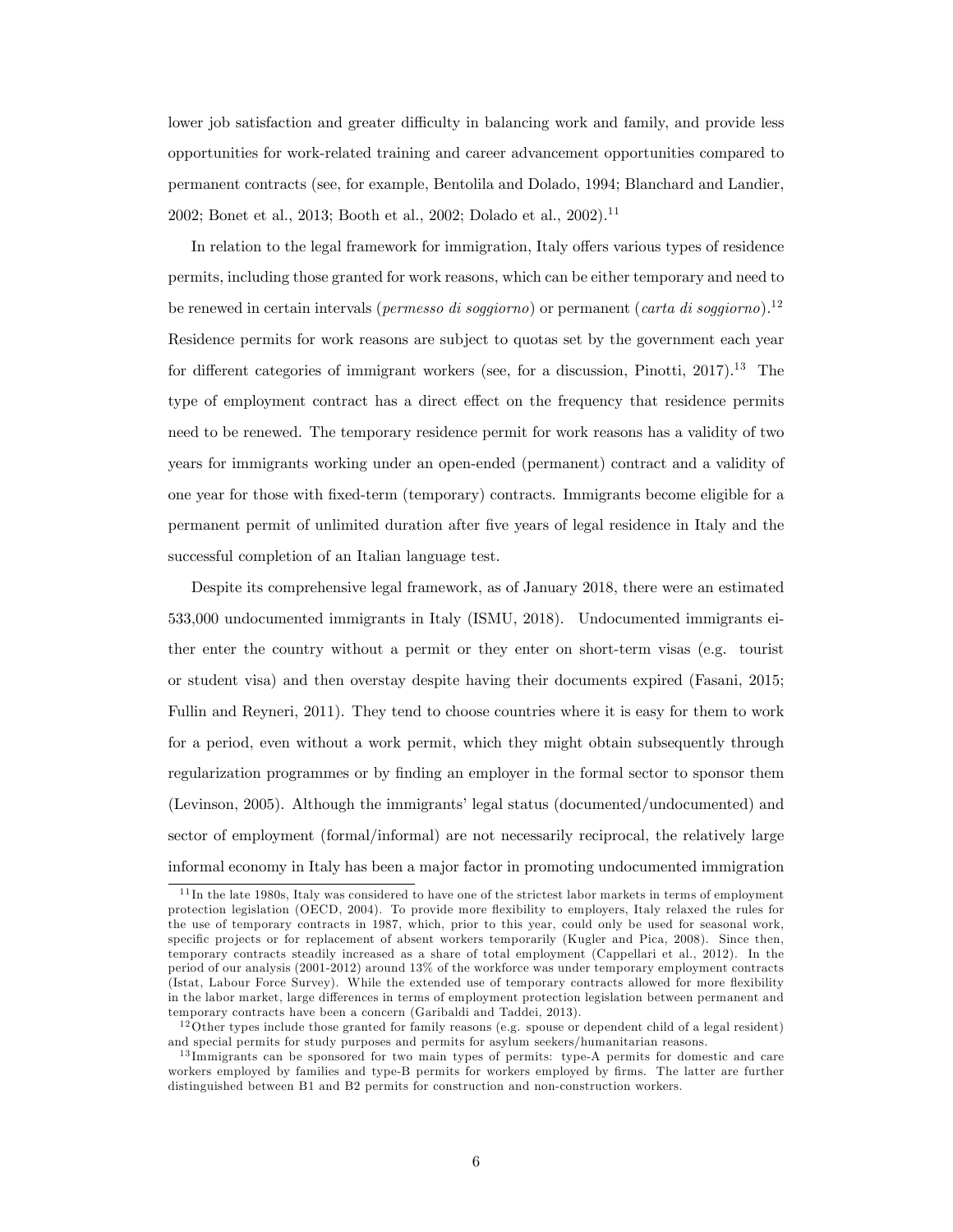(Reyneri, 1998).<sup>14</sup> The findings of recent studies suggest that once undocumented immigrants are regularized, the majority move to the formal sector (Fullin and Reyneri, 2011) and stay in it (Di Porto et al., 2018). Overall, the evidence consistently shows that, all else equal, undocumented immigrants have worse labor market outcomes than documented immigrants (see, for example, Amuedo-Dorantes et al., 2007; Borjas and Tienda, 1993; Fasani, 2015; Guriev et al., 2019; Kaushal; 2006; Kossoudji and Cobb-Clark, 2002).

## 3 The Natural Experiment

Bulgaria and Romania joined the EU on January 1, 2007.<sup>15</sup> In fact, the EU accession of Romania and Bulgaria was an expected event as the accession negotiations were successfully concluded in 2004. However, the accession treaties allowed member states to impose temporal labor market restrictions on Bulgarian and Romanian workers for up to seven years after accession. All EU states were required to open their labor markets to the citizens of the two newest members by the end of 2013, but they had to give justification if they wished to restrict access beyond  $2011^{16}$  The majority of member states, including Italy, announced that would impose interim restrictions to protect their labor markets from a large flow of immigrants from the new member states and therefore Romanian and Bulgarian immigrants would still be required to have a permit in order to work.<sup>17</sup>

However, just three days prior to the EU accession, on December 28, 2006, the newlyelected, center-left government in Italy lifted the restrictions for high skilled employment as well as in sectors where the vast majority of Romanian and Bulgarian immigrants used to work, such as construction, hotel and tourism, domestic work, care services, agriculture, engineering and seasonal work. In these sectors, employers of Bulgarian and Romanian

<sup>&</sup>lt;sup>14</sup>A unique feature of our data is that we can observe both undocumented/documented immigrants working in the informal/formal sector. In our sample, all undocumented immigrants but also 14% of the documented immigrants work in the informal sector.

<sup>&</sup>lt;sup>15</sup>Following the EU enlargement in 2007, Romanian and Bulgarian immigrants in Italy were instantly granted with the EU citizenship and became documented without the need of obtaining/renewing any residence permit.

<sup>&</sup>lt;sup>16</sup> Some member states, that had imposed interim labour market restrictions in 2007, lifted them in advance of this deadline. Denmark, Greece, Portugal, Ireland and Hungary opened their labor markets to arrivals from Bulgaria and Romania before the end of the transitory period, while the UK, Germany, Austria, France, Belgium, the Netherlands, Malta and Luxembourg maintained restrictions for the maximum period.

 $17$  Note that work permits were not transferable across member states. Therefore, Romanian and Bulgarians citizens, who were legally working in one of the member states at the date of accession and had a work permit for 12 months or longer, would have direct access to the labor market of that member state but not automatically to the labor markets of other member states. If they voluntarily left the labour market of the host member state, they would lose the right of access to the labor market of that state. These interim restrictions only applied to access to the labour market by workers and not to the free provision of services nor to the freedom of establishment, students, tourists, pensioners, etc.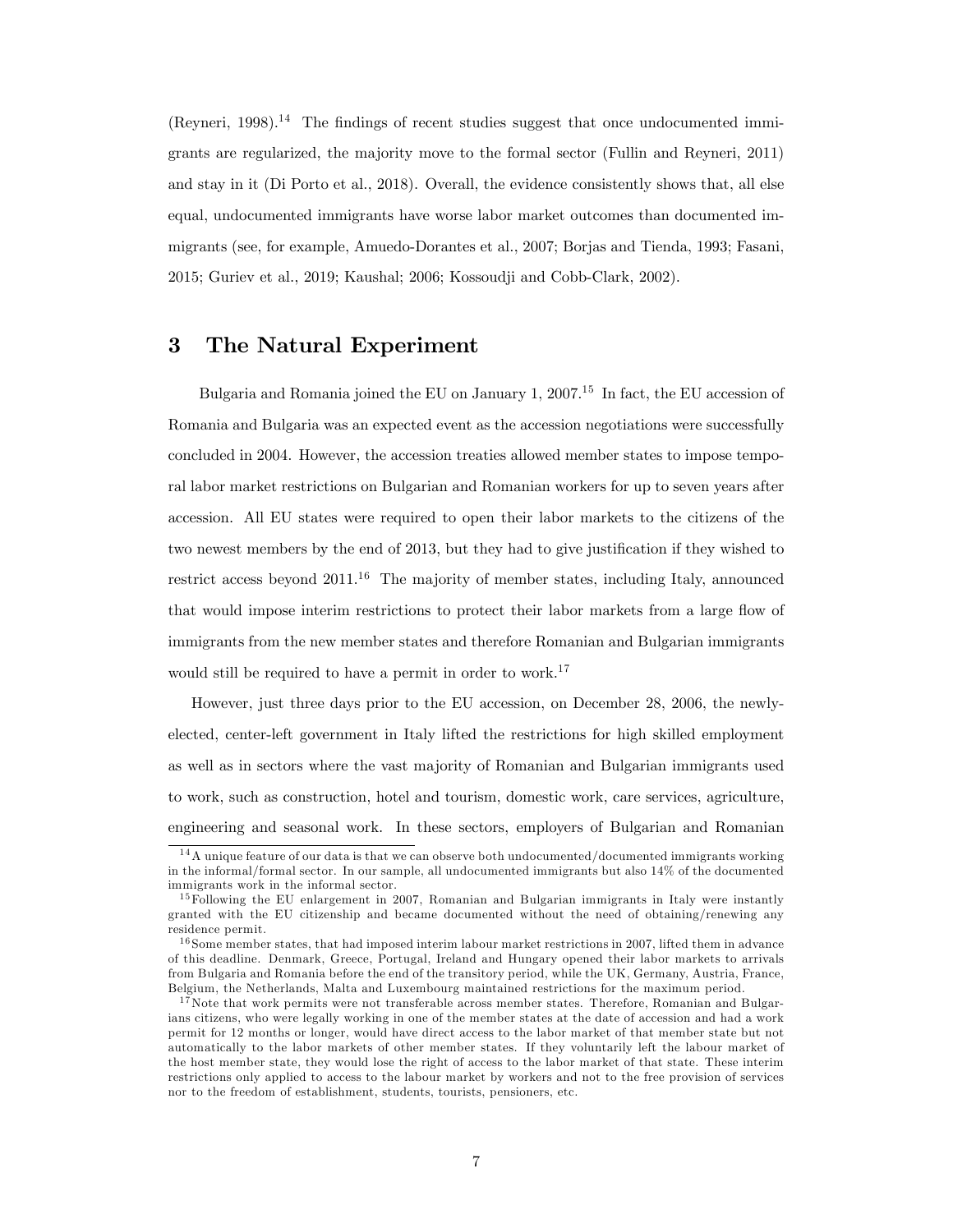workers simply needed to submit a copy of the employment contract to the local labor office. Migration quotas were maintained only in the manufacturing sector but were eased so as to accommodate a larger number of workers from the new member states.<sup>18</sup> As a result, in 2007, Italy was the only major economy in Europe to lift restrictions on workers from Romania and Bulgaria, granting them in practise full rights to work in Italy.<sup>19</sup> Not surprisingly, the number of Romanian and Bulgarian residents in Italy has almost doubled between 2006 and 2007.<sup>20</sup>

The other countries that opened immediately their labor markets to the citizens of the new member states were Finland and Sweden, as well as the majority of member states that joined the EU in 2004: Cyprus, the Czech Republic, Estonia, Latvia, Lithuania, Poland, Slovakia and Slovenia. Nevertheless, among all, Italy was the only country that had long been the main destination for both Romanians and Bulgarians, even before the EU enlargement in 2007 (European Commission, 2008). Spain, the other most preferred destination for Romanians and Bulgarians, maintained restrictions until January 2009 and reintroduced them again, for workers from Romania in July 2011 until the end of 2013. Figure A1 in the Appendix summarizes the timing of the events.

## 4 Data and Identification

### 4.1 The ISMU data

Our main data source is an annual survey launched in 2001 by a non-governmental organization, the Foundation for Initiatives and Studies on Multi-Ethnicity (ISMU) to study the foreign population residing in the Lombardy region of Italy. Each survey consists of a random sample of about 8,000 immigrants (repeated cross section), who are aged 15 and over and reside in Italy at the time of the interview. A unique feature of the ISMU survey is that its sampling scheme was specifically designed to collect information on a representative sample of both documented and undocumented immigrants (see Data Section in the Appendix). In order to obtain truthful answers from the respondents on legal status and informal employment, no sensitive information is asked (e.g. name and address) and the data are collected in public spaces by interviewers with a foreign background, who have

<sup>&</sup>lt;sup>18</sup> Italy fully liberalised its labor market for citizens of Romania and Bulgaria as of 1 January 2012.

 $19$  See Migration Advisory Committee Report (2008) and House of Commons Home Affairs Committee Report (2007). See also Mastrobuoni and Pinotti (2015) for a similar discussion.

 $^{20}$ See Italian National Institute of Statistics at http://demo.istat.it/archivio.html.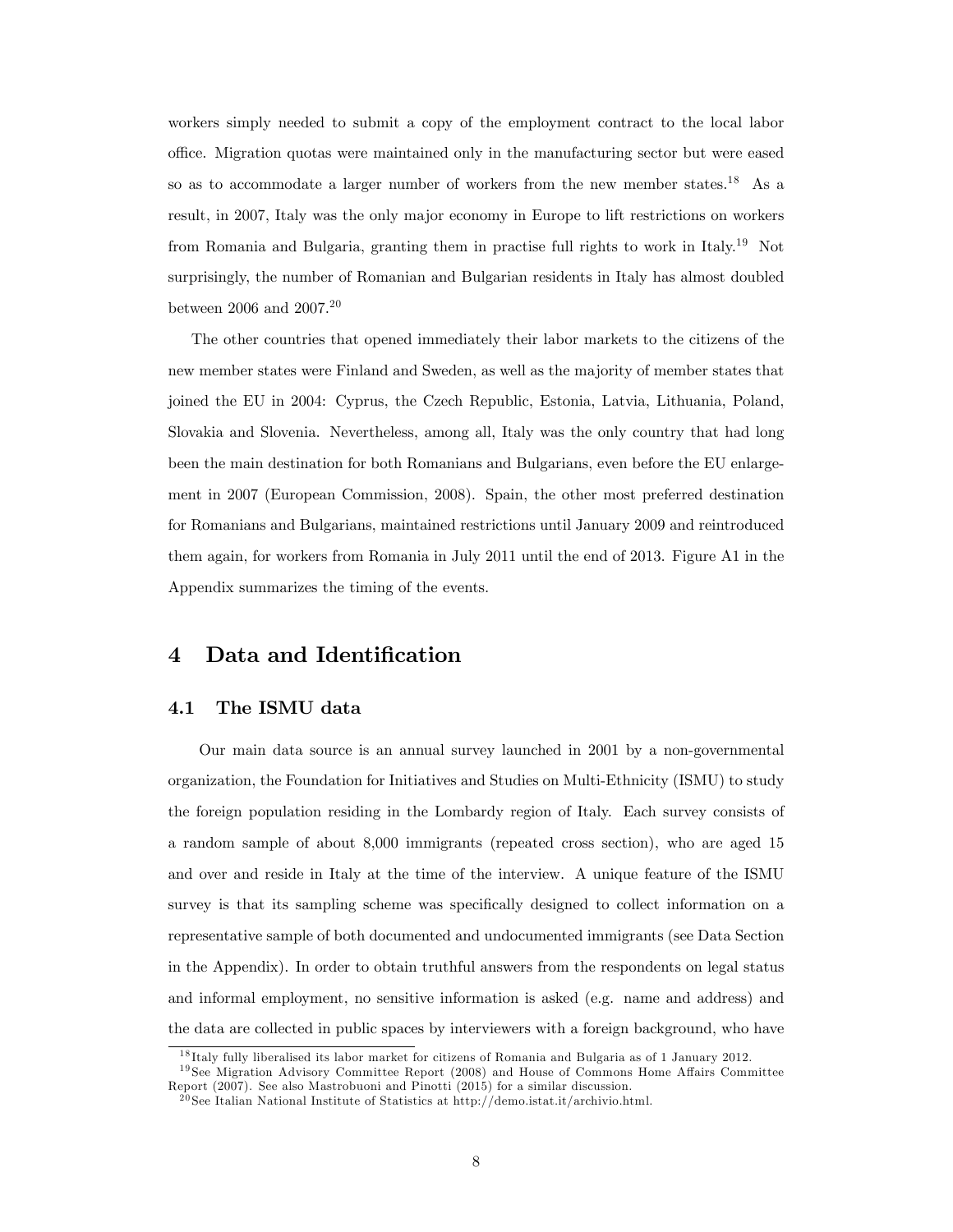undergone specific training, and emphasize the independence of ISMU from the government at the beginning of the interview (see Dustmann et al., 2017; Guriev et al., 2019).

The ISMU data include rich information on personal characteristics such as age, gender, education, marital status, country of origin, years of residence in Italy, residence permit as well as employment status and labor income.<sup>21</sup> Information on the residence permits allows us to identify the legal status of the respondents. In particular, we consider immigrants as documented if they reported to have a valid residence permit (permanent or temporary) at the time of the interview. Employed respondents were also asked about their labor income, type of employment contract and occupation, and importantly for our analysis, whether they work in the formal or in the informal sector.

As the statistical unit of analysis in the ISMU surveys is the individual, information on the family is limited and therefore we do not observe household income, employment and labor income of the spouse. Nevertheless, there is available information on the number of household members living with the respondent, the number of children (living with the respondent in Italy and abroad), marital status, and (for the married respondents) on whether the spouse is living with the respondent or abroad, as well as on whether the respondent is living in own property. More importantly, from 2004 to 2012, respondents were asked questions about their household consumption expenditure. In particular, the respondents had to report in euros their average household's monthly expenditure in Italy within the year of the interview on three broad categories of consumption: (i) food, clothes, and basic needs; (ii) housing such as rent, mortgage, maintenance, bills; and (iii) other items such as transportation, leisure, installment purchases and debt.<sup>22</sup> Our main dependent variable is the total consumption of immigrant households in the host country, i.e. the sum of these three types of consumption expenditure, but we also explore each of the disaggregated consumption categories separately. In our benchmark estimates, we use the average monthly household consumption controlling for the number of household members and cohabiting children as well as the total number of children (cohabiting or not) and whether the spouse lives with the respondent or abroad. We also check the sensitivity of our main results using equivalized consumption (see Section 7). Respondents were also asked to report in euros

 $^{21}$ The country of origin refers to the individual respondent rather than the whole household. We check the sensitivity of our results to the definition of immigrant households by restricting the sample to immigrants who are living with a partner from the same country of origin or singles/not living with a partner (see Section 7).

 $22$ Throughout the paper, we use the term 'durables' to refer to the latter as it is likely to include large and long-term purchases such as cars or home appliances that are usually bought in installments.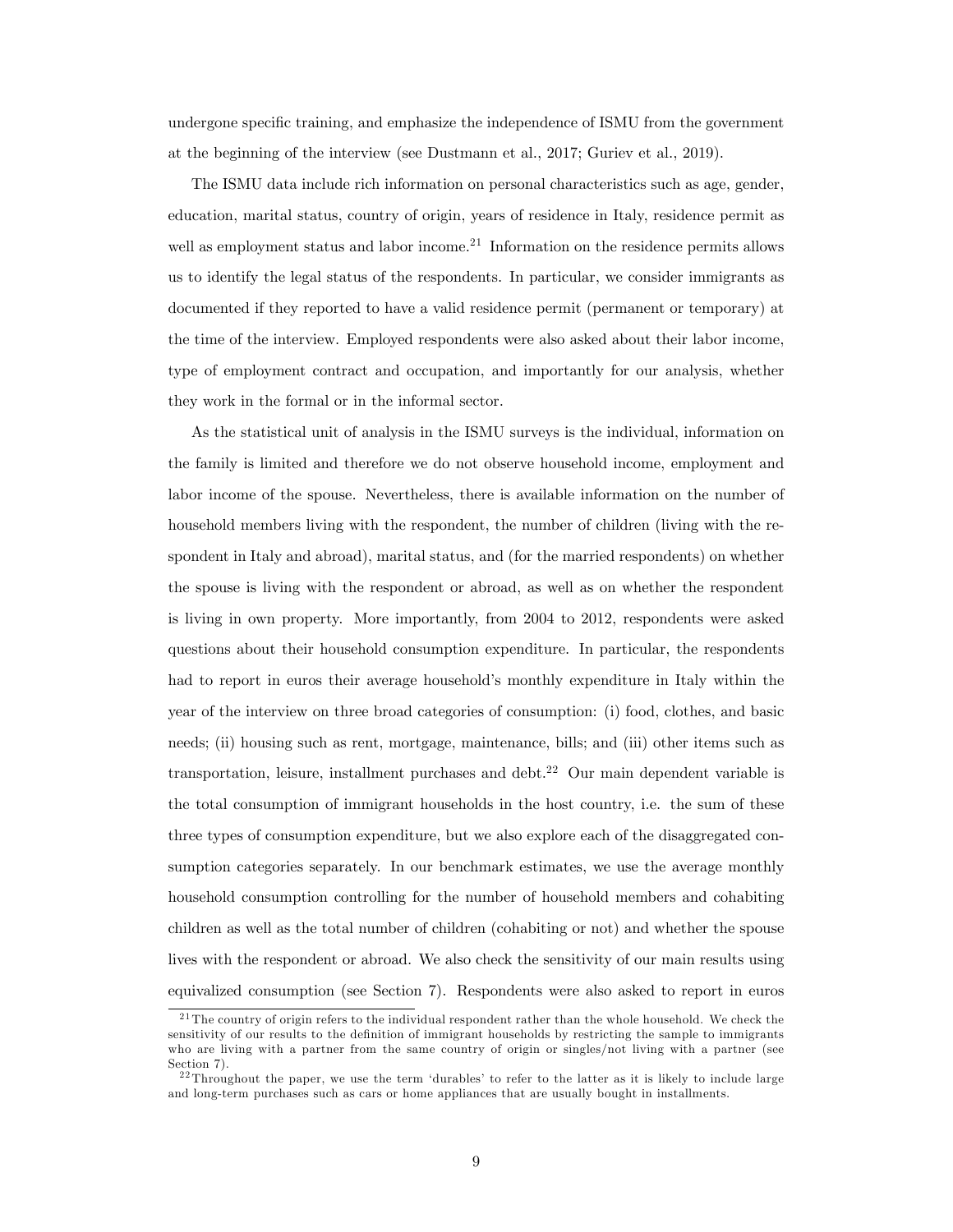their average monthly remittances as well as their monthly savings in Italy. Information on monthly remittances is likely to be subject to measurement error while there is no information on savings held in the home country (see Dustmann et al., 2017 for a further discussion). Moreover, many respondents report zero monthly remittances and/or savings. Therefore, in Section 6 we adopt a linear probability model as well as a model that takes censoring at zero into account to study the effect both on the extensive and the intensive margin of savings and remittances. Nevertheless, these results should be interpreted with caution due to the measurement of these variables in the ISMU survey.

Two factors should be mentioned before going ahead. First, the ISMU survey concerns only the Lombardy region of Italy. However, Lombardy can be considered as a good approximation of the whole country as it is the most populated and one of the largest and wealthiest regions of Italy, and has the largest migrant population in the country accounting for 25% of the total (IReR, 2010).<sup>23</sup> Second, due to the cross-sectional nature of the survey, we are not able to trace the same individuals over time. Still, we are able to recover some retrospective information on whether respondents in our sample were documented and working in the formal sector before the EU enlargement. In particular, given that there was no need of obtaining/renewing the work permit in 2007 among the treated, we can infer that those with a valid work permit in 2007 had obtained it beforehand. Moreover, we use the Social Security records, that allow us to follow individuals over time, obtaining some additional evidence regarding the labor market outcomes (wages and type of contract).

### 4.2 Sample and identification

In our analysis we use all nine waves (2004-2012) of the ISMU data that include information on average monthly household expenditure to explore the impact of the EU enlargement on the consumption of immigrant households from new member states. Our treatment group consists of Romanians and Bulgarians. A natural control group for new EU member countries is the EU candidate member countries as they should be comparable on the basis of the political and economic conditions (Mastrobuoni and Pinotti, 2015). Moreover, their attitudes towards risk should be similar to those of Romanians and Bulgarians given their common migration choices.<sup>24</sup> Therefore, immigrants from Albania, Bosnia and Herzegovina, Croatia, Kosovo, Macedonia, Montenegro, Serbia, and Turkey constitute our control

<sup>&</sup>lt;sup>23</sup> See Appendix Figure A2 for a map of Lombardy in Italy/Europe and its 11 (12 since 2009) provinces.  $^{24}$ There is a growing body of empirical literature supporting the existence of a relationship between the migration decision and attitudes towards risk. See, for example, Bonin et al. (2009) and Jaeger et al. (2010).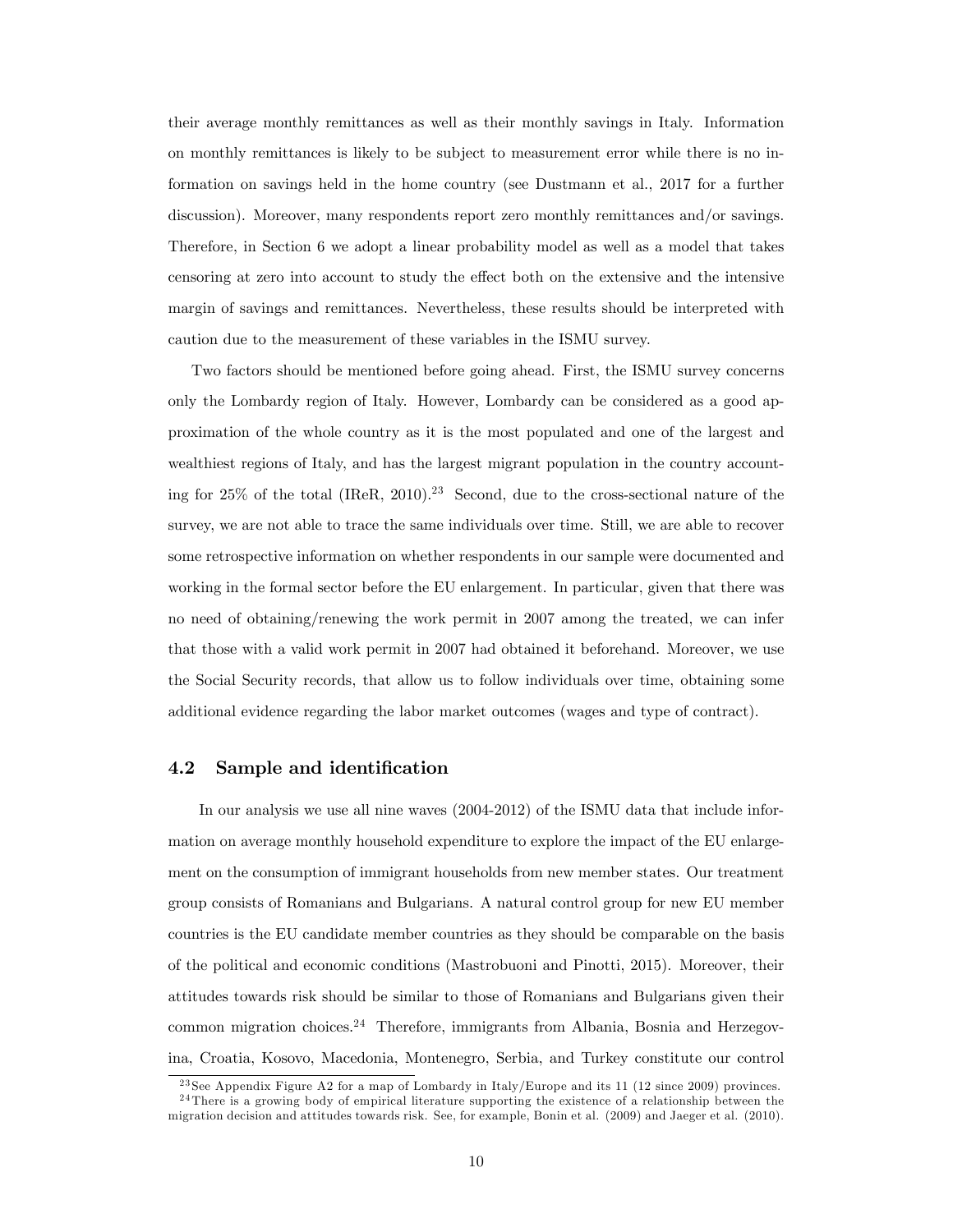group.<sup>25</sup>

Since Italy experienced an expansion of migration from Romania and Bulgaria following their accession to the EU, the causal effect of the EU enlargement on the consumption of immigrant households would be contaminated by the different selection of new immigrants following the EU accession. To address this issue, we restrict our sample to immigrants who arrived in Italy before 2007, i.e., before Romania and Bulgaria joined the  $EU^{26}$  We also restrict our sample to immigrants who do not hold Italian citizenship by the time of the interview and with no more than ten years of residence in Italy by the time of the EU accession since a non-EU citizen, having legally resided in Italy for ten years, is eligible to apply for the Italian citizenship.<sup>27</sup>

In Figure 1, we present the average monthly consumption of immigrant households in the host country for the treatment and the control groups, before and after the enlargement for each year. As shown in panel A, Romanians and Bulgarians living in Italy had lower average monthly consumption than immigrants from EU candidate countries. The difference remained fairly constant until 2007, suggesting that the consumption expenditure of treatment and control groups were following parallel trends prior to the EU enlargement. In 2007, with the EU accession, the average monthly consumption of the treated group increased substantially, while the one of the control group continued to grow at approximately the same rate as in the previous years (panel A). This increase in total consumption was mainly driven by the increase in the expenditure on food, clothing and other basic needs and on transportation, leisure, installment purchases and debt (panels B and D) and is evident not only immediately after the EU accession but also in the following years. By contrast, the immigrant households' housing expenditure continued to grow in the year of EU accession at approximately the same rate as in the previous years, both for the treated and the control group (panel C).

Table 1 presents the means of all the variables included in our analysis for the treated and control groups in our sample prior to (2004-2006) and after (2007-2012) the EU enlargement (see Appendix Table A2 for a description of these variables). Focusing on the individual and

<sup>&</sup>lt;sup>25</sup>As a robustness check, we repeated the analysis using an alternative control group that consists of the nationals of Czech Republic, Estonia, Hungary, Latvia, Lithuania, Poland, Slovakia and Slovenia, which joined the EU in 2004 (see Section 7).

 $2<sup>6</sup>$ As a further robustness check, we repeated the analysis by restricting our sample to Romanian and Bulgarian migrants who moved to Italy at least one year, then two years and Önally three years before the EU enlargement (see Section 7). Note that the latter corresponds to immigrants who arrived in Italy before the end of the accession negotiations of Romania and Bulgaria in 2004.

 $^{27}$ We use this excluded group to perform a placebo exercise in Section 7.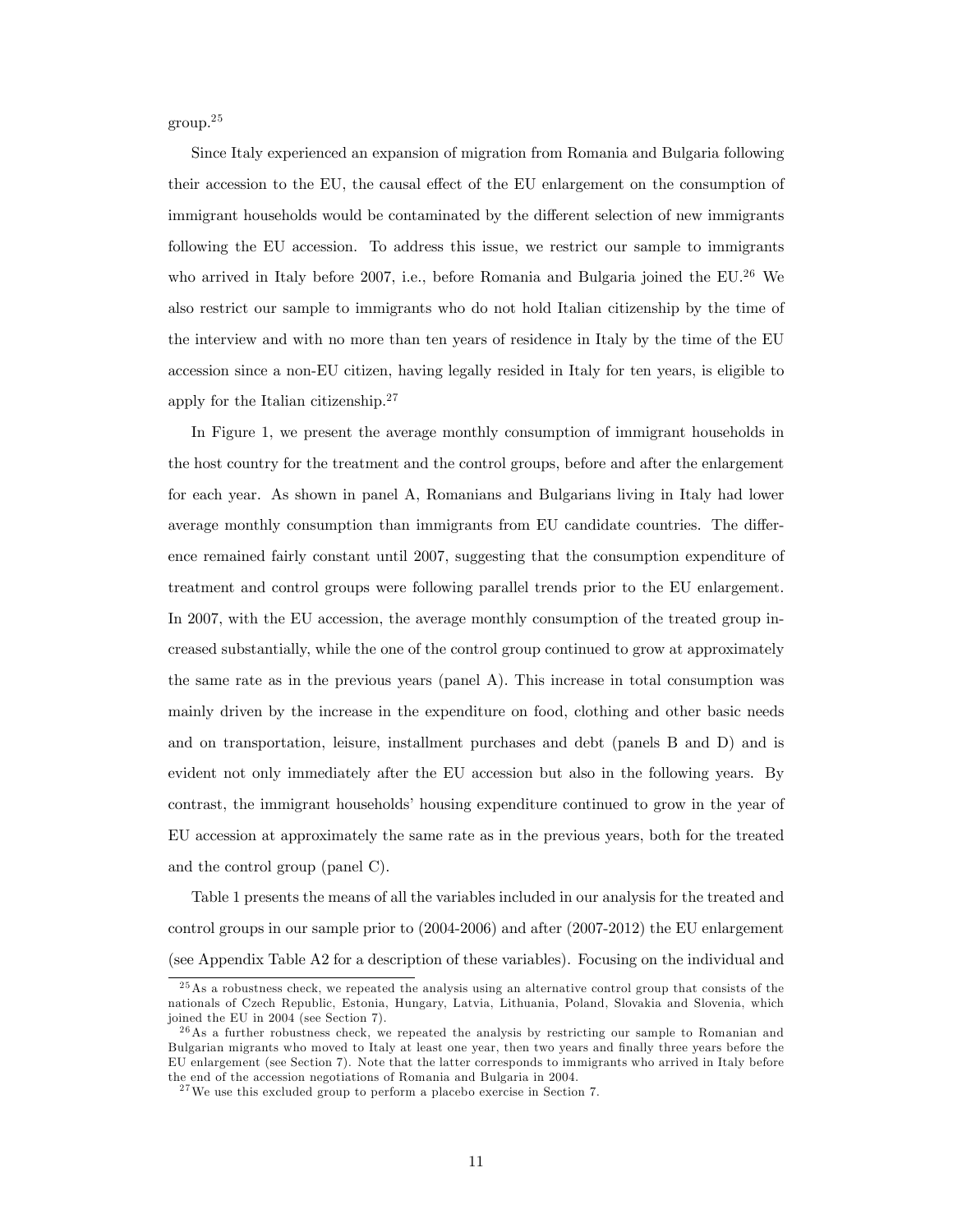household characteristics, the treatment and control groups are similar to each other before the EU enlargement in terms of age composition. However, there are notable differences in other characteristics. Immigrants from Bulgaria and Romania are more likely to be female and to be more educated than immigrants from EU candidate countries. They are less likely to have a valid residence permit (being documented) and they reside in Italy for a smaller average number of years. Moreover, they tend to live in smaller households with fewer children. In terms of employment outcomes, Bulgarian and Romanian immigrants have lower labor income than immigrants from EU candidate countries and are more likely to work under temporary contracts and in the informal sector.

Focusing on the before and after trends, the treated group experiences higher consumption and labor income increases than the control group after the enlargement. The share of females and the average years of residence evolve in a similar way among the two groups while the composition by education remains pretty stable over time. There is an increase in the fraction of immigrants with at least one child and a decrease in the fraction of those with spouses living abroad, especially in the treated group. These differences could affect our analysis, as other things being equal, they would lead to an increase in the number of household members that would translate mechanically into an increase in household consumption expenditure. Therefore, in our analysis we always control for the changing household structure and perform a series of robustness checks on this issue.

In the next section, we account for compositional differences between the treated and control groups and test the validity of the parallel trends assumption using a regression framework, which reinforces the causal interpretation of the effect of EU accession on the monthly consumption expenditure of immigrants from new EU member countries. In what follows, we also examine whether any trends in the observable characteristics of immigrants are the same across the treatment and control groups. In particular, we test the validity of our approach by analyzing whether the composition of Romanians and Bulgarians changed in some systematic way following the EU enlargement.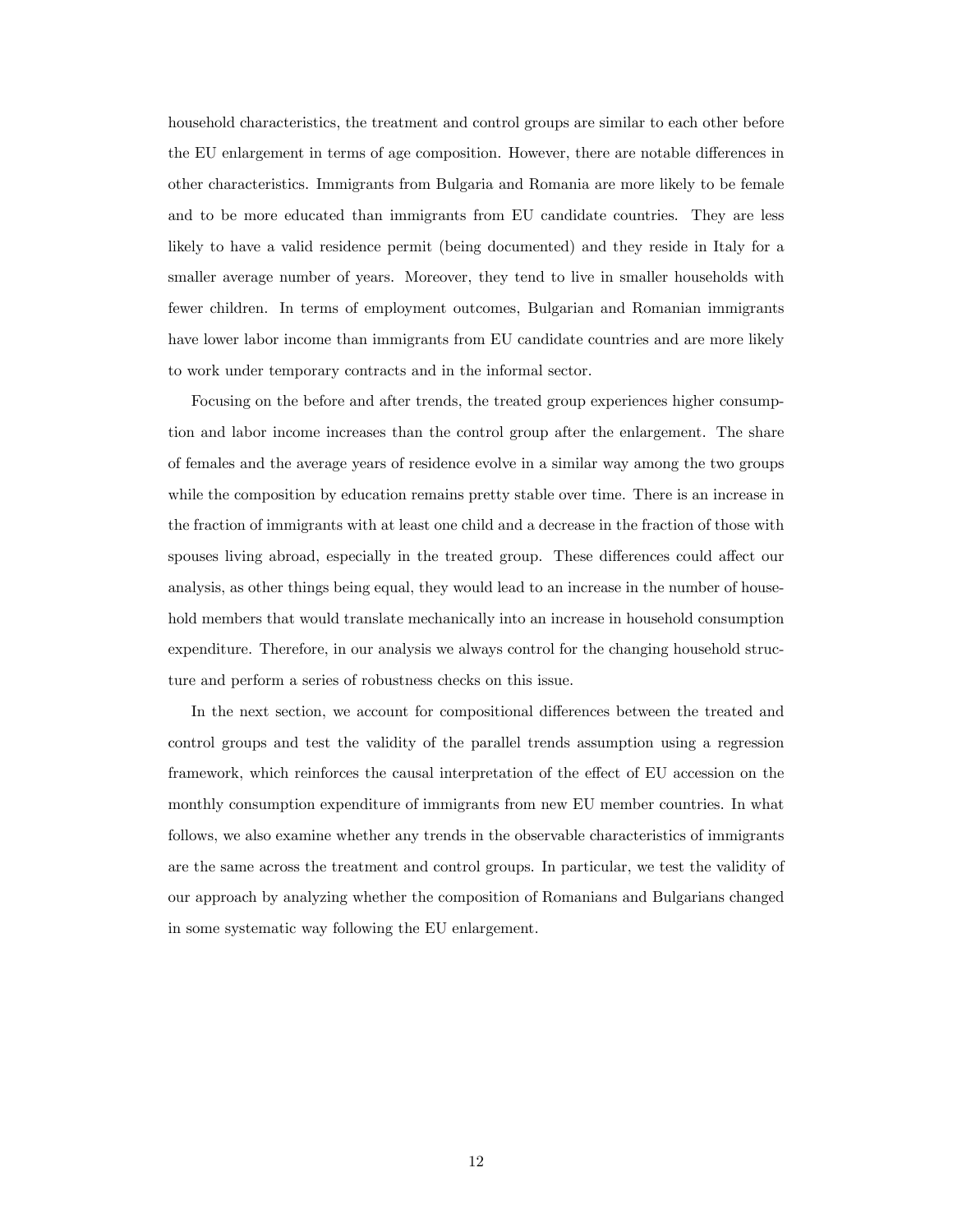## 5 Regression Analysis

#### 5.1 Short-term analysis

Since the observed differences in consumption presented in Figure 1 may reflect the underlying differences between the treatment and the control groups rather than a treatment effect, it is important to control for individual and household characteristics. For this purpose, we first focus on the short-term impact of the EU accession (i.e. from year 2006 to 2007) and set our empirical model as follows:

$$
\ln(c_{icpt}) = \alpha + \beta post_t + \gamma new EU_c \times post_t + \overbrace{X_{icpt}\theta}^{\text{individual controls}} + \underline{Z_{icpt}\varphi}_{\text{household controls}} + \underbrace{\phi_c}_{\text{coursehold controls}} + \underbrace{\eta_p}_{\text{conving of origin fe}} + \epsilon_{icpt},
$$
\n(1)

where i is an index for the households, c is the country of origin,  $p$  is the Italian province of residence and t is the year of the interview. The dependent variable  $\ln c_{icpt}$  is the natural logarithm of immigrant household i's average monthly consumption expenditure (total; food, clothing and other basic needs; housing such as rent, mortgage, maintenance, bills; or other items such as transportation, leisure, installment purchases and debt) in the host country. The variable new  $EU_c$  is an indicator for individuals in the treated group and  $post_t$  is a dummy variable that takes the value 1 in the year of enlargement (2007) and 0 in the year before (2006). The coefficient of the interaction between the new  $EU_c$  and post<sub>t</sub> is the short-term effect of the EU enlargement on the consumption of immigrant households from the new member countries in the host country. The term  $new EU<sub>c</sub>$  is not shown as its coefficient is absorbed by the country of origin fixed effects,  $\phi_c$ . The individual controls  $X_{icpt}$ include an indicator for whether the respondent is a female; the respondent's age and its square; indicators for the respondent's education categories (none, primary, secondary and tertiary or above); and the respondent's years of residence in Italy. The household controls included in the vector  $Z_{icpt}$  are the number of household members; the total number of children living in Italy and abroad; the number of children and non-adult children living with the respondent in Italy; an indicator for the spouse living abroad; an indicator for home ownership in Italy. In our full specification, we also include the respondent's average monthly labor income in addition to individual and household controls as a proxy for the household income. Finally, province of residence in Italy is denoted as  $\eta_p$  and  $\epsilon_{icpt}$  is an error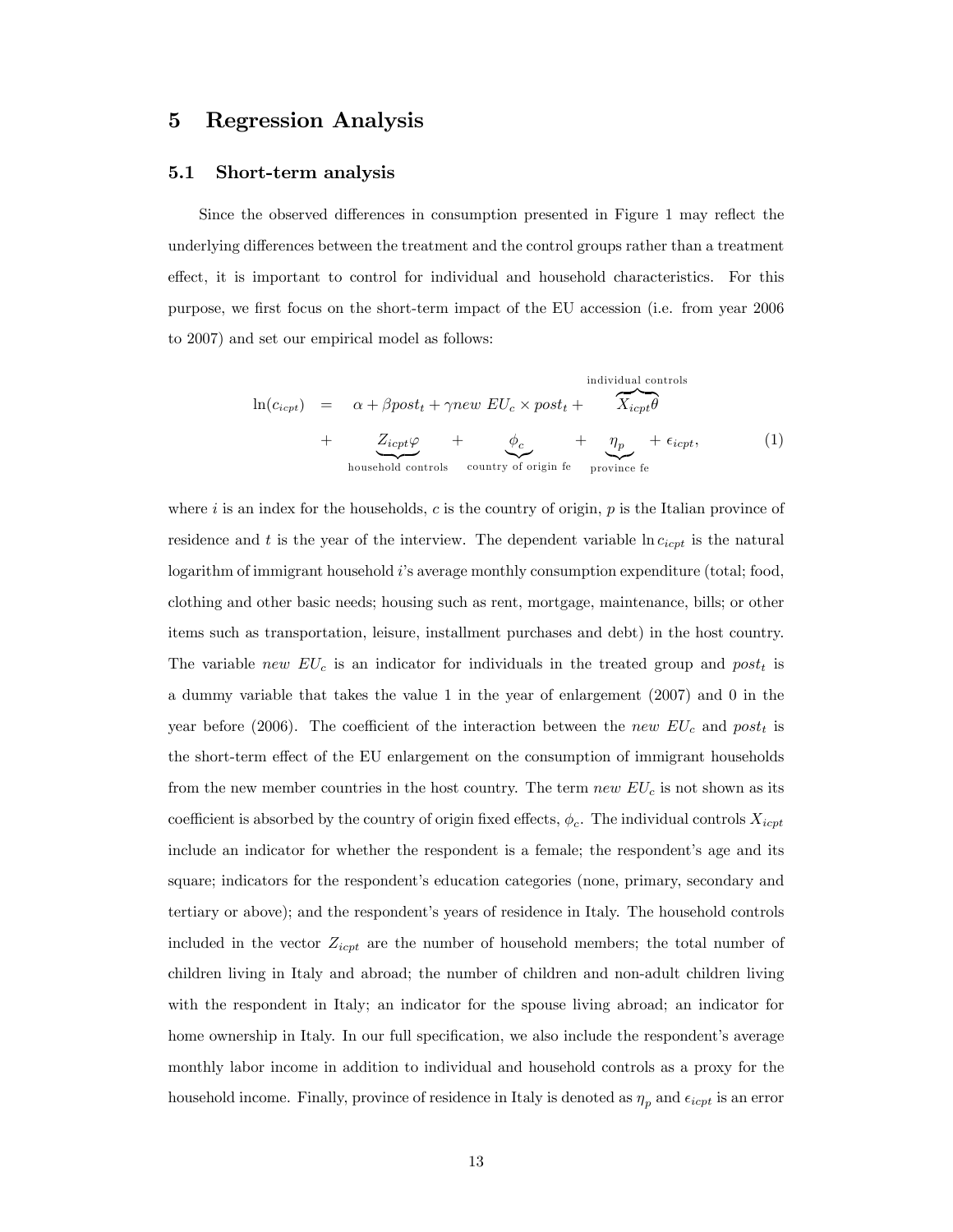term. As immigrants of the same nationality are likely to reside in the same province, the consumption expenditure may be correlated within country of origin groups but also within provinces. We thus cluster standard errors by Italian province of residence and country of origin using the two-way method proposed by Cameron et al.  $(2011)^{28}$ 

In equation 1, the coefficient  $\beta$  is the shared effect of the EU enlargement. The main coefficient of interest is  $\gamma$  which is the difference-in-differences coefficient, comparing monthly consumption of immigrant households from new member states and EU candidate countries in the host country, before and after the EU enlargement. Table 2 presents the shortterm estimates in separate panels for total consumption and for the broad categories of consumption expenditure. In each panel, we include country of origin and Italian residence of province fixed effects, and gradually add individual and household controls. In the last column of each panel, we also control for the respondent's average monthly labor income net of taxes.<sup>29</sup>

As shown in panel A of Table 2, the coefficient of the interaction term is positive, and statistically significant, suggesting that Romanian and Bulgarian households living in Italy increased their total consumption with the EU accession. The estimated effects are fairly similar across specifications which can be taken as a first indication that our findings are not driven by the changes in the composition of immigrants after the EU enlargement. Using the full specification (panel A column 4), we find an increase in total consumption of around 8.9% which is consistent with the presence of liquidity constraints. The remaining panels of Table 2 focus on broad categories of the consumption expenditure, i.e. basic need items (food and clothing), housing, and durables (transportation, leisure, installment purchases and debt) that account on average for around 40%, 40% and 20% of total consumption, respectively. According to our estimates, the positive effect is significant for expenditure on basic need items (panel B) and on durables (panel  $D$ ), but there is no immediate significant effect on housing expenditure (panel C). Our estimates imply that with the EU accession, Romanian and Bulgarian households residing in Italy increased their expenditure on food, consumption, and other basic needs of around 7.7%, which is similar in magnitude to the

<sup>&</sup>lt;sup>28</sup> This results in 88 clusters in the short-term analysis. Nevertheless, we also check sensitivity of our results clustering standard errors solely at the country of origin level (11 clusters) using the wild bootstrap method (Cameron et al., 2008) with 1000 replications to account for the small number of clusters (see Section 7).

<sup>&</sup>lt;sup>29</sup> One drawback is that household income information is not available for survey years earlier than 2007. Therefore, we use the respondent's labor income as a proxy of the household income (the correlation coefficient between household income and respondent's labor income in our sample is around 0.27 for the years 2007-2012). Dropping the respondent's labor income from our preferred specification, leaves our main results unchanged.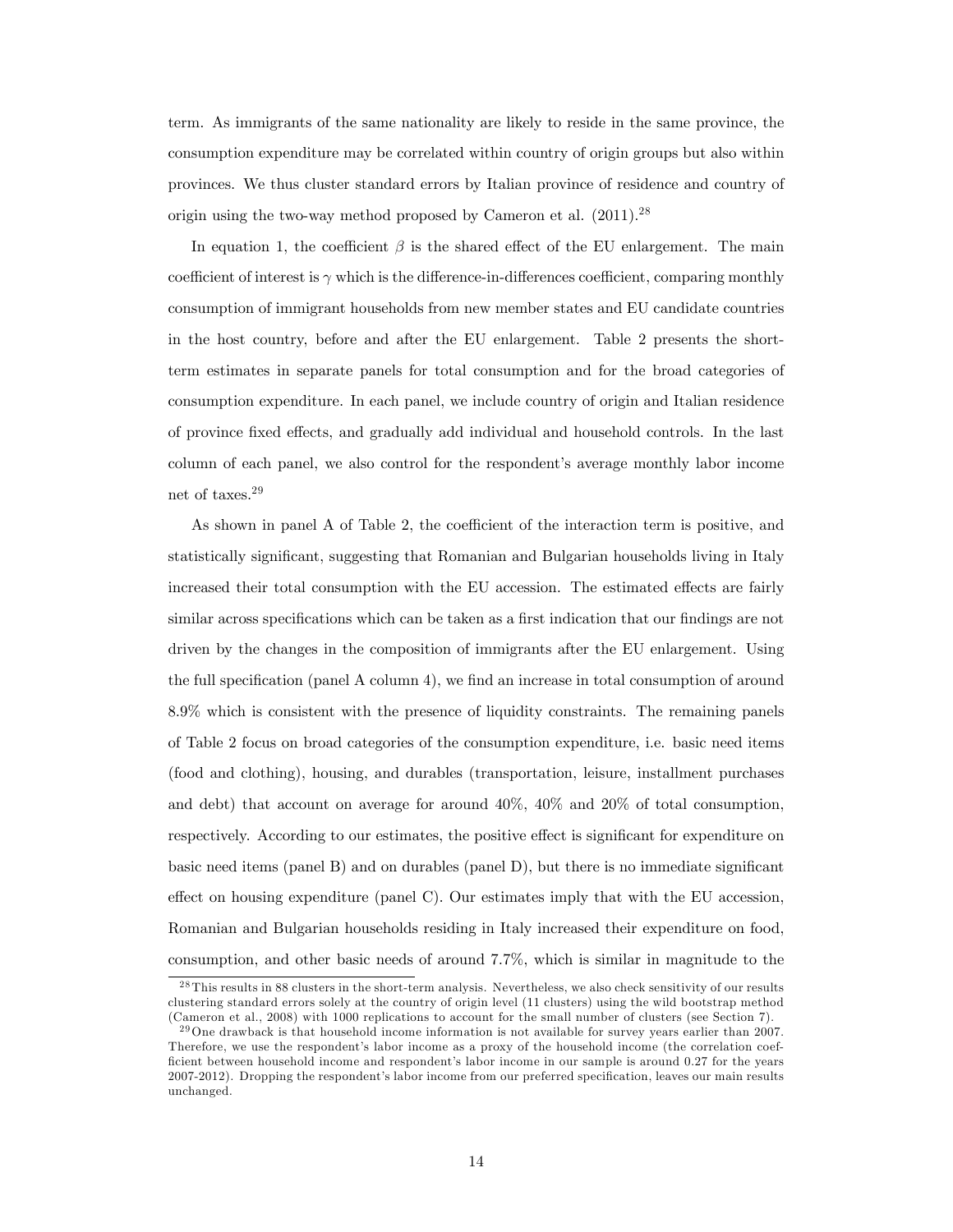effect on total consumption, and their expenditure on less basic needs and durable goods around 14%.

### 5.2 Pre-trends and persistence

In order to test the validity of our analysis, we now adopt a more generalized framework like in Autor (2003) that allows us to test for parallel trends but also to examine the persistence of the effect. For this purpose, we use data for the period 2004-2012 and we augment equation (1) with lags and leads of the treatment as given by equation (2)

ln(cicpt) = leads & lags of the treatment + z }| { X 5 j=3 <sup>j</sup>Dicpt(t = 2007 + j) new EU<sup>c</sup> + Xicpt | {z } individual controls + Zicpt' | {z } household controls + <sup>c</sup> |{z} country of origin fe + <sup>p</sup> |{z} province fe + <sup>t</sup> |{z} year fe + "icpt; (2)

including year fixed effects  $(\lambda_t)$  in our specification to capture the common time trends in the monthly consumption expenditure of the treatment and the control groups, and the changes in macroeconomic variables (e.g. inflation). The term new  $EU_c$  is not shown because the coefficient is absorbed by the country of origin fixed effects  $(\phi_c)$ .

In equation (2)  $D_{icpt}(.)$  is an indicator variable for each year of the interview t. For  $j = 0$ , the estimate of the parameter  $\gamma_j$  is the immediate effect of the enlargement in 2007, which is comparable to the coefficient estimate  $\gamma$  in equation (1). Moreover, if the estimates of  $\gamma_j$  for  $j = -3, -2,$  and  $-1$  are not statistically significant we can conclude that the trends between the treated and the control group in the period before the EU enlargement (2004-2006) were parallel, which is crucial for the validity of our difference-indifferences estimation. Furthermore, the  $\gamma_j$  for  $j > 0$  are informative about the persistence of the effect, i.e., whether the increase in consumption after the enlargement is permanent or temporary.

Table 3 and Figure 2 show the results that we obtain from this generalized method, with  $2004$  being the reference year. First, the coefficients for  $2005$  and  $2006$  are not statistically different from zero confirming the validity of the parallel trends assumption. Furthermore, the estimates for 2007 are in line with those obtained by  $(1)$  as we find a positive and significant effect on total consumption, as well as on expenditure on food, clothing and other basic needs (panel B) and on transportation, leisure, installment purchases and debt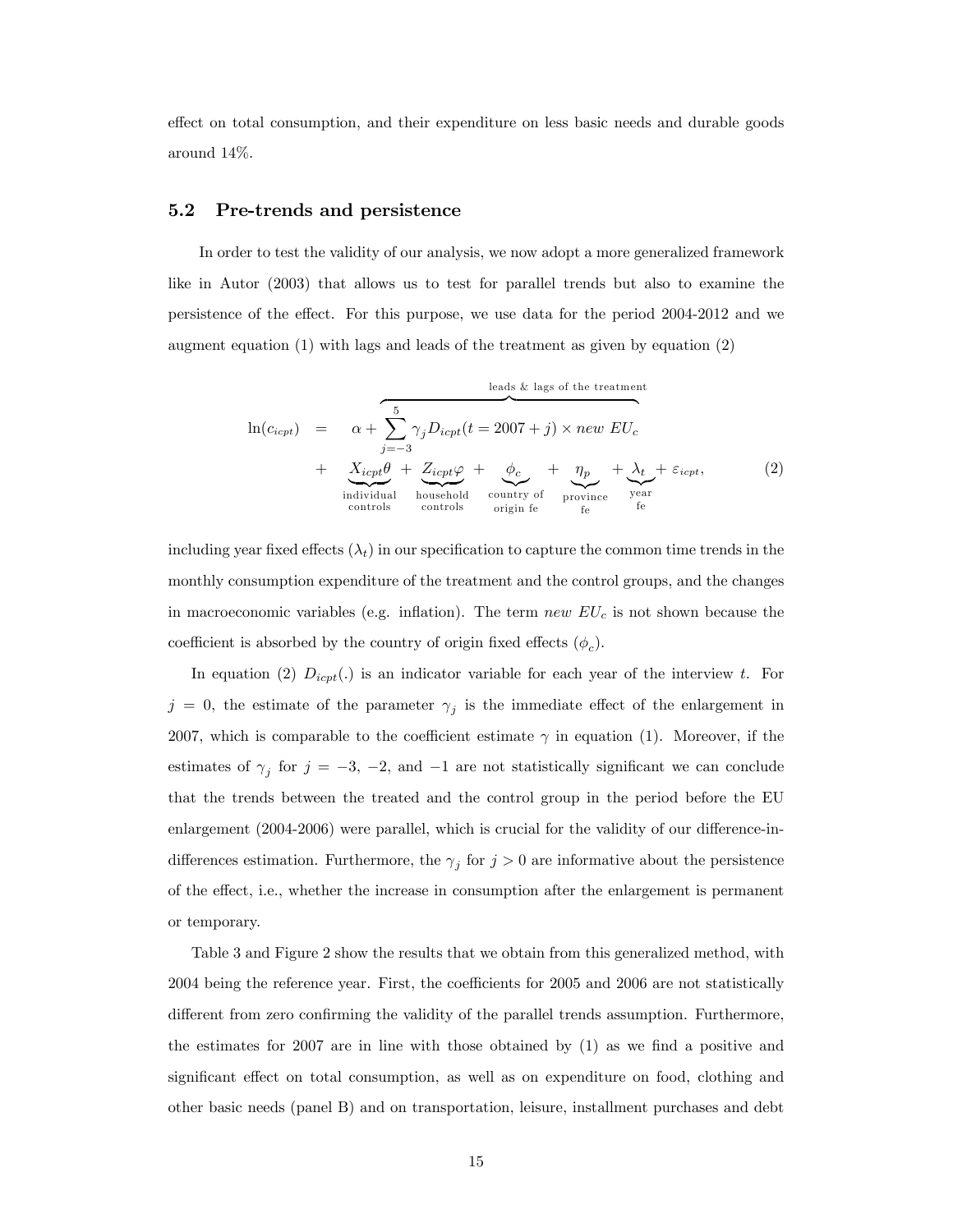(panel  $D$ ), but no significant effect on housing expenditure (panel  $C$ ) in the short-run, with the estimated coefficients for the interaction between new  $EU_c$  and year 2007 being similar in magnitude to those presented in Table 2 (*new*  $EU_c \times post$ *)*. Moreover, the coefficients of total consumption expenditure and of its subcategories are statistically significant and positive in various years after 2007, suggesting that the results of the EU enlargement do not vanish. Moreover, in the medium run it emerges a positive effect on housing expenditure as well. In the next section, we explore whether improved employment conditions lie behind these effects providing a possible explanation for their pattern and discussing the role of the precautionary savings motive.

## 6 Mechanisms

One of the most important benefit for the immigrants of the new EU member countries is the right to work in all EU countries without the need of a work permit. As discussed in Section 3, Italy had initially announced that it would impose interim restrictions to protect its labor market just like other EU countries did. However, just a few days before the accession Romanians and Bulgarians acquired full rights to work in Italy. This could have direct effects on the employment probability and the labor income of our treated group which may explain the increase in the immigrant household consumption that we documented in the previous section. In fact, after the EU enlargement the labor income and the percentage of those with permanent contracts increased among immigrants in the treated group (by 6% and 8 percentage points, respectively) while they remained fairly constant among immigrants in the control group (see Table 1). Moreover, before the EU enlargement 20% of immigrants in our treated group were undocumented and 31% were working informally. After the EU enlargement, they all became documented (as they gained EU citizenship) and the percentage of informality decreased sharply -yet did not disappearto 18%. At the same time the percentage of undocumented and of those working informally decreased only slightly among immigrants in the control group.

Table 4 presents the results of regressions for different labor market aspects.<sup>30</sup> We observe a positive labor force participation effect after the accession (column 1) and a positive, though not statistically significant, employment effect (column 2). Indeed, most immigrants

 $30$  The ISMU data contain information on labor market outcomes in all available waves (2001-2012). We estimate linear probability models for the probability of working informally and the probability of holding a permanent contract .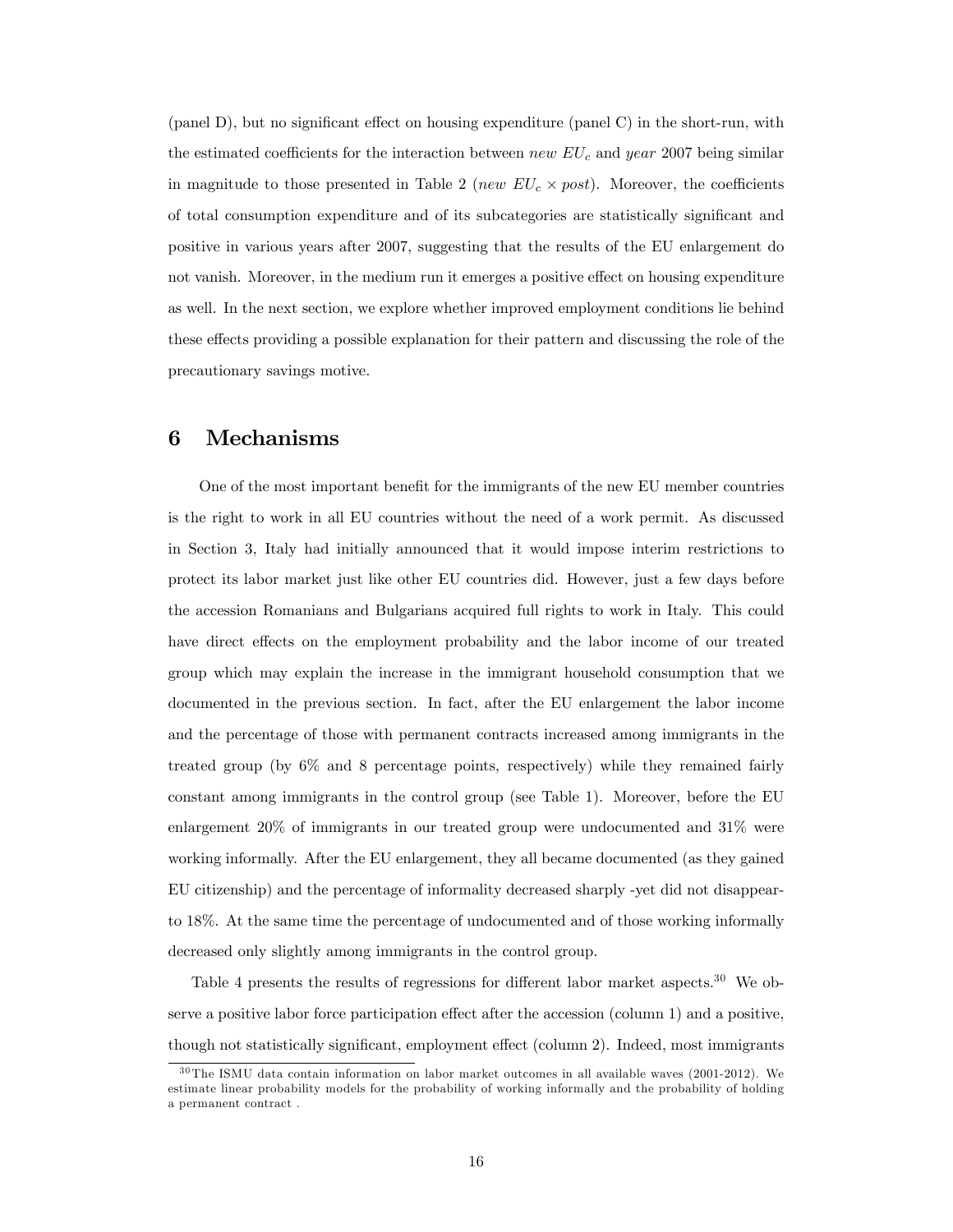who were legal residents before the accession were already employed since obtaining a work permit is the most common way of becoming documented in Italy (Mastrobuoni and Pinotti,  $2015$ ).<sup>31</sup> Moreover, even undocumented immigrants tend to work but in the shadow economy.<sup>32</sup> Note that the ISMU data contain information both for the formal and the informal employment, and thus it is not puzzling that the probability of employment did not increase significantly. What did increase after the EU enlargement is the labor income (column 3). The increase in the labor income is in line with Ruhs  $(2017)$ , who finds that labor earnings of Eastern European immigrants in the UK have increased after the accession of their home countries in the EU. Our data allow us to further explore whether the increase in the labor income that we observe in our setting has occurred by immigrants moving out of the shadow economy. Indeed, as shown in column 4, we Önd a strong decrease in the probability of working in the informal sector in the period 2007-2011, consistent with this argument. We then repeat the analysis on labor income, but only for those employed in the formal sector, and the positive effects essentially disappear (column 5). Among those, we find instead a significant increase in the probability of having a permanent contract in the years 2008 and 2009 (column 6).

An alternative explanation for our results might be that the immigrant households consumption response is due to the change in the residence legal status associated with the EU accession. In fact, Dustmann et al.  $(2017)$  analyze the effect of immigrants' legal status on their consumption behavior and find that undocumented immigrants consume about 40% less than documented immigrants. As a result of gaining EU citizenship, all Romanian and Bulgarian immigrants in Italy were documented after 2007. Although the ISMU data provide information on current legal status, there is no information on former legal status (before the EU enlargement). Due to their cross-sectional nature, it is also not possible to distinguish between those immigrants from the newly accessed countries that were legalized by the EU enlargement, and those that were legally residing in Italy already before. Likewise, there is no retrospective information on informal/formal work. Still, we are able to single out a particular set of immigrants, for whom we can infer that they were both residing legally and working in the formal sector before the accession of their home country in the EU. We do so by focusing on a subsample of documented immigrants who reported in 2007 to have a valid residence permit for (dependent) work. The rationale

 $31$  In our sample, 65% of all documented immigrants have a residence permit for work reasons.

<sup>3 2</sup> In our sample, 74% of all undocumented immigrants work and all do so in the informal sector.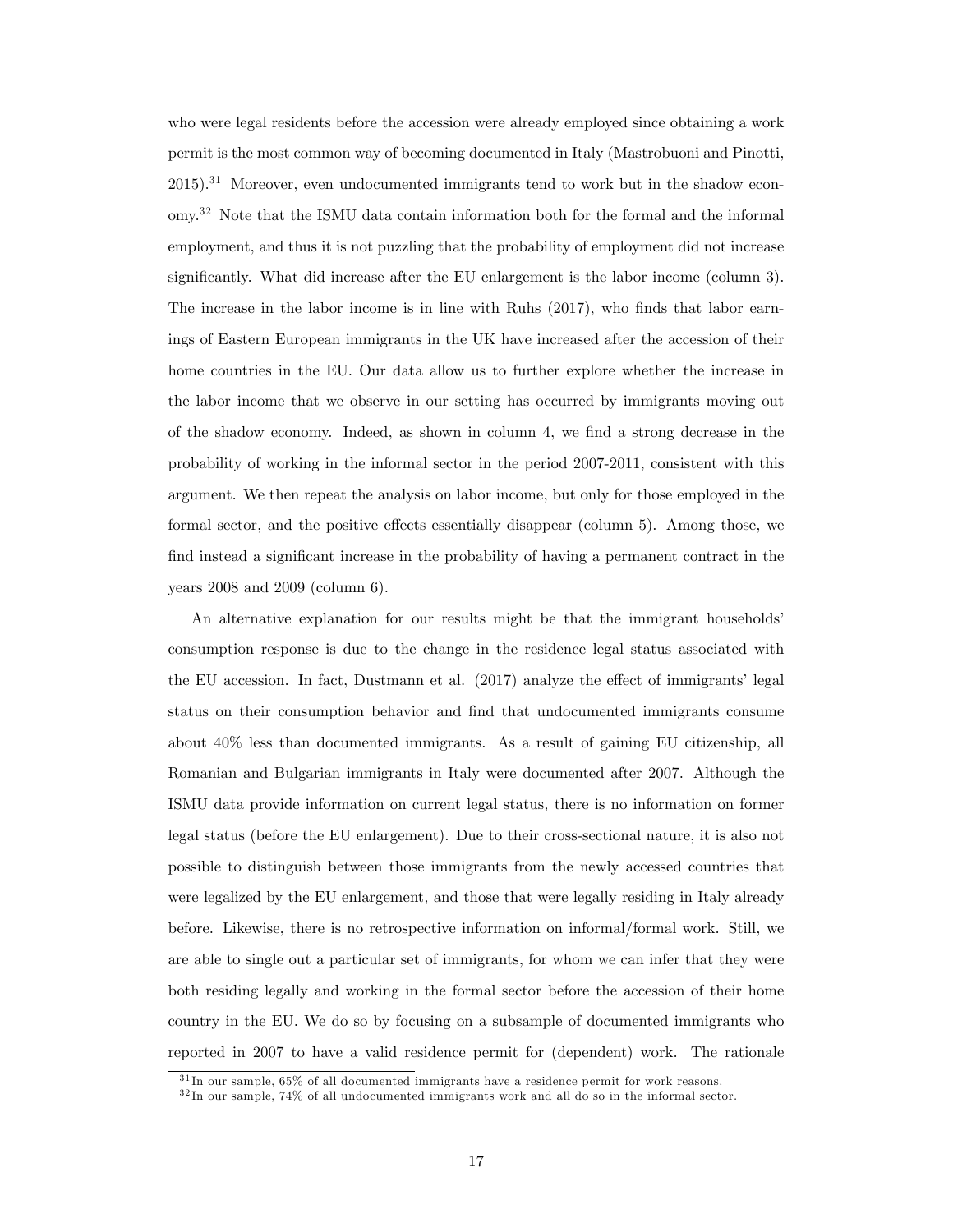behind our strategy is that the respondents in our treatment group should have obtained the permit (i.e. legally residing and working in the formal sector in Italy as an employee) before the EU enlargement, since there was no need for them to obtain or renew it in  $2007$  after the EU accession.<sup>33,34</sup> This strategy has the advantage of identifying the set of immigrants, for whom the EU enlargement basically implied that they did not need to renew their permits any more as opposed to undocumented immigrants or those working informally, who derived more tangible benefits from becoming documented and in many cases moving to the formal sector. We thus replicate our short-term analysis using this particular group of immigrants. These results are reported in Table 5. We observe that the estimated effect on food, clothing and other basic needs turns to be insignificant for immigrants who were legal already before the enlargement. On the other hand, there is an increase in their total consumption expenditure driven mainly by the increase in household consumption of durable goods such as transportation, installment purchases and debt.

Table 6 focuses on the treatment effect on labor market outcomes in the short-run for this subgroup of formerly legal immigrants in order to explore the underlying mechanism behind the response in consumption. The small and insignificant estimates on labor income (column 1) and on the probability of having a permanent contract (column 2) suggest that the labor market outcomes of immigrants from newly accessed countries, who had a valid permit and were working in the formal sector even before 2007, were not immediately affected by the EU enlargement. This is not surprising since transitions into permanent contracts usually take time. Given that the ISMU data do not allow us to explore the long-term effects of the EU enlargement on the labor market outcomes of this subgroup of immigrants, we provide further evidence using data from the Italian Social Security (INPS) records. The Social Security data contain information for a 6,5% random sample of all private sector employees in Italy (see Data Section in the Appendix for further details). Due to their administrative nature, these data include only immigrants that are working in the formal labor market as employees who in principle correspond to the ISMU subsample of documented immigrants

<sup>3 3</sup>As discussed in Section 2, work permits in Italy expire after one or two years, depending on the type of contract (temporary/permanent). Therefore, we can identify immigrants that were documented and working formally before the enlargement only in the short run.

<sup>3 4</sup>Although there is no retrospective information on informal/formal work, we assume that immigrants who hold a residence permit for dependent work were working in the formal sector since this is the only way to obtain the permit. Indeed, among the documented immigrants in our sample in 2006, 97% of those who were holding a residence permit for dependent work were actually working in the formal sector.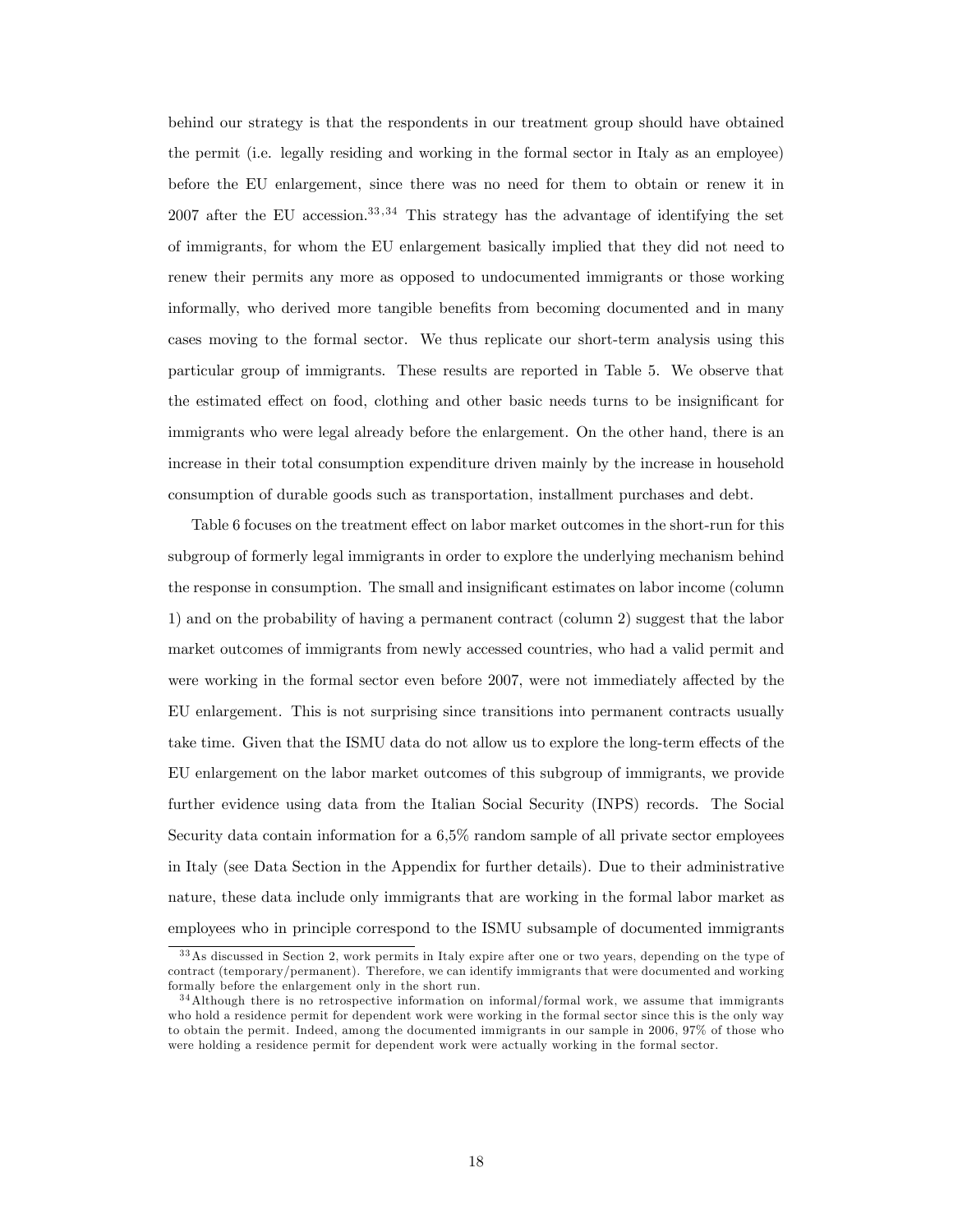with a valid work permit.<sup>35,36</sup> To have comparable results with the ISMU data, we restrict the sample to immigrants that work in a firm located in Lombardy and appear at least once in the Social Security data before 2007 with less than 10 years of experience.<sup>37</sup> An advantage of the Social Security data is that we can also observe daily wages, which differently from monthly wages in the ISMU data, do not reflect changes in the labor supply. Appendix Table A3 reports the descriptive statistics of our sample. We see that the treated and the control groups experience similar increases in daily and monthly wages after the EU enlargement. However, there is an increase in the percentage of workers with a permanent contract only among the treated.

The panel nature of the administrative data allows us to follow individuals over time and to perform a regression analysis with worker and firm fixed effects.<sup>38</sup> In this way we are able to account for unobserved heterogeneity without the extensive list of controls that were available in the ISMU data and were important to include in a repeated cross-sectional setting. Table 7 reports the results of this analysis. There is no statistically significant effect on monthly (column 1) or daily (column 2) wages, while the probability of having a permanent contract increases from 2008 onwards (column 3). Moreover, pre-trends seem to be parallel as the coefficients are not statistically significant in the period before the enlargement. The regression estimates confirm the cross sectional results from the ISMU survey (Table 4, columns 5 and 6) and suggest that although legalization is not the reason behind it, employers reacted positively to the fact that Romanians and Bulgarians did not need to pass anymore through the tedious bureaucratic procedure of renewing their work permit. In other words, the new legal framework after the EU accession acted as a ëpermanentíwork permit. Increased employment stability reduced the uncertainty for future labor income, which in turn increased their consumption expenditure. This result is in line with Gathmann and Keller (2018) who find that faster access to citizenship for immigrants in Germany has improved their labor market attachment.

The above labor market story is broadly consistent with the pattern of our consumption results. We observe an immediate increase in consumption in 2007 and then again a few years later. The former is due to the increase in food, clothing and other basic need expenditures

<sup>3 5</sup>Hotchkiss et al. (2015) show that administrative data in the US may actually include a small number of undocumented immigrants with 'fake' fiscal code.

 $36\text{ As }$  it is often common with administrative data, we are not able to distinguish unemployment from non-participation in the Social Security Records.

 $37\,$ Since we lack information on the year of arrival in Italy, we use the date of entry in the labor market as a proxy of the arrival date.

 $38\,\text{We cluster standards errors at the worker and year level.}$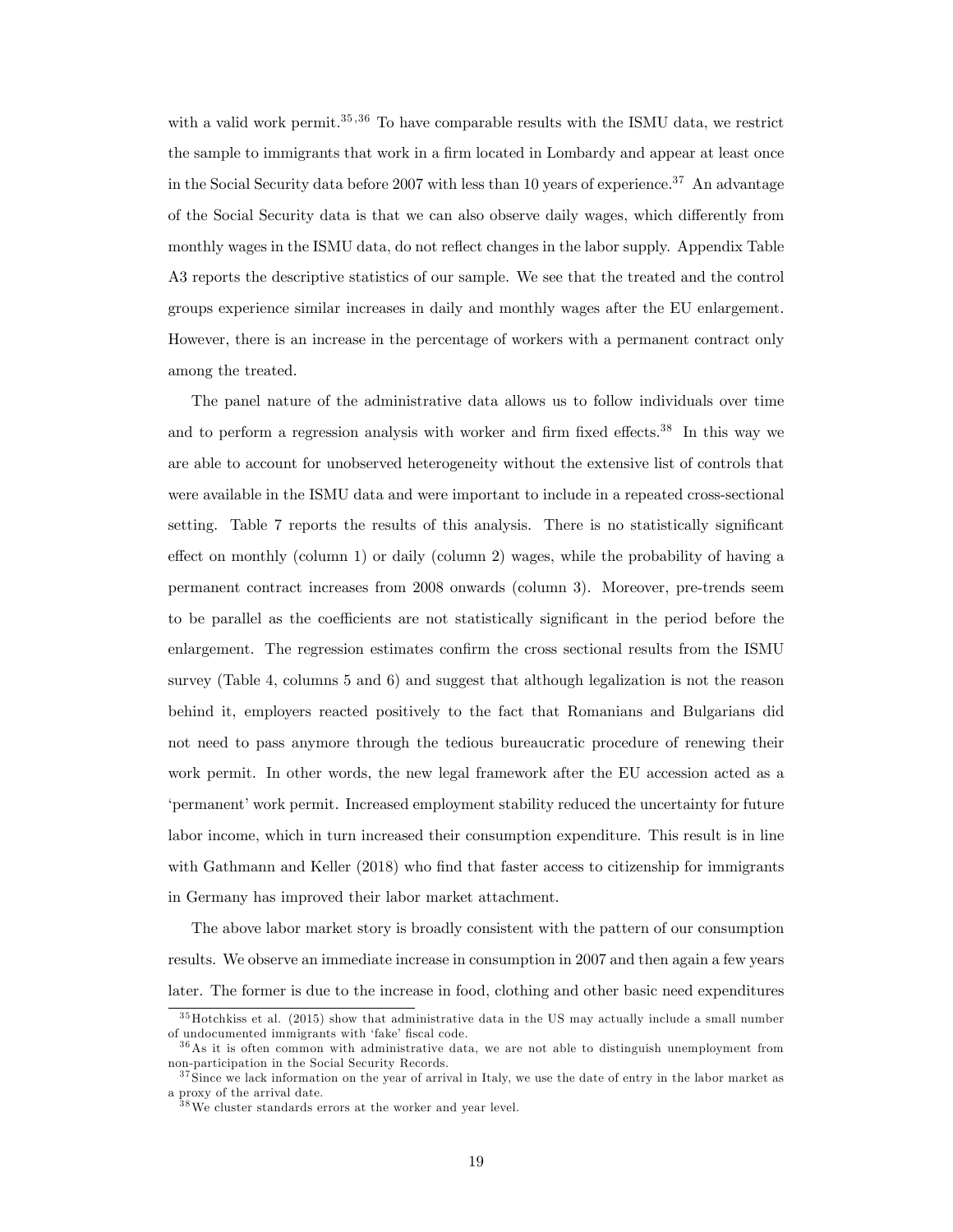by the previously undocumented immigrants whose labor income rises but also due to the increase in durable goods by the previously documented immigrants working in the formal sector. Although the latter did not experience any increase in labor income, they might have anticipated that they would be able to access a permanent job in the future. Our analysis supports this hypothesis as consumption increases again after having obtained the permanent contract.

It is also worth noting that these results are suggestive of a reduced precautionary savings motive. To verify this, we use the ISMU data that include some information on average monthly savings in Italy as well as on average monthly remittances. Unlike consumption expenditure, the information on remittances and savings in the ISMU data is imperfect (Dustmann et al., 2017). Regarding savings, we only have information on savings held in the host country but no information on savings held in the home country. Ideally, we would like to have a measure of total savings (both in Italy and in the home country) in order to be able to analyze precautionary savings.<sup>39</sup> In relation to remittances, the ISMU survey asks respondents to report the average amount they send home each month, which is subject to measurement error, especially if transfers take alternative forms than sending money or are less frequent. Moreover, remittances may either end up as savings or investment in the home country or finance the consumption expenditures of family members who do not live in Italy.<sup>40</sup> This is why we study the two variables (savings in Italy and remittances) both separately and jointly as a composite measure of total savings. As many immigrant households in our sample report zero savings and/or remittances (42\%) and 47\% of all cases, respectively), we first follow Dustmann and Mestres (2010b) and in our OLS estimates we set zero savings and/or remittances to 1 and use  $log(y+1)$  as our dependent variable, where y is savings, remittances or the sum of the two. Then, we adopt a linear probability model in order to study the extensive margin of savings and remittances. Table 8 reports the results of both models. $^{41}$  There is a negative statistically significant effect on remittances in 2010 and on savings in 2012. These are years for which we find a positive effect on housing expenditures (Table 3, panel C) and a higher probability of having a permanent employment contract (Table 7, column 3). In line with Amuedo-Dorantes and Pozo (2006),

<sup>&</sup>lt;sup>39</sup>Dustmann and Mestres (2010a) show that not accounting for savings in the home country may result in distorted conclusions regarding immigrants' saving behavior.

<sup>4 0</sup> Immigrants may remit for a variety of reasons, ranging from altruism, exchange, inheritance, or strategic motives to family insurance and investment motives (see, for an excellent review, Rapoport and Docquier, 2006).

<sup>&</sup>lt;sup>41</sup> These results should be interpreted with caution for the reasons we described above regarding the measurement of remittances and savings in the ISMU survey.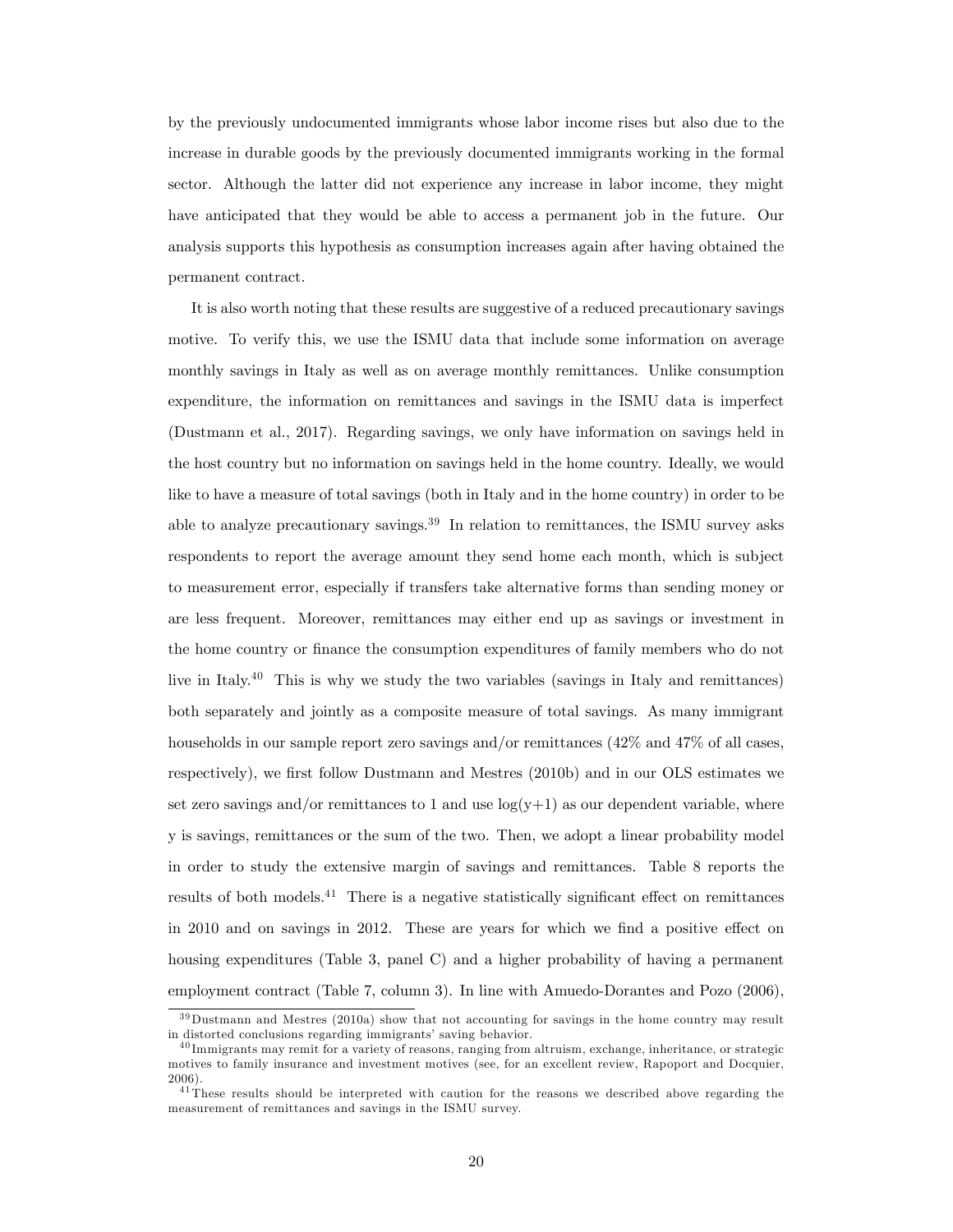who show that undocumented/risky-income immigrants tend to remit more, and Dustmann and Mestres (2010a and 2010b), who show that temporary immigrants are likely to remit and save more, we find that immigrants, by getting legalized and accessing permanent employment contracts, reduce savings and remittances after the EU enlargement.

# 7 Robustness Checks, Placebo Exercise and Alternative Mechanisms

In this section we conduct various additional exercises. First, we address anticipation and spillover effects that are common threats to identification in a difference-in-difference framework. Second, we examine whether our estimates are sensitive to the measure of consumption, to the definition of immigrant households or to the way of clustering, and explore whether the business cycle or changes in household structure over time drive our results. Third, we consider selective out-migration (composition effects) and omitted variables/unobserved heterogeneity. Lastly, we perform a placebo exercise and discuss alternative mechanisms that may lie behind our findings.

#### 7.1 Robustness checks

We start by performing a series of exercises to examine the robustness of our benchmark estimates (Table 3, panel A, column 4) and present these results in Table 9. First, we proceed by looking at anticipation effects as treated households that moved in Italy prior to the EU enlargement may have somehow anticipated that the labor market restrictions would have not been implemented. We thus restrict our sample to those that had migrated in Italy at least one year, then two years and finally three years before December 27, 2007. Note that the latter corresponds to immigrants who arrived in Italy even before the end of EU accession negotiations of Bulgaria and Romania in 2004. These results are presented in columns 1-3. We find that both the short- and the medium-run effects of the EU enlargement on the total household consumption of the Romanian and Bulgarian immigrants remain positive and significant, even for those who arrived in Italy well before the announcement of the policy, suggesting that our results are not driven by anticipation.

Second, we try to understand whether there are any spillover effects between the treated and the control group (the so-called SUTVA-see Rubin, 1977). In particular, if the treated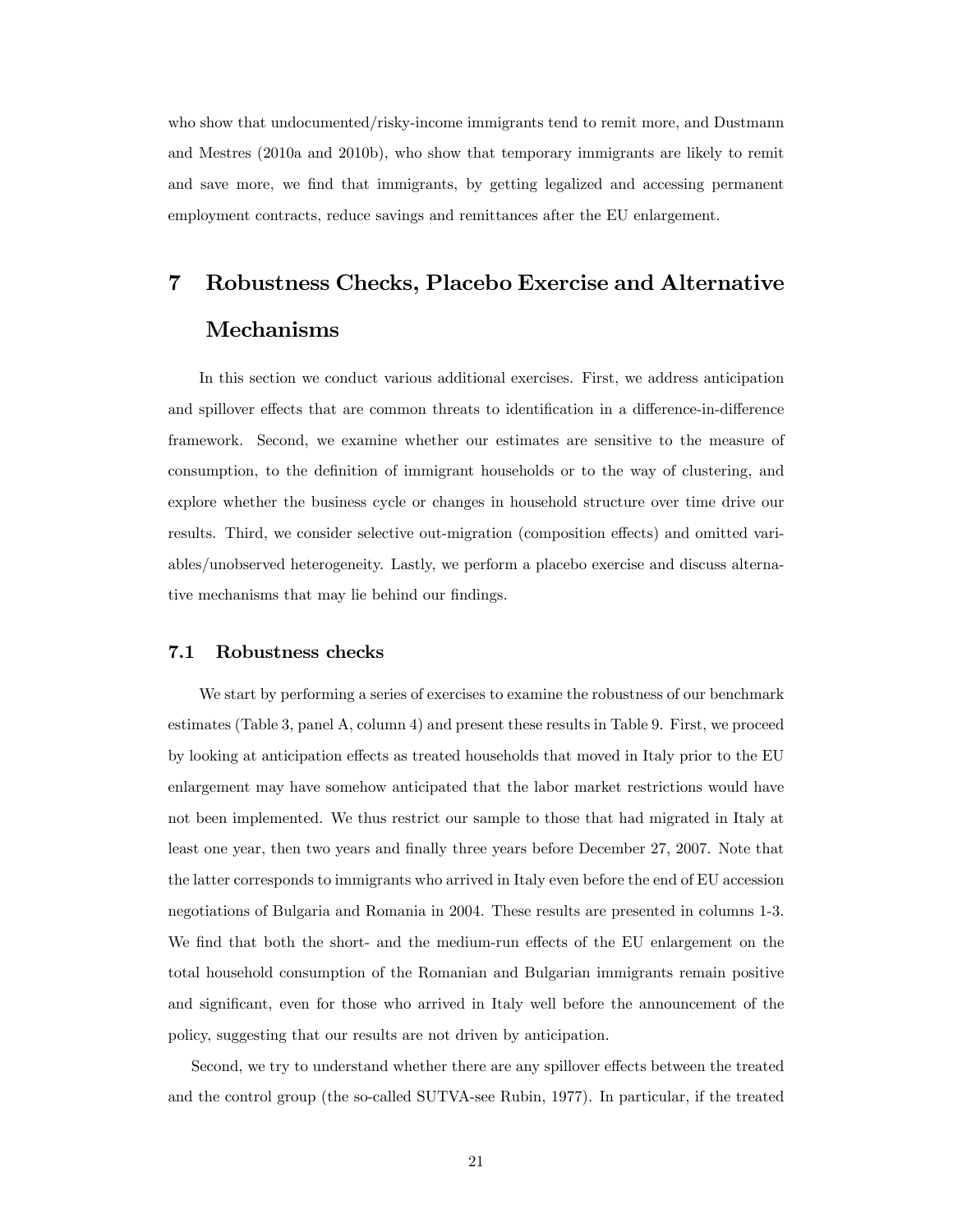and the control group competed for the same jobs, the EU accession could not only benefit the treated but also negatively affect the control, undermining our difference-in-difference strategy. To address this issue, we first compare provinces where the treated and the control group were of similar size before 2007 (Figure 3 panel a) to provinces where the treated group was the minority (Figure 3 panel b).<sup>42</sup> The idea behind our strategy is that spillover effects should be stronger in provinces where the treated and the control groups are of similar sizes (potentially through the competition in the labor market) than in provinces where the treatment group was a minority. The effect of the EU enlargement on consumption is not different between the two sets suggesting that SUTVA is likely to be satisfied in our setting. A similar picture emerges when we compare occupations that experienced an increase in the fraction of the treated group after the enlargement with industries/occupations that did not (Figures 4a and 4b).<sup>43</sup>

We then check the sensitivity of our analysis to the alternative measures of consumption. In particular, we use individual consumption calculated as the ratio between household consumption and the number of members of the household residing in Italy, converted into equalized adults using three alternative equivalence scales. These results are presented in columns 4-6. In column 4 we use the standard OECD equivalence scale to calculate individual consumption from household consumption, while in column 5 we utilize the modified OECD scale and in column 6 the equivalence scale used by ISEE (Indicatore della situazione economica equivalente).<sup>44,45</sup> The estimated effects are very similar across these different measures of individual consumption and in line with our benchmark estimates presented in Table 3 (panel A, column 4).

An additional robustness exercise is to use as an alternative control group the immigrants from the Czech Republic, Estonia, Hungary, Latvia, Lithuania, Poland, Slovakia,

 $^{42}$ These provinces are in panel a, Province of Cremona, Province of Pavia, and Metropolitan City of Milan and in panel b, Province of Varese, Province of Brescia, Province of Lecco, Province of Como, and Province of Bergamo. See Appendix Table A4 for the relative sizes of the treatment and control groups by Italian province of residence prior to the EU enlargement.

<sup>&</sup>lt;sup>43</sup> See Appendix Table A5 for the percentage point change in the fraction of Romanian and Bulgarian immigrants following the EU enlargement by occupation.

 $44$  Standard OECD equivalence scale assigns a weighting of 1 to the first adult, 0.7 to the second and each subsequent adult, and 0.5 to each child, whereas modified OECD equivalence scale assigns a weighting of 1 to the Örst adult, 0.5 to the second and each subsequent adult, and 0.3 to each child in the household. The equivalence scale used by ISEE, on the other hand, asssigns a weighting of 1 to the first person in the household, 0.57 to the second person, 0.47 to the third person, 0.42 to the fourth person, 0.39 to the fifth person, and 0.35 to the subsequent persons.

<sup>&</sup>lt;sup>45</sup>In these specifications we do not control for the number of household members and the number of cohabiting children as this is already taken into account by the equivalence scale. We still include though controls for the total number of chidren and for whether the spouse of the respondent lives abroad in order to account for non cohabiting household members.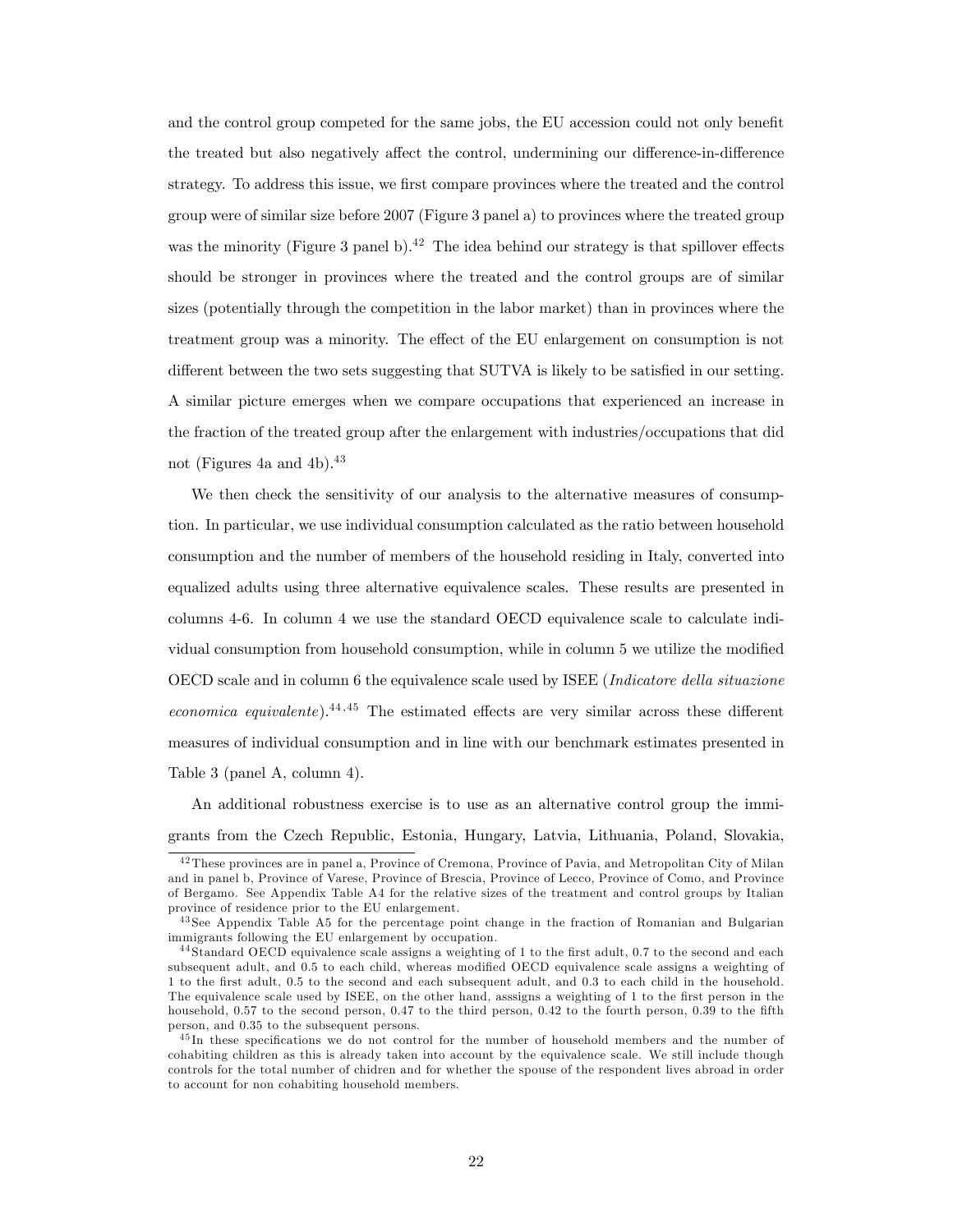and Slovenia (together referred to as the A8 countries) that accessed the EU in 2004.<sup>46</sup> The advantage of using the nationals of A8 countries as a control group is that they are unlikely to be affected by the EU enlargement since they acquired the EU citizenship already in 2004. Thus, possible spillover effects are not a concern in this setting. These results are presented in Table 9, column 7. Comparison of these results to our benchmark estimates in Table 3 shows that they are quite similar in magnitude, although the coefficients are less precisely estimated due to the smaller sample size.

Next, we check the sensitivity of our analysis to the definition of the immigrant households' country of origin. Throughout our analysis, we consider a household being from a particular country if the respondent is from that country. Although the ISMU data do not include information on the nationality of each family member, there was a question on whether the partner and the respondent came from the same country of origin (in case the partner was listed among the cohabiting household members in Italy). This piece of information is available in the survey years 2006-2012 but not in 2004-2005. As a robustness check, we restrict our sample to immigrants who either do not live with a partner in Italy or live with a partner from the same country of origin. Estimating our benchmark model for this subgroup of immigrants does not alter our results in any way (column 8).

As discussed in Section 4, consumption expenditure might be correlated within the country of origin groups, but also within provinces as immigrants from the same nationality tend to concentrate/live close to each other. Thus, throughout our analysis, we use twoway clustered (at Italian province of residence and at country of origin level), but we also check how robust our estimates are to different ways of clustering. In particular, we cluster standard errors only at the country of origin level (11 clusters) and use the wild bootstrap method proposed by Cameron et al. (2008) with 1000 replications to account for the small number of clusters. These results (column 9) are in line with the benchmark.

During the period of our analysis Italy experienced the Great Recession, which led to severe job losses. Immigrants were particularly affected as they tend to be more susceptible to the economic cycle than natives (Dustmann et al., 2010). Although in our analysis both the treated and the control group comprise of immigrants and are therefore exposed to the recession in a similar way, it may be the case that the two groups were concentrated in provinces or occupations that were differently affected by the recession. Therefore, we

<sup>&</sup>lt;sup>46</sup>In 2004, two other states, Cyprus and Malta also joined the EU. However, we do not observe anyone from these two member states in our sample probably because these are countries with quite small population.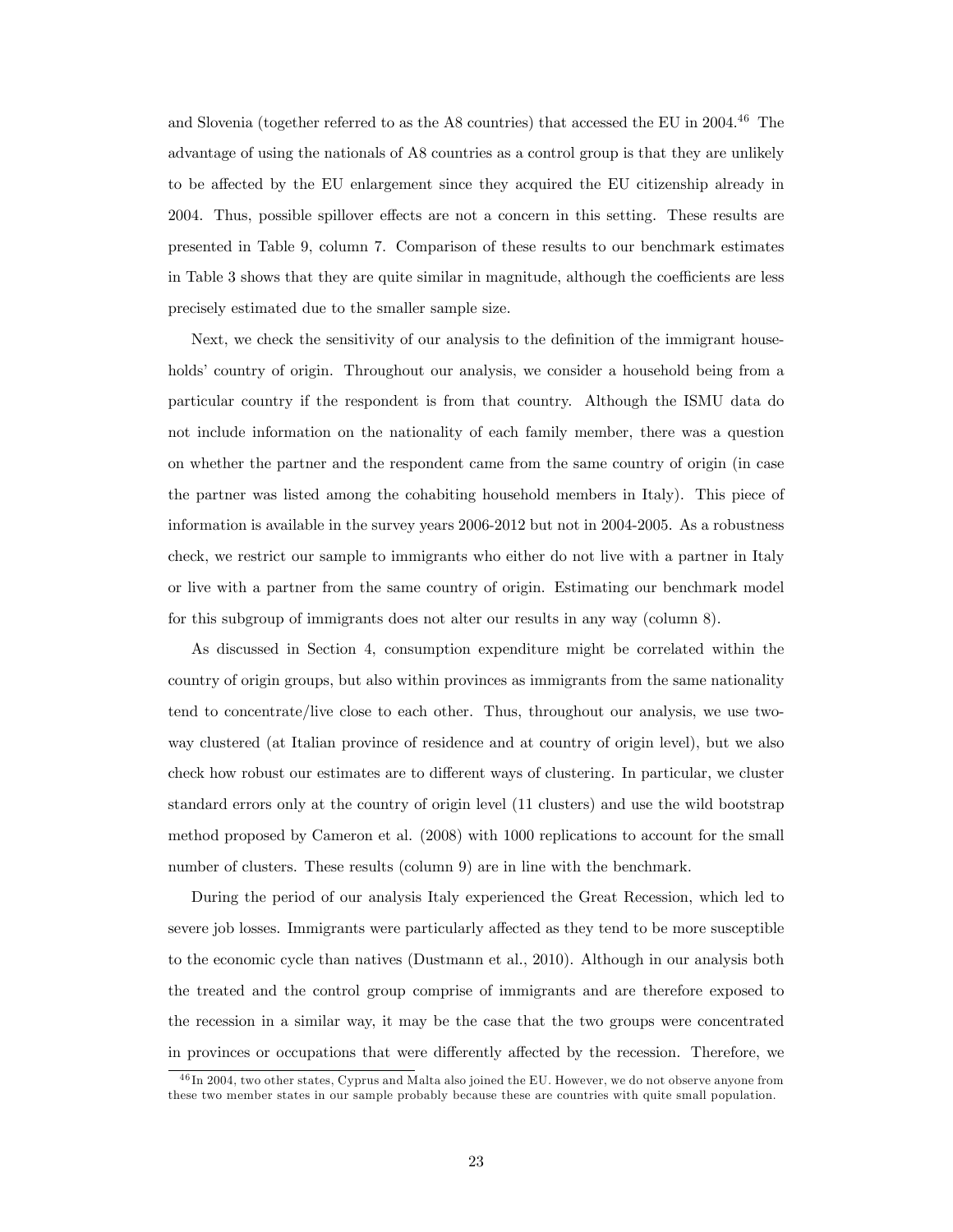add to our specification province-year, and occupation-year fixed effects in order to explore whether our results are driven by the business cycle at the local and occupational level. $47$ To do so, we restrict the sample to employed individuals and use available information on the occupation of the immigrant (e.g. domestic worker, artisan, intellectual, employee in hotels/restaurants, construction worker, salesperson -see Appendix Table A5). The results after the inclusion of these new set of dummies (column 10) are similar to the benchmark.

Moreover, given that the EU enlargement may have affected the fertility or family reunification decisions of the immigrants, we include in our specification, in addition to the controls for the presence of a spouse living with the respondent in Italy and for the total number of children, their interaction with year dummies so as to invistigate whether changes in the household structure over time drive the results on consumption (column 11). The estimates of this further robustness check show that our results are not sensitive to the changes in the household structure over time.

Another possible threat to our identification strategy is selective out-migration. It is possible that the composition of our sample changes after the EU accession given that the treated group acquired the right to move freely to other countries within the EU or due to return migration. In particular, mobility may be non-random and treated households that did not prosper in Italy may decide to leave the country in search of better opportunities elsewhere in the EU. If the composition of immigrants changed in some systematic way following the EU enlargement, then we need to take account of this selection when assessing the effects of EU enlargement on household consumption expenditure. For this purpose, we estimate a version of equation (2), where the dependent variable is the immigrants' characteristics (female, young, low educated, number of household members). These results are presented in Appendix Table A6. We do not find any significant change in the composition of our sample following the EU enlargement, confirming the robustness of our results. Moreover, the ISMU data include direct information on the intentions of immigrants to leave Italy (to return to the home country or move to a different country). This information is available only in the period  $2010-2012$ , so we cannot study the effect of the EU enlargement. Still, we can check whether the intentions to leave Italy were systematically different between the treated and the control group in the period 2010-2012. Results in Appendix Table A7 show that Romanians and Bulgarians are not more likely to select into

<sup>&</sup>lt;sup>47</sup>Including these controls in our main specification reduces our sample size as the occupation variable is only available for employed individuals.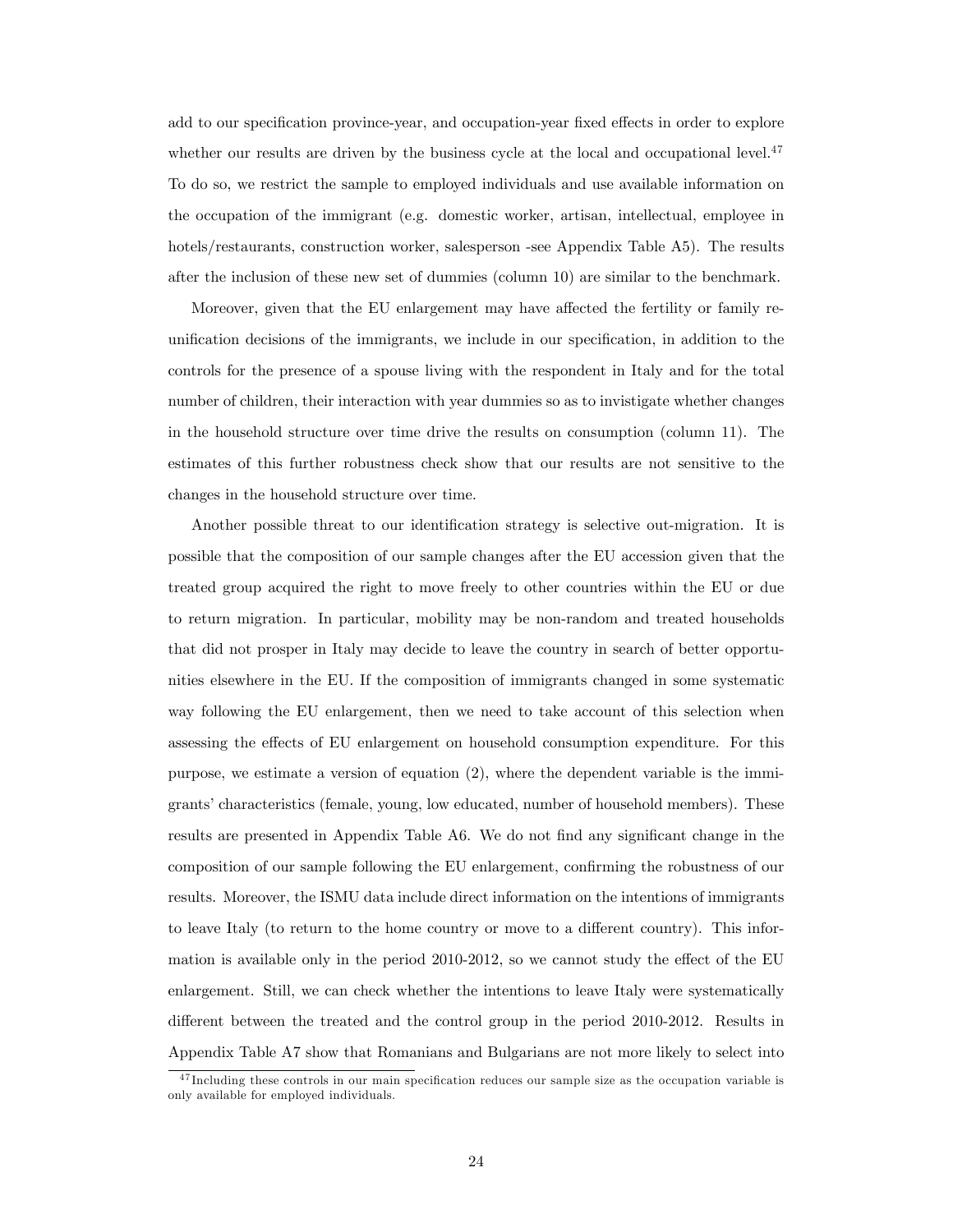return migration/migration towards a different country than immigrants from EU candidate countries. This is true also when we restrict the sample to immigrants who arrived in Italy one or two years before the enlargement (columns 2 and 3).

Although in our analysis we include a comprehensive set of individual and household variables, a possible concern is that they may not fully control for all the relevant characteristics and thus equation  $(2)$  could suffer from the omitted variables problem. To assess the influence of omitted variables relative to the one of observed characteristics, we use a method proposed by Altonji et al. (2005) and calculate the ratio of the ináuence of unobserved characteristics relative to the one of observed control variables that would be required so as to fully explain away our result. The intuition behind this approach is that if the inclusion of observed control variables substantially weakens the impact of the EU enlargement, then one would expect that the inclusion of additional controls (observed or unobserved) would reduce the estimated effect even further. Conversely, if the inclusion of additional controls has no substantial effect on the magnitude of the coefficient estimate, then this will support the causal interpretation. Thus, a large ratio would imply that the unobserved heterogeneity cannot fully explain away the estimated effect of the EU enlargement. In Appendix Table A8, we present this ratio based on our main results on total consumption (Table 3). The reported ratios are between three and seven, suggesting that in order to attribute the entire estimated effect of the EU enlargement on the total consumption to selection effects, the influence of unobservable factors would have to be between three to seven times greater than the one of the observable characteristics. These values are considered to be high (see, for example, Bellows and Miguel, 2009; Guriev et al., 2019; Nunn and Wantchekon, 2011). Therefore, we conclude that our estimates cannot be attributed to unobserved heterogeneity.

#### 7.2 Placebo exercise and alternative mechanisms

We have seen so far that the EU accession increased the household consumption of the treated with respect to the control and provided evidence that the improved labor market conditions is a possible underlying mechanism. To provide additional supporting evidence, we perform a placebo exercise on a group of immigrants who were unlikely to benefit from the EU accession and were excluded from our analysis so far. In particular, we focus on immigrants who either held the Italian citizenship or were eligible to apply for it by 2007 (having resided in Italy for more than 10 years). We compare this group of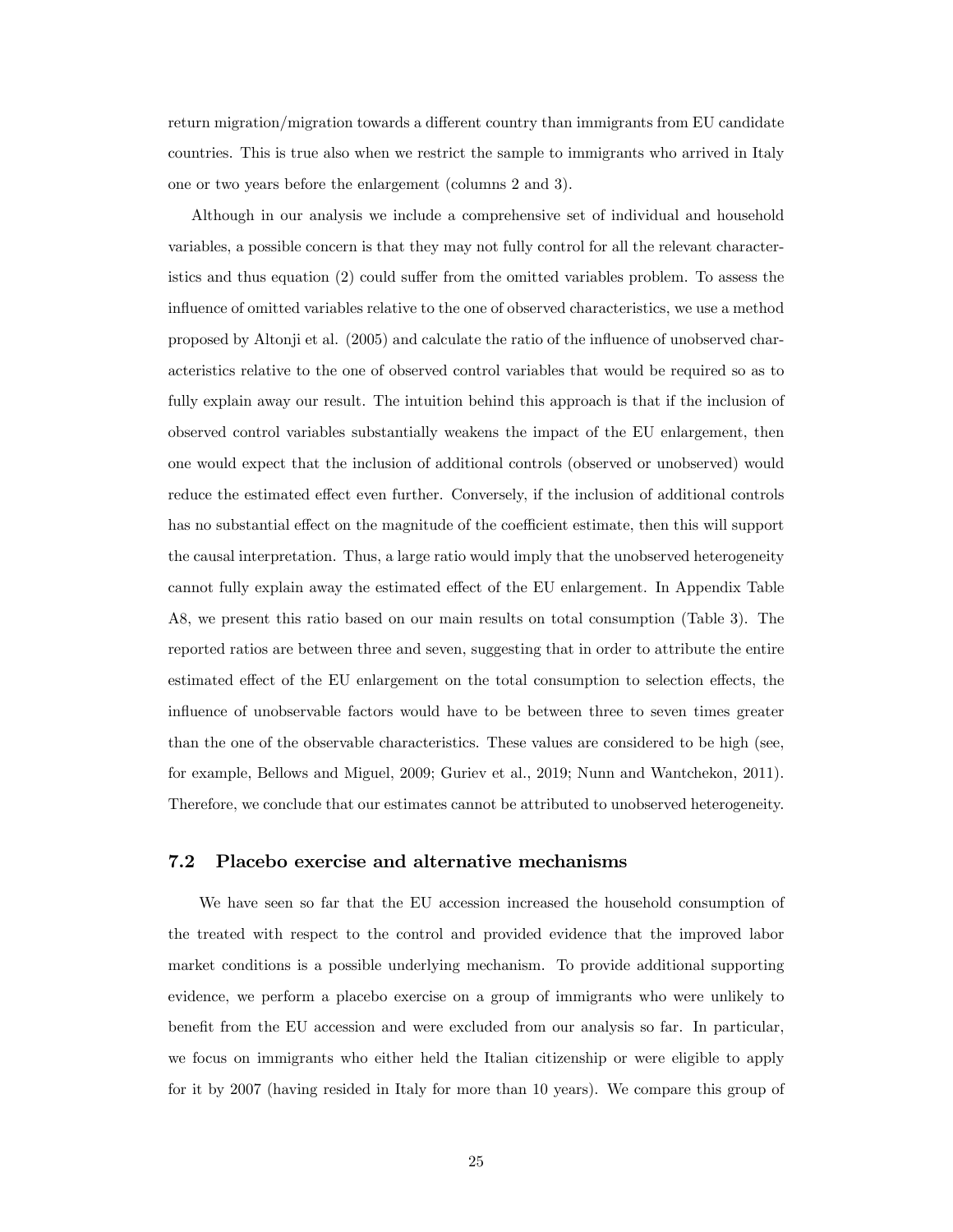immigrants with immigrants in the sample we used for our benchmark estimates, that we further split between those with less than 5 years and those with 5-10 years of residence by 2007. The latter were eligible for permanent residence permits and therefore the expected benefits from the EU accession would be lower for them. Table 10 reports the results for these three separate groups. $48$  We verify a positive and statistically significant effect among immigrants with less than 5 years of residence by  $2007$  (column 1), while the coefficient of the interaction term is still positive but half in size and not statistically different from zero among immigrants with  $5-10$  years of residence (column 2). The effect completely vanishes (and turns even negative) when we focus instead on immigrants who held or were eligible to apply for the Italian citizenship by 2007 (column 3). This placebo exercise is consistent with the notion that immigrants who benefitted from the EU accession most were those not close to acquiring permanent residence or citizenship rights in Italy.

Still, the labor market mechanism does not exclude other channels that may have also contributed. More specifically, the EU accession may have also facilitated the access to credit for the treated households although in our benchmark specification we do not find any evidence of increased expenditures regarding housing, at least in the short run (Table 2, panel C). A possible reason is that mortgage payments and rent enter in the same way in the expenditures for housing. As the ISMU data do not contain any information on mortgages, we utilize a different data source, the Survey on Income and Life Conditions of Households with Foreigners conducted by the Italian National Institute of Statistics in 2009. The survey has been conducted only once and followed closely the design of the European Union Statistics on Income and Living Conditions (EU-SILC) but with a sample exclusively composed of households with at least one foreigner. Moreover, it has been specifically designed to be representative by nationality (see Data Section in the Appendix). More importantly, the survey contains unique information on whether households have a mortgage and the year that they obtained it. We define the treated and the control group in the same way as in the benchmark exercise and apply the same sample restrictions and identification strategy but we see no clear difference in the fraction of the treated and control with a mortgage issued immediately before or after the EU enlargement (see Appendix Table  $(A9)$ <sup>49</sup>

 $48$ Due to the sample split, we report the effect for the entire post period (2007-2012) as the number of observations is too small to perform a year-by-year analysis.

 $^{49}$ More precisely, there is an increase in the fraction of immigrants with a mortgage issued after the EU enlargement but this is true both for the treatment and the control group.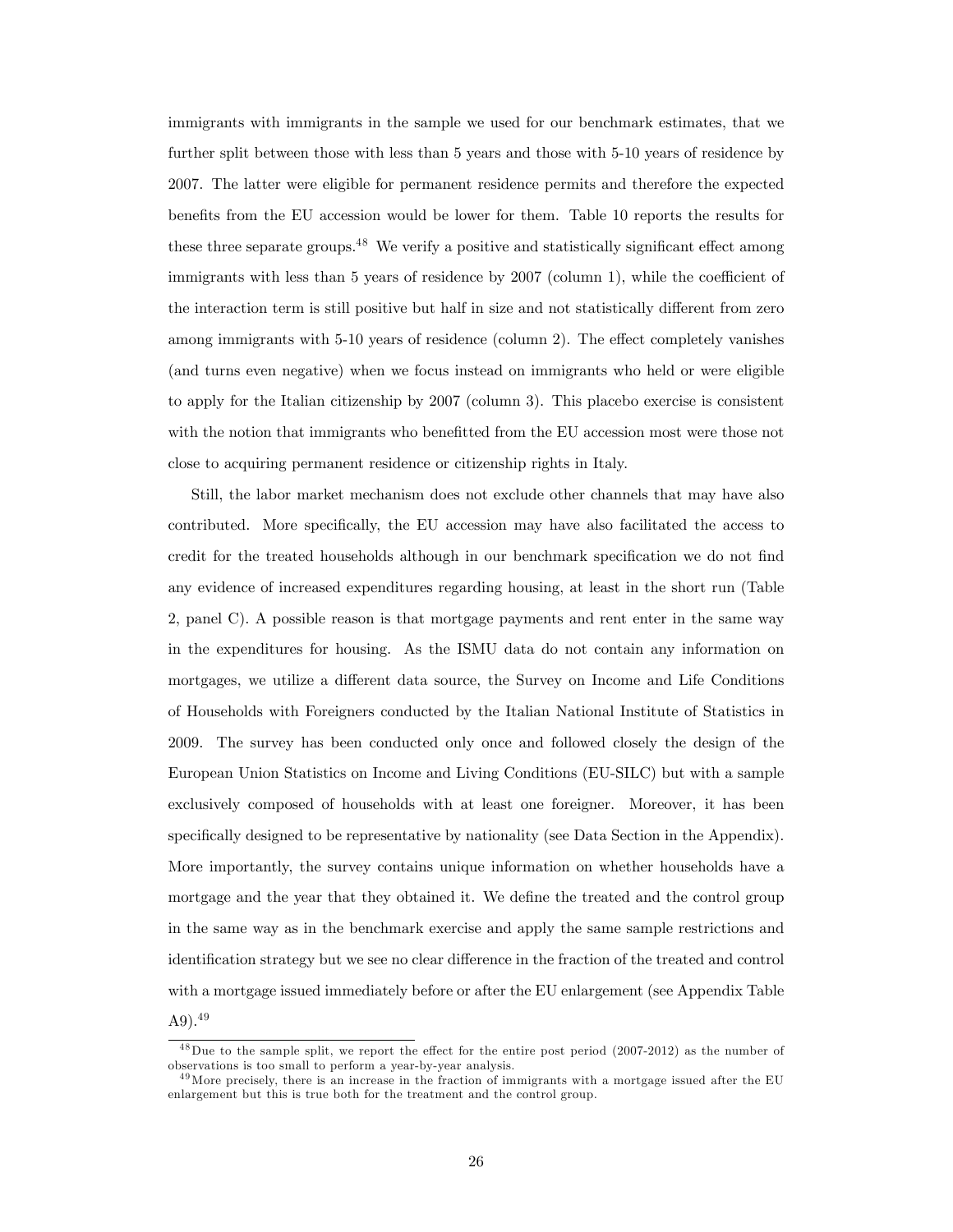Another possible mechanism is access to social benefits such as welfare or unemployment benefits. This mechanism could be relevant only for previously undocumented immigrants since documented immigrants, as long as they satisfy the eligibility conditions in terms of income thresholds and previous work experience, have access to social benefits even before the enlargement. However, in the period of our analysis (2004-2012), the measures to alleviate poverty were quite limited in Italy (i.e. a social card for food purchases of up to 40 euros per month for poor families with children less than 3 years old or for the elderly-see Madana et al., 2014). Moreover, Italy was among the countries with the lowest replacement rate in unemployment (OECD, 2009) and benefits were accessible only by workers with at least 2 years of social insurance seniority (Giorgi, 2018). Therefore, we expect that social benefits have a played a rather limited role.

At this point it is also worth noting that there is a literature that emphasizes the effects of immigration on prices (see, for example, Lach, 2007 for Israeli cities; Cortes, 2008 for the US cities; Zachariadis, 2011 and 2012 for a study of 140 cities in 90 countries). Although the proposed underlying mechanisms differ, the empirical studies commonly agree that an increase in immigration reduces prices.<sup>50</sup> In relation to our findings, if all prices went down due to the EU enlargement, this would affect both the treated and the control group, and hence this would not affect our results. If we assume that only prices related to certain Romanian and Bulgarian products went down and that the demand for these products is generally higher among the treated, the effect on total consumption expenditure would depend on the elasticity of these products and on their relative weight in the consumer basket. Although we cannot exclude this mechanism, we do not expect it to be the main driver of our results given the range of Romanian and Bulgarian products available in Italy.

Therefore, the improved labor market conditions continues to be the most plausible underlying mechanism behind the increases in the household consumption of the treated. Moving out of the shadow economy for previously undocumented immigrants as well as the increased probability of getting a permanent job for previously documented mmigrants, whose work permit was no longer of limited duration, are the two main channels.

<sup>&</sup>lt;sup>50</sup>For instance, according to Lach (2007) the underlying mechanisms is a demand-side channel of increased search and higher price elasticities for immigrants, while Cortes (2008) provides a supply-side explanation (through a reduction in wages).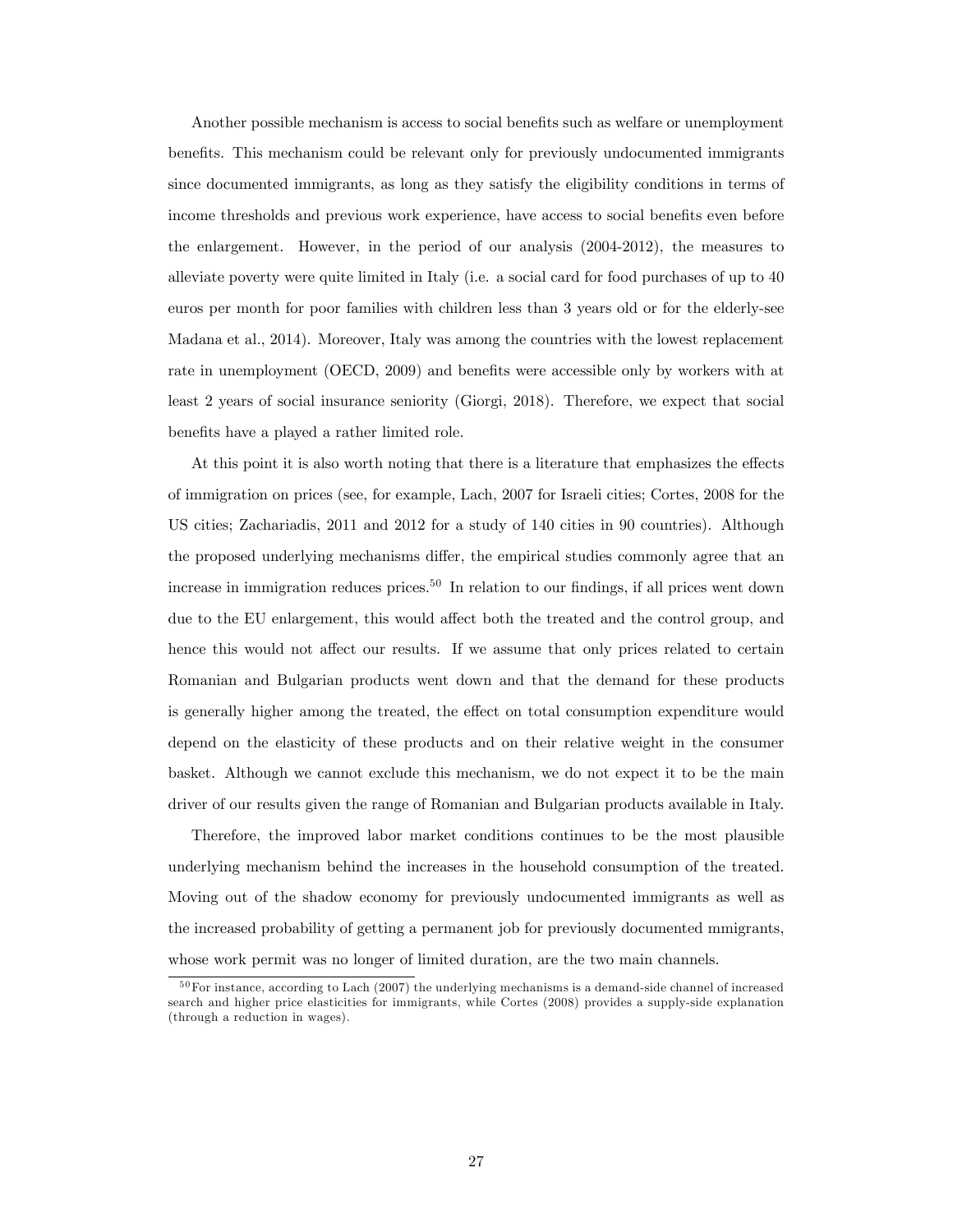## 8 Conclusions

In this paper we focus on Romanian and Bulgarian households that had migrated to Italy before 2007 and study whether the accession of their home country in 2007 affected their consumption behavior. We find that their average monthly consumption expenditure increased significantly as soon as their home country accessed the EU. This increase is not just temporary and it cannot be attributed to the mere legalization.

On the one hand, immigrants from the new member countries who were working informally in Italy before the EU accession experience increases in labor income after the accession by moving away from the shadow economy. On the other hand, documented immigrants from the new member countries who were working formally in Italy even before accessing the EU do not experience wage increases but have an increased probability of getting a permanent contract after the accession. We conjecture that the resolution of uncertainty regarding the renewal of work permits has contributed to this effect. In the new legal framework work permits did not have to be renewed for the citizens of the new member countries making firms more willing to offer them permanent contracts. Enhanced labor market stability decreases the uncertainty regarding future labor income and it consequently increases household expenditures-particularly those on durables. Our results are robust to a series of robustness checks addressing anticipation and composition effects as well as spillovers. We also discuss alternative possible channels, such as improved access to credit, and we conclude that improved labor market conditions is the most plausible underlying mechanism.

Our results have important policy implications in a period of increased legal uncertainty, following the decision of the United Kingdom to exit the EU, which is expected to increase significantly the bureaucratic burden of acquiring work permits. Moreover, our findings of a positive effect of immigrants' legalization on consumption expenditures in the host country contribute to the recent debate over the refugee crisis in Europe and the construction of the wall in the borders of the US with Mexico.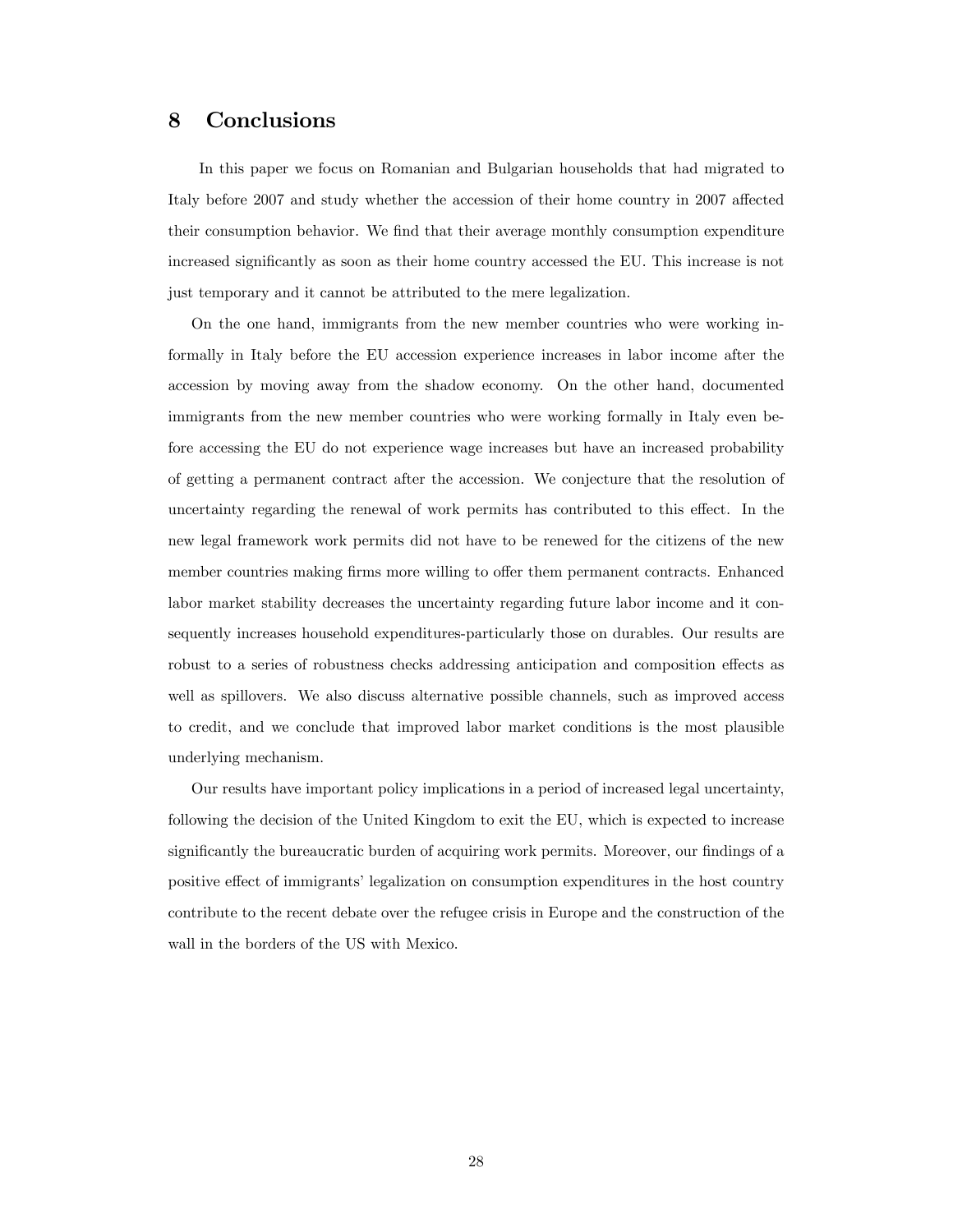## References

- [1] Altonji, J., Elder. T., and Taber, C., 2005. Selection on observed and unobserved variables: Assessing the effectiveness of catholic schools. Journal of Political Economy,  $113(1), 151-184.$
- [2] Ambrosini, M., and Barone, C., 2007. Employment and working conditions of migrant *workers – Italy.* Dublin: European Foundation for the Improvement of Living and Working Conditions.
- [3] Amuedo-Dorantes, C., Bansak, C. and Raphael, S., 2007. Gender differences in the labor market: Impact of IRCA. American Economic Review,  $97(2)$ ,  $412-416$ .
- [4] Amuedo-Dorantes, C., Pozo, S., 2006. Remittances as insurance: Evidence from Mexican immigrants, *Journal of Population Economics*,  $19(2)$ ,  $227-254$ .
- [5] Autor, D., 2003. Outsourcing at will: The contribution of unjust dismissal doctrine to the growth of employment outsourcing. Journal of Labor Economics,  $21(1)$ ,  $1-42$ .
- [6] Baio, G., Blangiardo, G.C., and Blangiardo, M., 2011. Centre Sampling technique in foreign migration surveys: A methodological note. Journal of Official Statistics,  $27(3)$ ,  $451 - 465.$
- [7] Ballatore, R., Grompone A., Lucci L., Passiglia P., and Sechi A., 2017. Refugees and asylum seekers in Italy and in the EU. Questioni di Economia e Finanza Occasional Papers, No 377, Bank of Italy.
- [8] Barceló, C., and Villanueva, E., 2016. The response of household wealth to the risk of job loss: Evidence from differences in firing costs. Labour Economics, 39, 35–54.
- [9] Barigozzi, M., and Speciale, B., 2011. Immigrants' legal status, permanence in the destination country and the distribution of consumption expenditure. Applied Economics Letters,  $18(14)$ ,  $1341-1347$ .
- [10] Barone, C., 2009. Italy: The occupational promotion of migrant workers. Dublin: European Foundation for the Improvement of Living and Working Conditions.
- [11] Bellows, J., and Miguel, E., 2009. War and local collective action in Sierra Leone. Journal of Public Economics,  $93(11-12)$ ,  $1144-1157$ .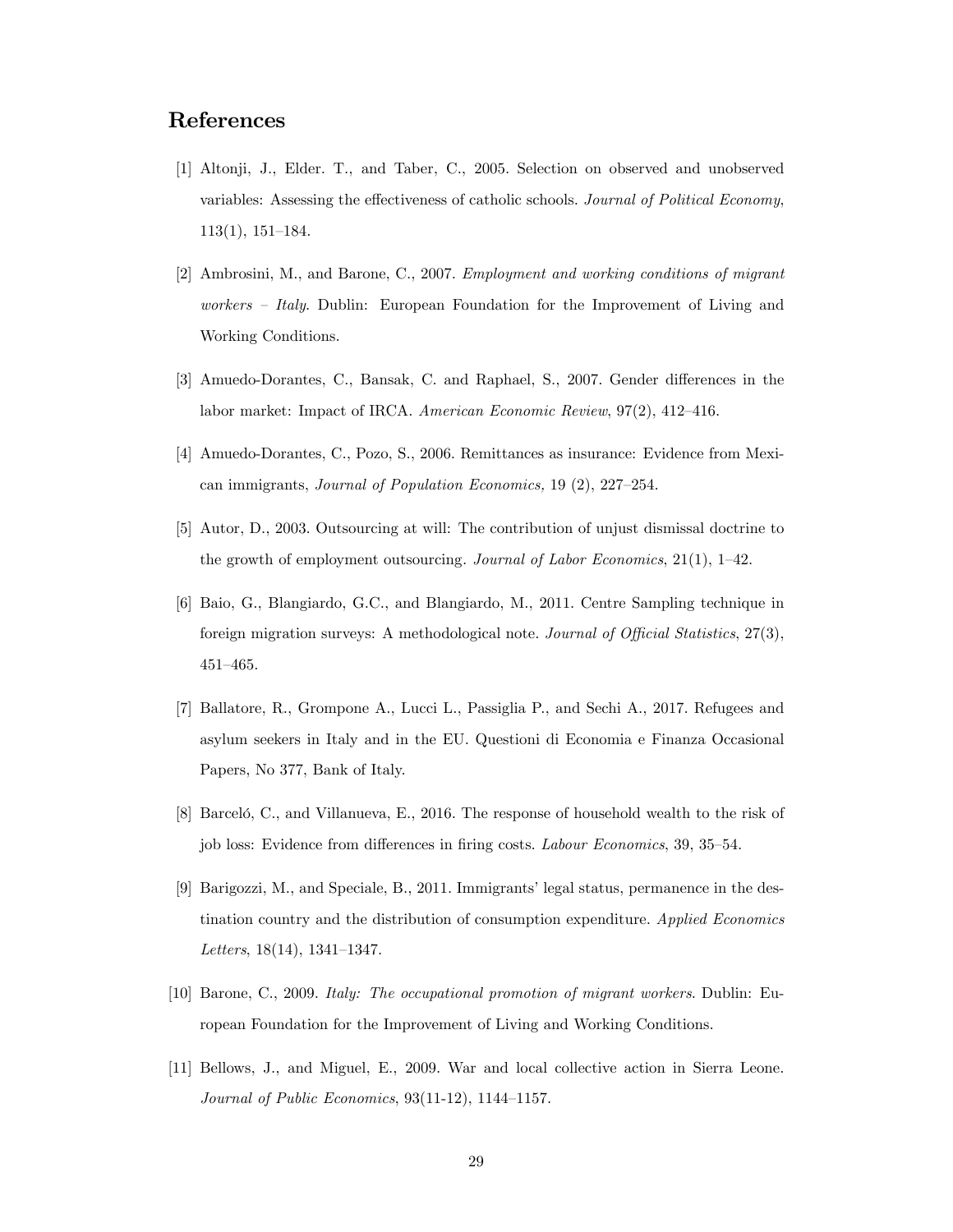- [12] Bentolila, S., and Dolado, J.J., 1994. Labour flexibility and wages: Lessons from Spain. Economic Policy,  $9(18)$ ,  $53-99$ .
- [13] Bernanke, B.S., 1983. Irreversibility, uncertainty, and cyclical investment. The Quarterly Journal of Economics,  $98(1)$ ,  $85-106$ .
- [14] Blanchard, O., and Landier, A., 2002. The perverse effects of partial labour market reform: fixed-term contracts in France. The Economic Journal,  $112(480)$ , F214–F244.
- [15] Blangiardo, G. C., 2013. Líimmigrazione straniera in Lombardia. La dodicesima indagine regionale, Milano: Osservatorio Regionale per l'Integrazione e la Multietnicità.
- [16] Bonet, R., Cruz, C., Kranz, D.F. and Justo, R., 2013. Temporary contracts and workfamily balance in a dual labor market. ILR Review,  $66(1)$ ,  $55-87$ .
- [17] Bonin, H., Constant, A., Tatsiramos, K. and Zimmermann, K.F., 2009. Native-migrant differences in risk attitudes. Applied Economics Letters,  $16(15)$ , 1581–1586.
- [18] Booth, A.L., Francesconi, M. and Frank, J., 2002. Temporary jobs: stepping stones or dead ends? The Economic Journal,  $112(480)$ , F189-F213.
- [19] Borjas, G.J. and Tienda, M., 1993. The employment and wages of legalized immigrants. International Migration Review,  $27(4)$ ,  $712-747$ .
- [20] Cameron, A., Gelbach, J. and Miller, D., 2008. Bootstrap-based improvements for inference with clustered errors. Review of Economics and Statistics  $90(3)$ : 414-427.
- [21] Cameron, A., Gelbach, J. and Miller, D., 2011. Robust inference with multiway clustering. Journal of Business  $\mathcal B$  Economic Statistics, 29(2), 238–249.
- [22] Campos, R., and Reggio, I., 2015. Consumption in the shadow of unemployment. European Economic Review, 78, 39–54.
- [23] Cappellari, L., Dell'Aringa, C. and M. Leonardi (2012). Temporary employment in Italy. CESIfo DICE Report.
- [24] Cortes, P., 2008. The effect of low-skilled immigration on US prices: Evidence from CPI data. Journal of Political Economy,  $116(3)$ ,  $381-342$ .
- [25] DellíAringa, C., and Neri, F., 1987. Illegal immigrants and the informal economy in Italy. *Labour*,  $1(2)$ ,  $107-126$ .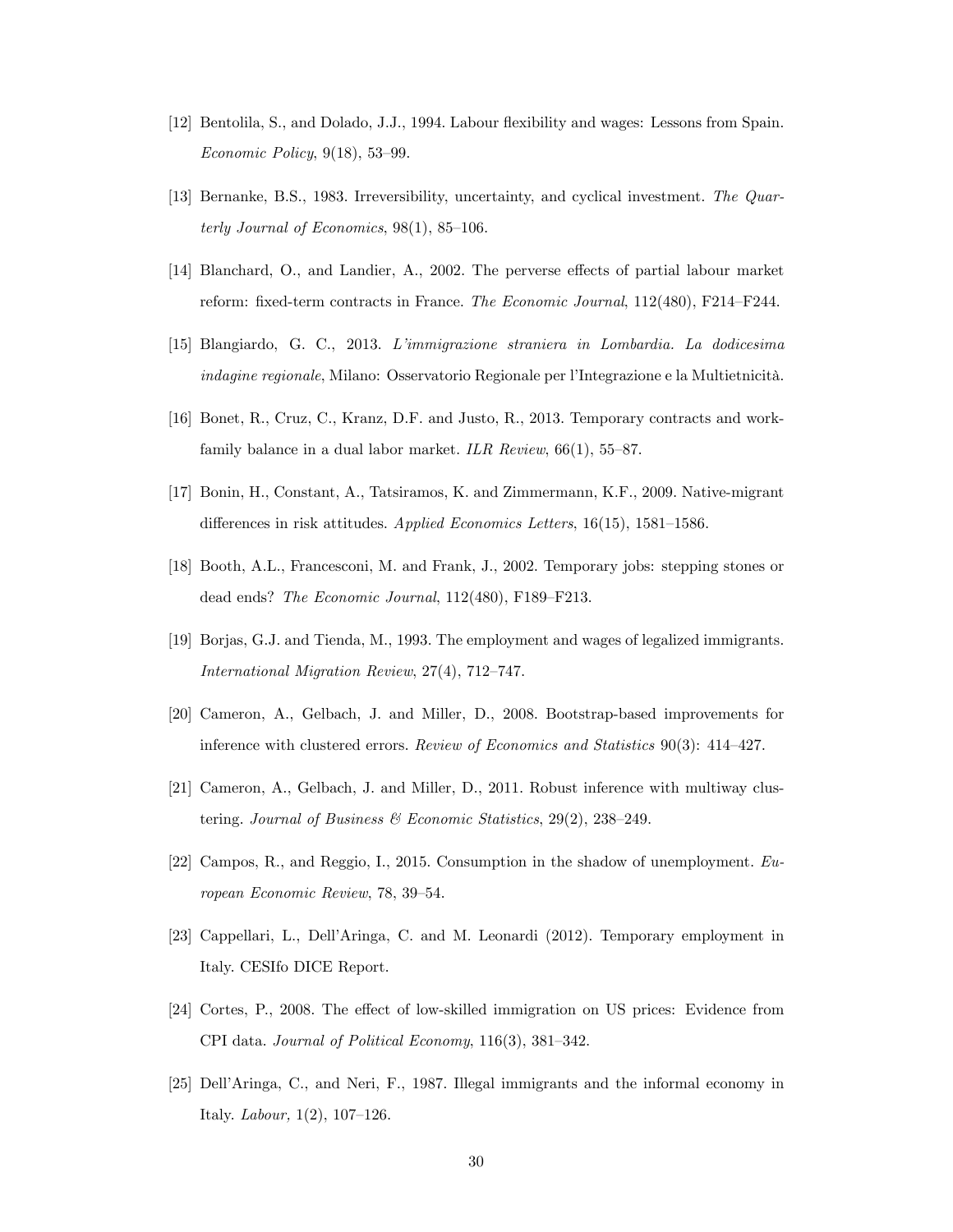- [26] Delpierre, M., and Verheyden, B., 2014. Remittances, savings and return migration under uncertainty, IZA Journal of Migration, 3:22.
- [27] Di Porto, E., Martino, E. and Naticchioni, P., 2018. Back to black? The impact of regularizing migrant workers. CSEF Working Papers No 517.
- [28] Dolado, J.J., García-Serrano, C. and Jimeno, J.F., 2002. Drawing lessons from the boom of temporary jobs in Spain. The Economic Journal, 112(480), F270–F295.
- [29] Dustmann, C., 1997. Return migration, uncertainty and precautionary savings. Journal of Development Economics,  $52(2)$ ,  $295-316$ .
- [30] Dustmann, C., Fasani, F., and Speciale, B., 2017. Illegal migration and consumption behavior of immigrant households. Journal of the European Economic Association, 15(3), 654-691.
- [31] Dustmann, C., Glitz, A., and Vogel. T., 2010. Employment, wages, and the economic cycle: Differences between immigrants and natives. European Economic Review  $54(1)$ ,  $1 - 17$ .
- [32] Dustmann, C., and Mestres J., 2010a. Savings, asset holdings, and temporary migration. Annales d'Economie et de Statistique,  $97/98$ ,  $289-306$ .
- [33] Dustmann, C., and Mestres J., 2010b. Remittances and temporary migration, Journal of Development Economics,  $92(1)$ ,  $62-70$
- [34] Elsner, B., 2013a. Does emigration benefit the stayers? Evidence from EU enlargement. Journal of Population Economics,  $26(2)$ ,  $531-553$ .
- [35] Elsner, B., 2013b. Emigration and wages: The EU enlargement experiment. Journal of International Economics,  $91(1)$ ,  $154-163$ .
- [36] European Commission, 2008. Employment in Europe 2008. Luxembourg: Office for Official Publications of the European Communities.
- [37] Fasani, F., 2015. Understanding the role of immigrants' legal status: Evidence from policy experiments. CESifo Economic Studies,  $61(3-4)$ ,  $722-763$ .
- [38] Fasani, F., Frattini, T., and Minale, L., 2018. (The Struggle for) Refugee integration into the labour market: Evidence from Europe. CEPR Discussion Papers No 12718.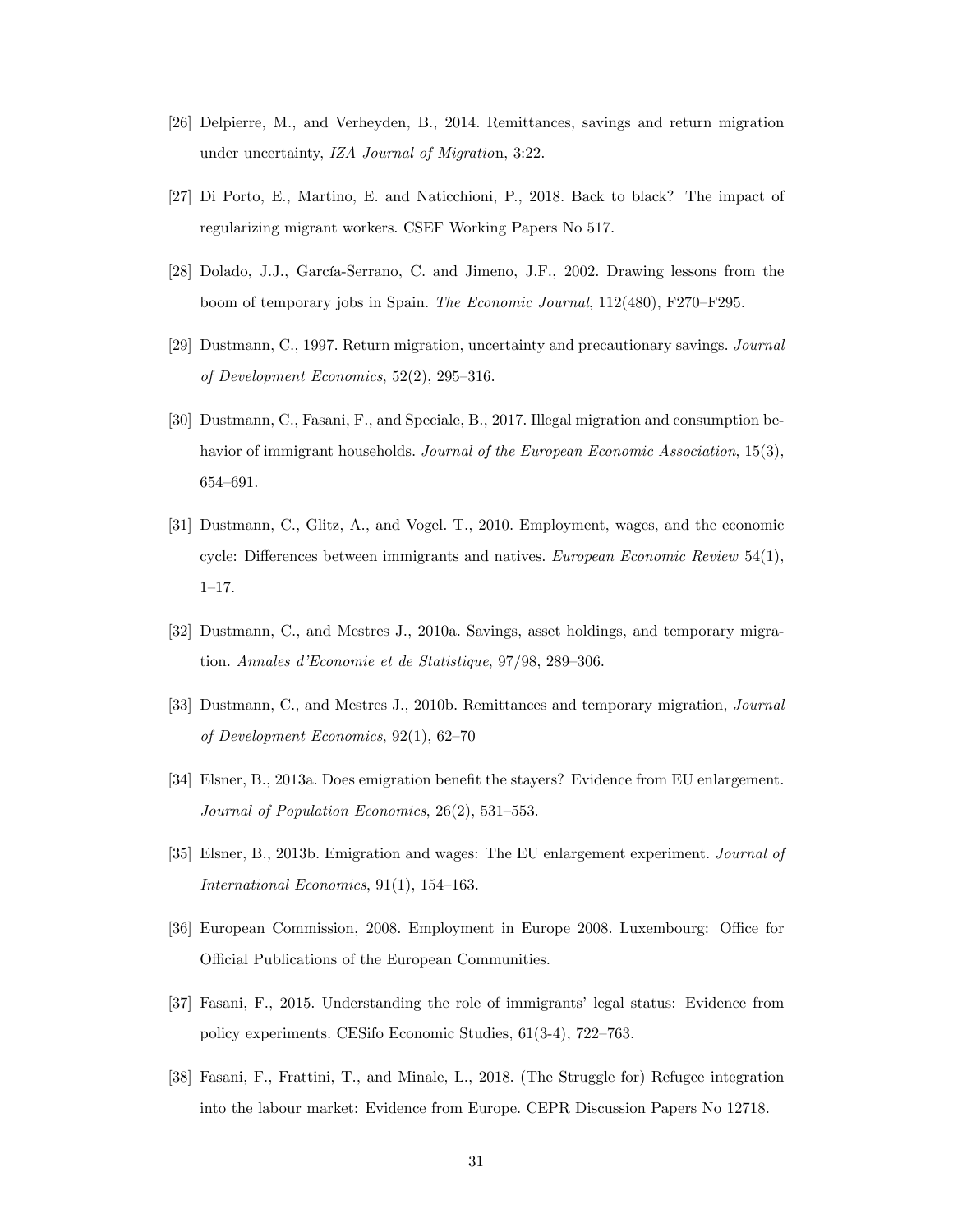- [39] Fullin, G. and Reyneri, E., 2011. Low unemployment and bad jobs for new immigrants in Italy. *International Migration*,  $49(1)$ ,  $118–147$ .
- [40] Garibaldi, P. and Taddei, F., 2013. Italy: a dual labour market in transition: Country case study on labour market segmentation. International Labour Office, Employment Sector, Employment Analysis and Research Unit, Economic and Labour Market Analysis Department. - Geneva: ILO.
- [41] Gathmann, C. and Keller, N., 2018. Access to citizenship and the economic assimilation of immigrants. *Economic Journal*,  $128(616)$ ,  $3141-3181$ .
- [42] Giorgi, F., 2018. The recent evolution of unemployment benefits in Italy. Questioni di Economia e Finanza (Occasional Papers) No 459, Bank of Italy.
- [43] Guriev, S., Speciale, B., and Tuccio, M., 2019. How do regulated and unregulated labor markets respond to shocks? Evidence from immigrants during the Great Recession. Journal of Law, Economics and Organization,  $35(1)$ ,  $37-76$ .
- [44] Hotchkiss, J., Quispe-Agnoli, M., and Rios-Avila F., 2015. The wage impact of undocumented workers: Evidence from administrative data. Southern Economic Journal,  $81(4)$ ,  $874-906$ .
- [45] House of Commons Home Affairs Committee, 2007. Bulgarian and Romanian Accession to the EU: Twelve months on. Second Report of Session, 8.
- [46] IReR, 2010. The region of Lombardy, Italy: Self evaluation report. OECD Reviews of Higher Education in Regional and City Development, IMHE.
- [47] ISMU, 2018. Ventiquattresimo rapporto sulle migrazioni 2018 (in Italian), [ebook] Available at: http://www.ismu.org/4-dicembre-presentato-xxiv-rapporto-sullemigrazioni-2018 [Accessed 26 April 2019].
- [48] Jaeger, D.A., Dohmen, T., Falk, A., Huffman, D., Sunde, U. and Bonin, H., 2010. Direct evidence on risk attitudes and migration. The Review of Economics and Statistics,  $92(3)$ , 684–689.
- [49] Kaushal, N., 2006. Amnesty programs and the labor market outcomes of undocumented workers. Journal of Human Resources,  $41(3)$ ,  $631-647$ .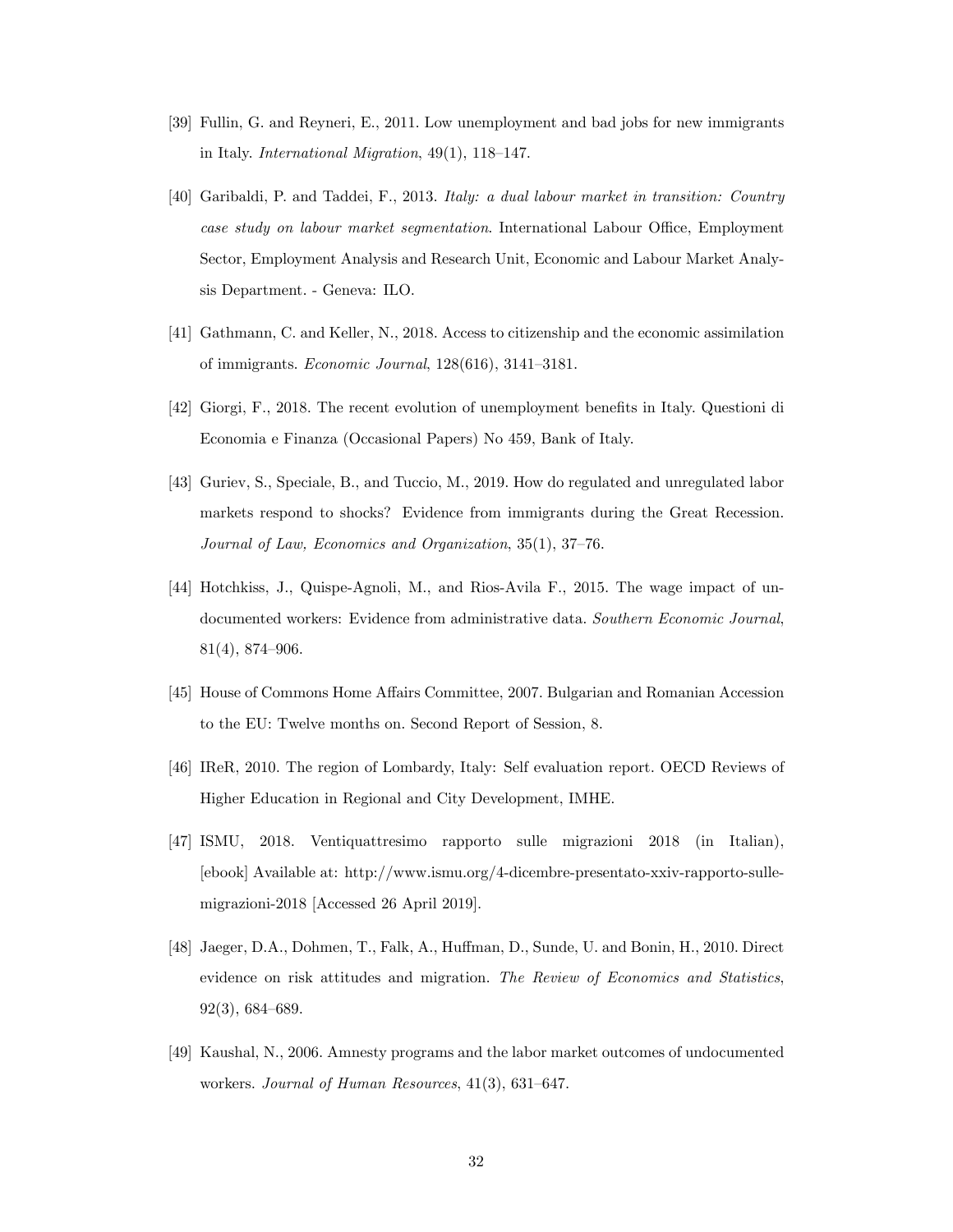- [50] Kossoudji, S.A. and Cobb-Clark, D.A., 2002. Coming out of the shadows: Learning about legal status and wages from the legalized population. Journal of Labor Economics,  $20(3)$ , 598–628.
- [51] Kugler, A. and Pica, G., 2008. Effects of employment protection on worker and job flows: Evidence from the 1990 Italian reform. Labour Economics,  $15(1)$ , 78–95.
- [52] Lach, S., 2007. Immigration and prices. *Journal of Political Economy*,  $115(4)$ , 548–587.
- [53] Levinson, A., 2005. The regularisation of unauthorized migrants: Literature survey and country case studies. Oxford: Centre on Migration, Policy and Society, University of Oxford.
- [54] Madama I., Jessoula M., Natili M., 2014. Minimum income: The Italian trajectory. Working Paper LPF 2, Torino, Centro Einaudi, Laboratorio di Politica Comparata e Filosofia Pubblica.
- [55] Mastrobuoni, G. and Pinotti, P., 2015. Legal status and the criminal activity of immigrants. American Economic Journal: Applied Economics,  $7(2)$ , 175–206.
- [56] Migration Advisory Committee, 2008. The labour market impact of relaxing restrictions on employment in the UK of nationals of Bulgarian and Romanian EU member states. Migration Advisory Committee Report, December.
- [57] Nunn, N., and Wantchekon, L., 2011. The slave trade and the origins of mistrust in Africa. American Economic Review,  $101(7)$ ,  $3221-3252$ .
- [58] OECD, 2004. OECD Employment Outlook 2004. Paris: OECD Publishing.
- [59] OECD, 2009. OECD Employment Outlook 2009. Paris: OECD Publishing.
- [60] Pinotti, P. 2017. Clicking on heaven's door: The effect of immigrant legalization on crime. American Economic Review,  $107(1)$ ,  $138-168$ .
- [61] Rapoport, H., and Docquier, F., 2006. The economics of migrants' remittances, in S.-C. Kolm and J. Mercier Ythier, eds.: Handbook of the Economics of Giving, Altruism and Reciprocity, North Holland, 2006. Vol. 2, Chapter 17, 1135-1198.
- [62] Reyneri, E., 1998. The role of the underground economy in irregular migration to Italy: cause or effect? Journal of Ethnic and Migration Studies,  $24(2)$ ,  $313-331$ .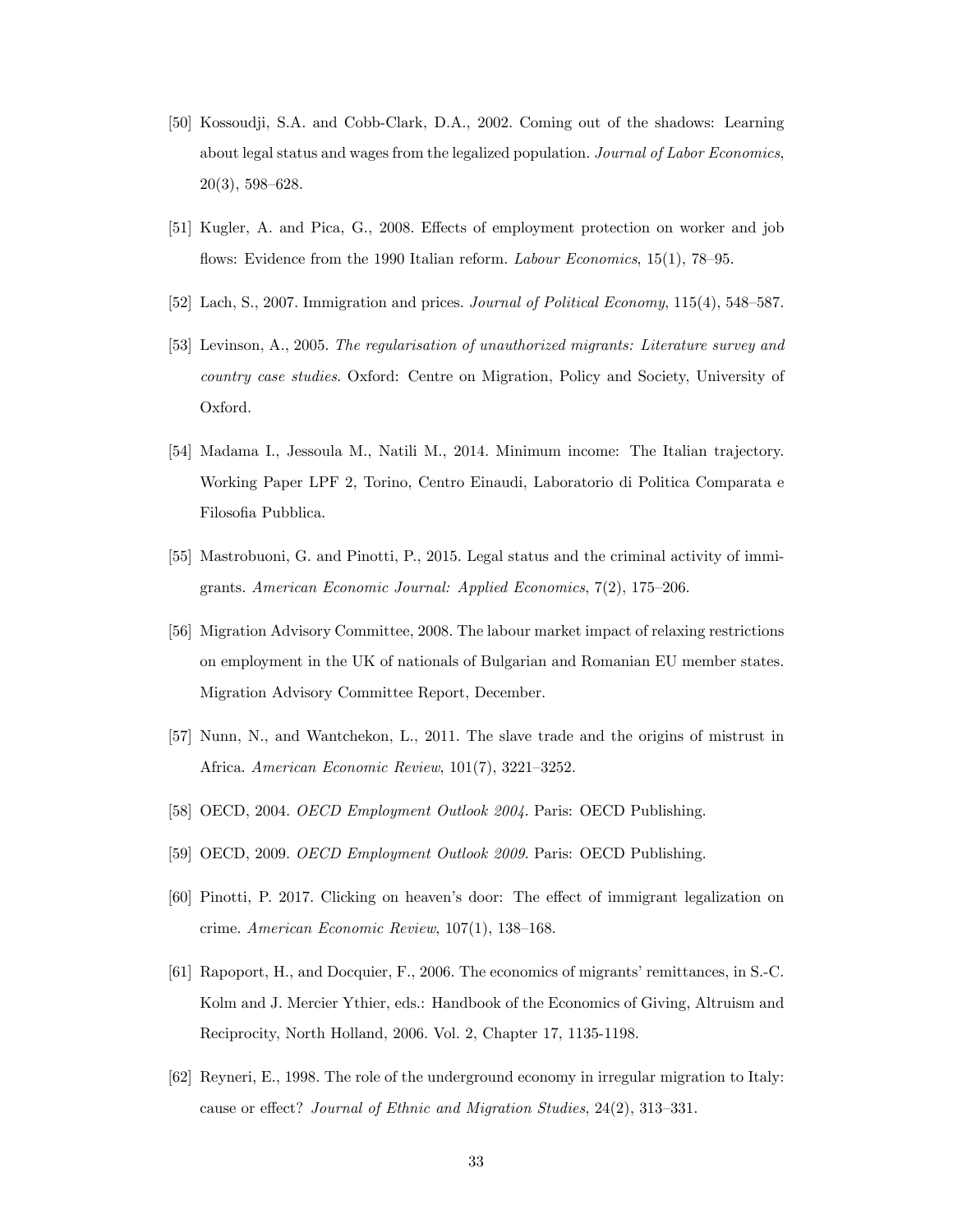- [63] Rubin, Donald B, 1977. Assignment to treatment group on the basis of a covariate. Journal of Educational and Behavioral Statistics,  $2(1)$ , 1-26.
- [64] Ruhs, M. 2017. The impact of acquiring EU status on the earnings of East European migrants in the UK: Evidence from a quasi-natural experiment. British Journal of Industrial Relations,  $55(4)$ ,  $716-750$ .
- [65] Ruhs, M. and Wadsworth J., 2018. The impact of acquiring unrestricted work authorization on Romanian and Bulgarian migrants in the UK. Industrial and Labor Relations Review,  $71(4)$ , 823-852.
- [66] Quassoli, F., 1999. Migrants in the Italian underground economy. International Journal of Urban and Regional Research,  $23(2)$ ,  $212-231$ .
- [67] Zachariadis, M., 2011. Immigration and international prices: An initial assessment.  $Economics Letters, 110(2), 83–85.$
- [68] Zachariadis, M., 2012. Immigration and international prices. Journal of International  $Economics, 87(2), 298-311.$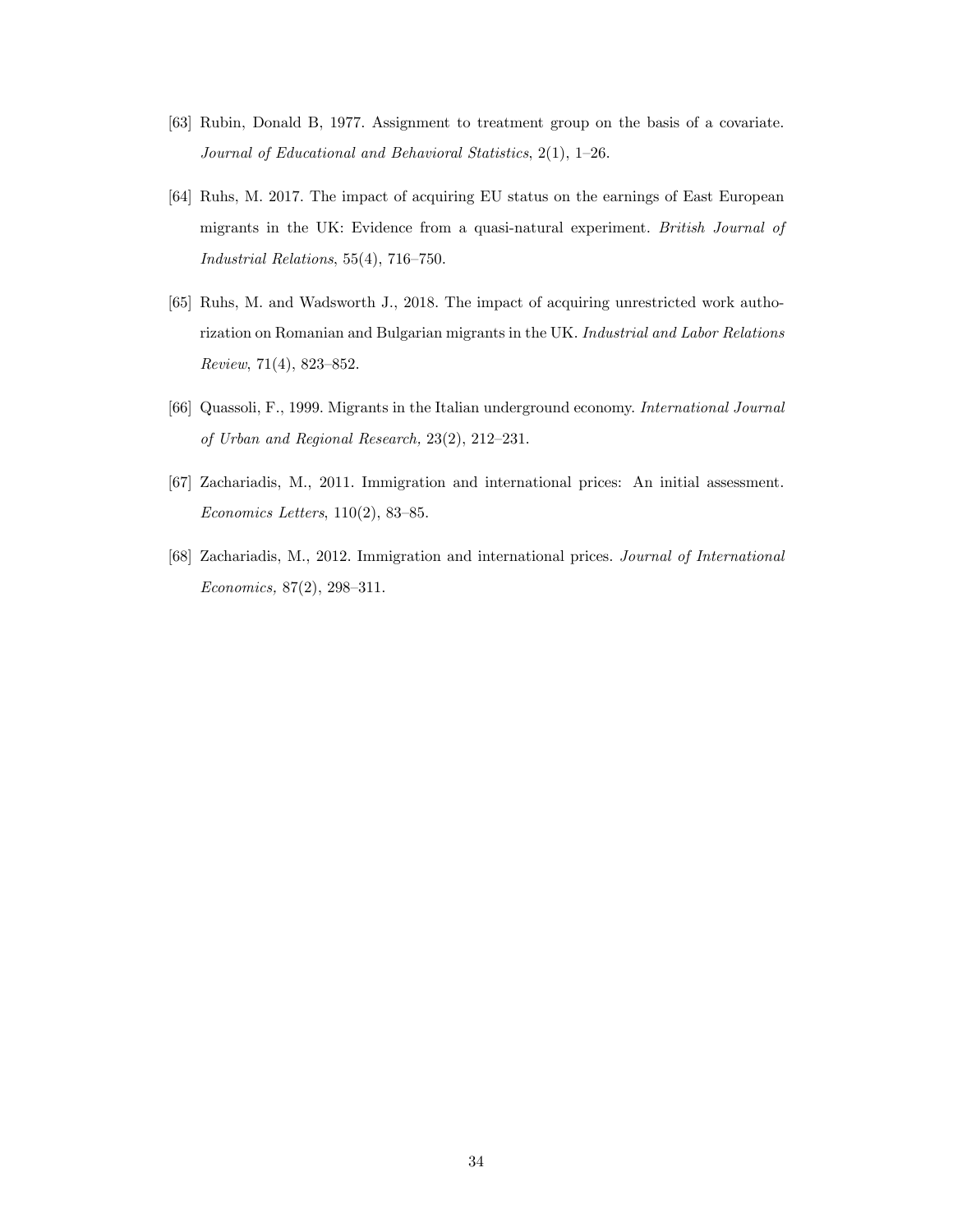## Figures and Tables



Figure 1. Immigrants from new EU member and candidate member countries residing in Italy, average monthly consumption expenditure

Data source: Institute for Multiethnic Studies (ISMU) 2004-2012 surveys. Sample includes immigrants from Romania, Bulgaria and candidate countries (Albania, Bosnia and Herzegovina, Croatia, Kosovo, Macedonia, Montenegro, Serbia, and Turkey) who arrived in Italy before 2007, who do not hold Italian citizenship by the time of the interview and with no more than ten years of residence in Italy by the time of the EU accession. The red vertical line represents the date of the EU accession of Romania and Bulgaria (1 January 2007). See text for variable definitions.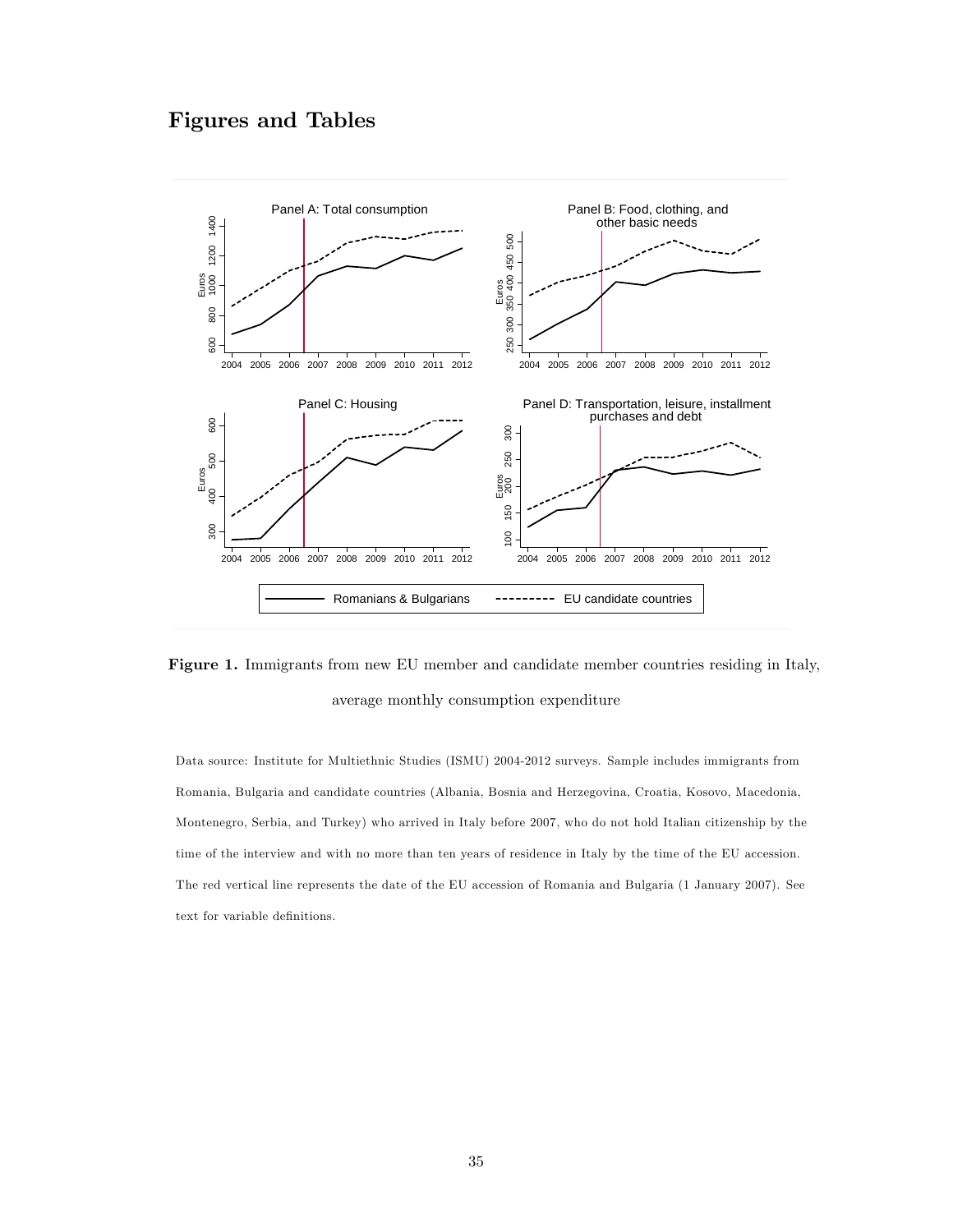

Figure 2. Estimated effect of the EU enlargement on the log monthly consumption expenditure of immigrant households from new EU member countries before, during, and after the EU accession

Data source: Institute for Multiethnic Studies (ISMU) 2004-2012 surveys. Sample includes immigrants from Romania, Bulgaria and candidate countries (Albania, Bosnia and Herzegovina, Croatia, Kosovo, Macedonia, Montenegro, Serbia, and Turkey) who arrived in Italy before 2007, who do not hold Italian citizenship by the time of the interview, with no more than ten years of residence in Italy by the time of the EU accession and with non-missing information on all variables included in equation (2). Each black dot displays the coefficient estimate of the interaction term between new EU indicator and the corresponding year from the full specification The 95% confidence interval is constructed using the two way clustered (at Italian province of residence and at country of origin level) standard errors. The red vertical line represents the date of the EU accession of Romania and Bulgaria (1 January 2007).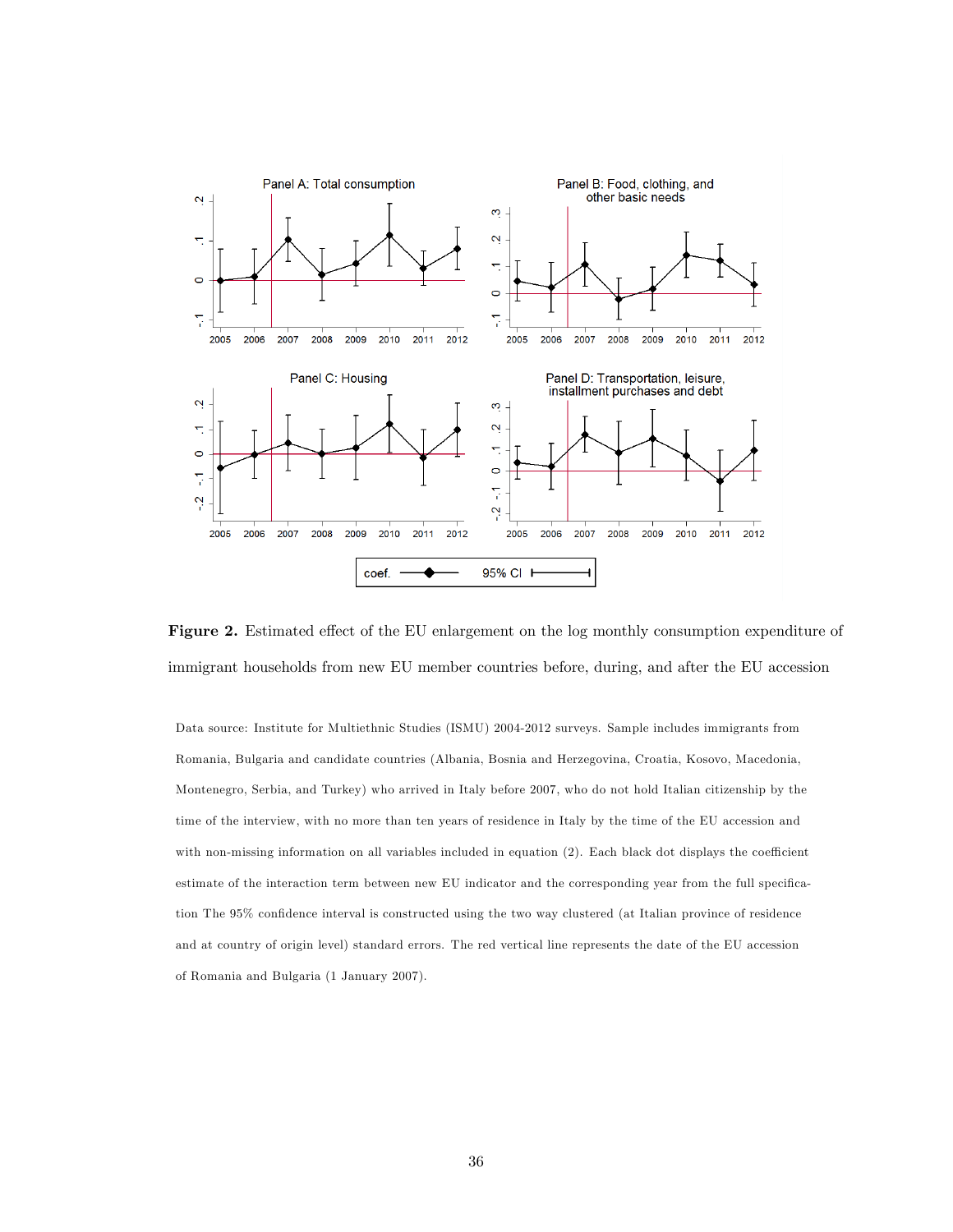

a. Provinces where the treatment and the control groups were of similar size before 2007



b. Provinces where the treatment group was the minority before 2007

Figure 3. Immigrants from new EU member and candidate member countries residing in Italy, average monthly consumption expenditure by Italian province of residence

Data source: Institute for Multiethnic Studies (ISMU) 2004-2012 surveys. Provinces included in panel a are Province of Cremona, Province of Pavia, and Metropolitan City of Milan. Provinces included in panel b are Province of Varese, Province of Brescia, Province of Lecco, Province of Como, and Province of Bergamo. The red vertical line represents the date of the EU accession of Romania and Bulgaria (1 January 2007). See Data Appendix for the full set of sample restrictions and variable definitions.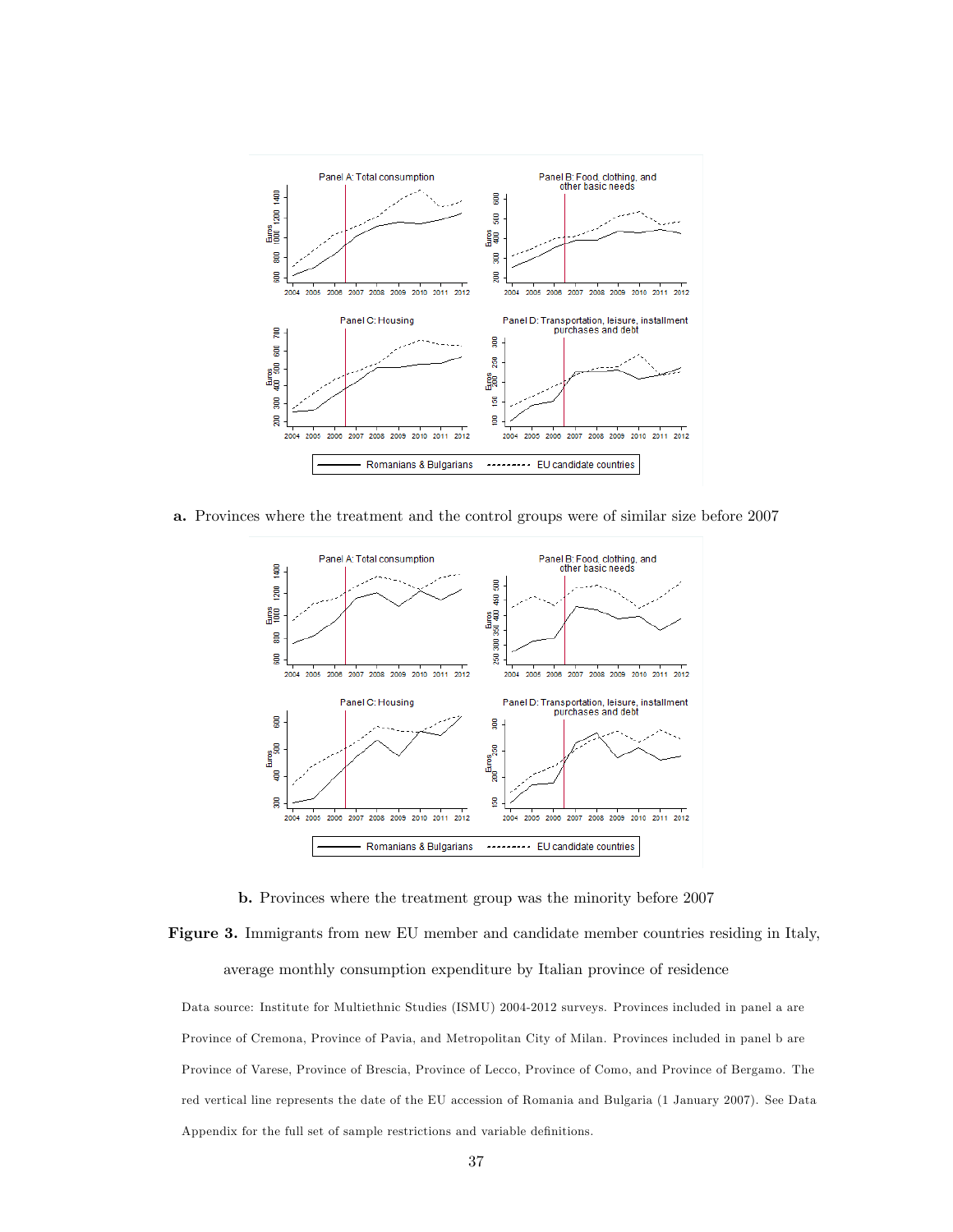

a. Occupations that experienced an increase in the fraction of treated after 2007



b. Occupations that did not experience an increase in the fraction of treated after 2007 Figure 4. Immigrants from new EU member and candidate member countries residing in Italy, average monthly consumption expenditure by occupation

Data source: Institute for Multiethnic Studies (ISMU) 2004-2012 surveys. The red vertical line represents the date of the EU accession of Romania and Bulgaria (1 January 2007). See Data Appendix for the full set of sample restrictions, variable definitions, and grouping of occupations.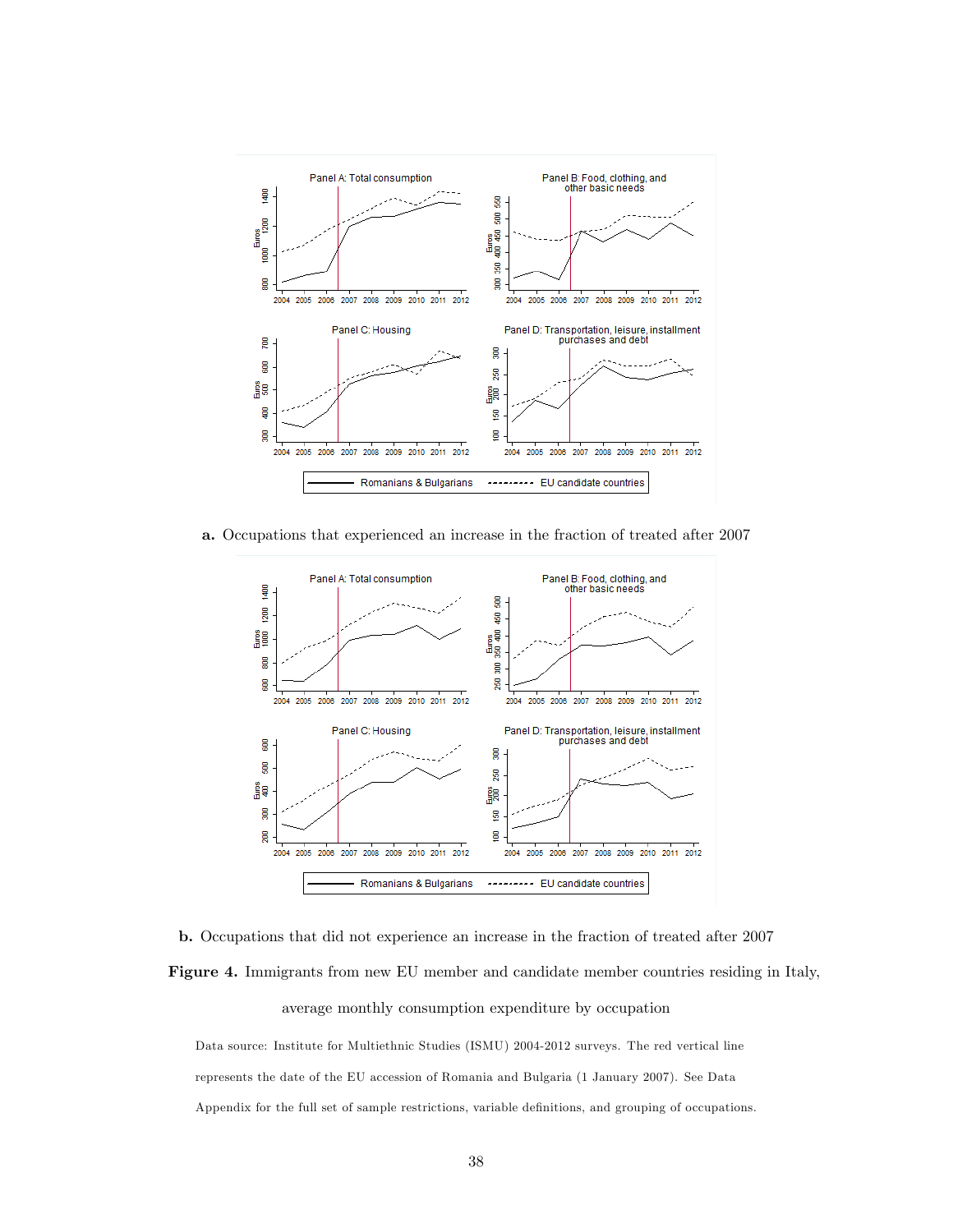|                        |                                                                                                                                                                     |                                                       | Before EU enlargement                                                                                            |                                                                                | After EU enlargement                                                        |
|------------------------|---------------------------------------------------------------------------------------------------------------------------------------------------------------------|-------------------------------------------------------|------------------------------------------------------------------------------------------------------------------|--------------------------------------------------------------------------------|-----------------------------------------------------------------------------|
|                        |                                                                                                                                                                     | Romanians &                                           | Immigrants from EU                                                                                               | Romanians &                                                                    | Immigrants from EU                                                          |
|                        |                                                                                                                                                                     | Bulgarians                                            | candidate countries                                                                                              | Bulgarians                                                                     | candidate countries                                                         |
|                        |                                                                                                                                                                     |                                                       |                                                                                                                  |                                                                                |                                                                             |
| Expenditure            | Total consumption                                                                                                                                                   | 917.61(433.31)                                        | 1074.42(518.32)                                                                                                  | 280.61 (527.72)                                                                | .339.31 (521.66)                                                            |
|                        | Food, clothing and other basic needs                                                                                                                                | 351.70 (185.12)                                       | 437.41 (284.79)                                                                                                  | 454.79 (228.43)                                                                | 490.69(243.63)                                                              |
|                        | Housing                                                                                                                                                             | 393.88 (265.59)                                       | 440.83 (283.74)                                                                                                  | 569.49 (274.59)                                                                | 580.99 (246.87)                                                             |
|                        | Transport, leisure, installment purchases and debt                                                                                                                  | 172.02(109.24)                                        | 196.18 (124.26)                                                                                                  | 256.34 (179.61)                                                                | 267.62 (214.92)                                                             |
| Individual             | Age                                                                                                                                                                 | $\begin{array}{c} 32.03 \ (7.23) \\ 0.48 \end{array}$ | 32.16 (8.46)                                                                                                     | $34.08(8.36)$ $0.56$                                                           | 33.46 (8.67)                                                                |
|                        | Female                                                                                                                                                              |                                                       | 0.39                                                                                                             |                                                                                | 0.42                                                                        |
|                        | Education: None                                                                                                                                                     | 0.03                                                  | 0.05                                                                                                             | 0.03                                                                           | 0.04                                                                        |
|                        | Education: Primary                                                                                                                                                  | 0.29                                                  | 0.39                                                                                                             | 0.27                                                                           | 0.37                                                                        |
|                        | Education: Secondary                                                                                                                                                | $0.55\,$                                              | 0.45                                                                                                             | $0.56\,$                                                                       | $0.48\,$                                                                    |
|                        | Education: Tertiary                                                                                                                                                 | 0.13                                                  | 0.11                                                                                                             | 0.14                                                                           | 0.11                                                                        |
|                        | Years of residence                                                                                                                                                  | 4.09(2.10)                                            | $5.05\,\,(2.23) \\ 0.92$                                                                                         | $6.79~(2.98)$ $1.00$                                                           | $7.85~(2.89)$ $0.96$                                                        |
|                        | Have a valid residence permit (documented)                                                                                                                          | 0.80                                                  |                                                                                                                  |                                                                                |                                                                             |
| Household              | ö.<br>Number of household member                                                                                                                                    | 2.32(1.14)                                            | 2.83(1.45)                                                                                                       | 2.84(1.34)                                                                     | 3.23(1.45)                                                                  |
|                        | Have children                                                                                                                                                       | 0.53                                                  | 0.57                                                                                                             | 0.63                                                                           | 0.61                                                                        |
|                        | Number of children $(if > 0)$                                                                                                                                       | 1.53(0.67)                                            |                                                                                                                  | $\begin{array}{c} 1.61 \ (0.78) \\ 1.48 \ (0.66) \\ 1.42 \ (0.62) \end{array}$ |                                                                             |
|                        | Number of cohabiting children (if $>0$ )                                                                                                                            |                                                       |                                                                                                                  |                                                                                |                                                                             |
|                        | Number of cohabiting non-adult children (if $>0$ )                                                                                                                  | $1.42\ (0.59) \\ 1.39\ (0.56)$                        | $\begin{array}{c} 1.84 \ (0.88) \\ 1.74 \ (0.80) \\ 1.68 \ (0.76) \end{array}$                                   |                                                                                | $\begin{array}{c} 1.84\ (0.90) \\ 1.75\ (0.74) \\ 1.67\ (0.68) \end{array}$ |
|                        | Have a spouse living abroad                                                                                                                                         | 0.12                                                  | 0.08                                                                                                             | 0.06                                                                           | 0.05                                                                        |
|                        | Living in own property in Italy                                                                                                                                     | 0.09                                                  | 0.09                                                                                                             | 0.19                                                                           | 0.20                                                                        |
| Labour market          | Monthly labor income (including zeros)                                                                                                                              | 914.78 (496.92)                                       | 950.96 (604.02)                                                                                                  | 971.36 (604.08)                                                                | 955.20(637.24)                                                              |
|                        | In the labor force                                                                                                                                                  | $\!0.93\!$                                            | $78.0\,$                                                                                                         | 0.92                                                                           | $0.85\,$                                                                    |
|                        | Employed                                                                                                                                                            | 0.88                                                  | 0.84                                                                                                             | $0.85\,$                                                                       | 0.79                                                                        |
|                        | Employee                                                                                                                                                            | $\!0.98\!$                                            | $0.96\,$                                                                                                         | 0.96                                                                           | 0.94                                                                        |
|                        | Formal sector (if employee)                                                                                                                                         | 0.69                                                  | 0.80                                                                                                             | 0.82                                                                           | $0.86\,$                                                                    |
|                        | Permanent contract (if employee)                                                                                                                                    | 0.71                                                  | 0.81                                                                                                             | 0.79                                                                           | 0.79                                                                        |
| Number of observations |                                                                                                                                                                     | 656                                                   | 1,207                                                                                                            | 1,253                                                                          | 2,269                                                                       |
|                        | Data source: Institute for Multiethnic Studies (ISMU) surveys 2004-2012. Sample includes inmigrants who arrived in Italy before 2007, with no more than ten years   |                                                       |                                                                                                                  |                                                                                |                                                                             |
|                        | of residence in Italy by 2007, who did not hold Italian citizenship by the time of the interview. EU candidate countries: Albania, Bosnia and Herzegovina, Croatia, |                                                       |                                                                                                                  |                                                                                |                                                                             |
|                        | Kosovo, Macedonia, Montenegro, Serbia, and Turkey.                                                                                                                  |                                                       | Standard deviations of the continuous variables are in parentheses. See Data Appendix for variable descriptions. |                                                                                |                                                                             |

Table 1. Sample means Table 1. Sample means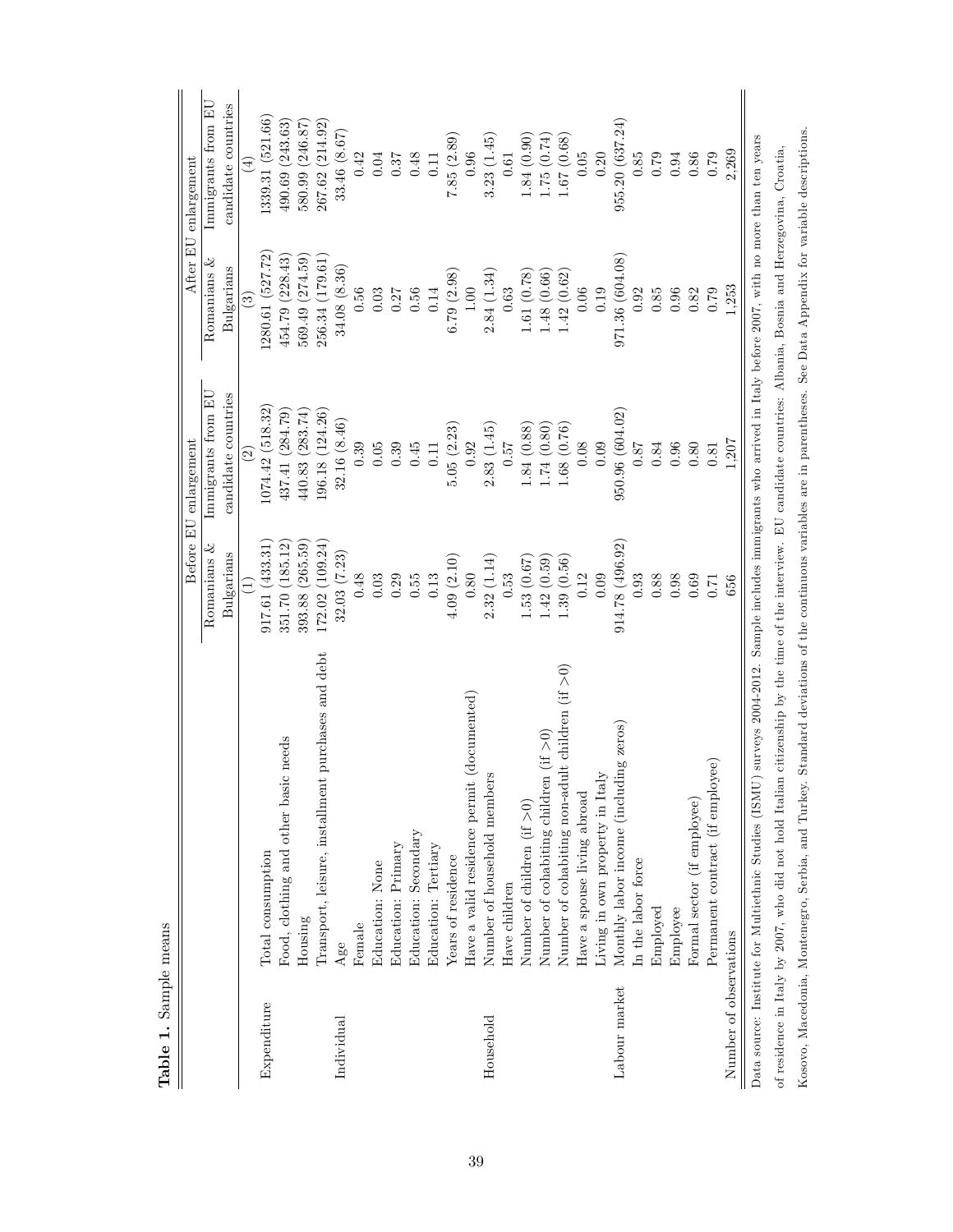|                           |                                                                                                                                                                                                                                                                                                                                                                                                                                                                   | Panel A. Total | Consumption |                                                                                | Panel B. Food, clot |                                                                                                                                                                             | ng and other basic need                                                                                                                                                                      |                                                                                                                                                              |
|---------------------------|-------------------------------------------------------------------------------------------------------------------------------------------------------------------------------------------------------------------------------------------------------------------------------------------------------------------------------------------------------------------------------------------------------------------------------------------------------------------|----------------|-------------|--------------------------------------------------------------------------------|---------------------|-----------------------------------------------------------------------------------------------------------------------------------------------------------------------------|----------------------------------------------------------------------------------------------------------------------------------------------------------------------------------------------|--------------------------------------------------------------------------------------------------------------------------------------------------------------|
|                           |                                                                                                                                                                                                                                                                                                                                                                                                                                                                   |                |             |                                                                                |                     |                                                                                                                                                                             | $\odot$                                                                                                                                                                                      | $\left( \pm \right)$                                                                                                                                         |
| post                      |                                                                                                                                                                                                                                                                                                                                                                                                                                                                   |                |             | $(4)$<br>$(0.052***$                                                           |                     |                                                                                                                                                                             |                                                                                                                                                                                              |                                                                                                                                                              |
|                           |                                                                                                                                                                                                                                                                                                                                                                                                                                                                   |                |             | $(0.024)$<br>$0.089***$                                                        |                     |                                                                                                                                                                             |                                                                                                                                                                                              |                                                                                                                                                              |
| new $EU$ x post           |                                                                                                                                                                                                                                                                                                                                                                                                                                                                   |                |             |                                                                                |                     |                                                                                                                                                                             |                                                                                                                                                                                              |                                                                                                                                                              |
|                           | $\begin{array}{c} (1)\\ 1.111***\\ (0.025)\\ (0.060***\\ (0.010)\\ (0.010)\\ \text{Yes}\\ \text{Yes}\\ \text{Yes}\\ \text{Xes}\\ \text{Xes}\\ \text{Xes}\\ \text{Xes}\\ \text{Xes}\\ \text{Xes}\\ \text{Xes}\\ \text{Xes}\\ \text{Xes}\\ \text{Xes}\\ \text{Xes}\\ \text{Xes}\\ \text{Xes}\\ \text{Xes}\\ \text{Xes}\\ \text{Xes}\\ \text{Xes}\\ \text{Xes}\\ \text{Xes}\\ \text{Xes}\\ \text{Xes}\\ \text{Xes}\\ \text{Xes}\\ \text{Xes}\\ \text{Xes}\\ \text{X$ |                |             | $\frac{V_{\text{ES}}}{V_{\text{ES}}}$<br>$\frac{V_{\text{ES}}}{V_{\text{ES}}}$ |                     | $\begin{array}{c} (2) \\ 0.046 \\ (0.054) \\ 0.098^{***} \\ (0.024) \\ (0.024) \\ \textbf{Yes} \\ \textbf{Yes} \\ \textbf{Yes} \\ \textbf{Yes} \\ \textbf{Yes} \end{array}$ | $\begin{array}{c} 0.057 \\ (0.051) \\ 1.090^{***} \\ (0.028) \\ \text{Yes} \\ \text{Yes} \\ \text{Yes} \\ \text{Yes} \\ \text{Yes} \\ \text{Yes} \\ \text{Yes} \\ \text{Yes} \\ \end{array}$ | $\begin{array}{c} 0.054 \\ (0.050) \\ 1.077^{**} \\ (0.032) \\ \text{Yes} \\ \text{Yes} \\ \text{Yes} \\ \text{Yes} \\ \text{Yes} \\ \text{Yes} \end{array}$ |
| Country of origin dummies |                                                                                                                                                                                                                                                                                                                                                                                                                                                                   |                |             |                                                                                |                     |                                                                                                                                                                             |                                                                                                                                                                                              |                                                                                                                                                              |
| Province dummies          |                                                                                                                                                                                                                                                                                                                                                                                                                                                                   |                |             |                                                                                |                     |                                                                                                                                                                             |                                                                                                                                                                                              |                                                                                                                                                              |
| Individual controls       |                                                                                                                                                                                                                                                                                                                                                                                                                                                                   |                |             |                                                                                |                     |                                                                                                                                                                             |                                                                                                                                                                                              |                                                                                                                                                              |
| Household controls        |                                                                                                                                                                                                                                                                                                                                                                                                                                                                   |                |             |                                                                                |                     |                                                                                                                                                                             |                                                                                                                                                                                              |                                                                                                                                                              |
| Labor income              |                                                                                                                                                                                                                                                                                                                                                                                                                                                                   |                |             | $\mathbf{Y}\mathbf{e}\mathbf{s}$                                               |                     |                                                                                                                                                                             |                                                                                                                                                                                              |                                                                                                                                                              |
| Nobs                      | 1,627                                                                                                                                                                                                                                                                                                                                                                                                                                                             | 1,627<br>0.205 | 1,627       | 1,627<br>0.468                                                                 | 1,627               | 1,627<br>0.163                                                                                                                                                              | 1,627<br>0.346                                                                                                                                                                               | 1,627                                                                                                                                                        |
| Adjusted $\mathbf{R}^2$   | 0.090                                                                                                                                                                                                                                                                                                                                                                                                                                                             |                | 1.439       |                                                                                | 0.094               |                                                                                                                                                                             |                                                                                                                                                                                              | 1.365                                                                                                                                                        |

Table 2. Estimated effect of EU enlargement on the log monthly consumption expenditure of immigrant households from new **Table 2.** Estimated effect of EU enlargement on the log monthly consumption expenditure of immigrant households from new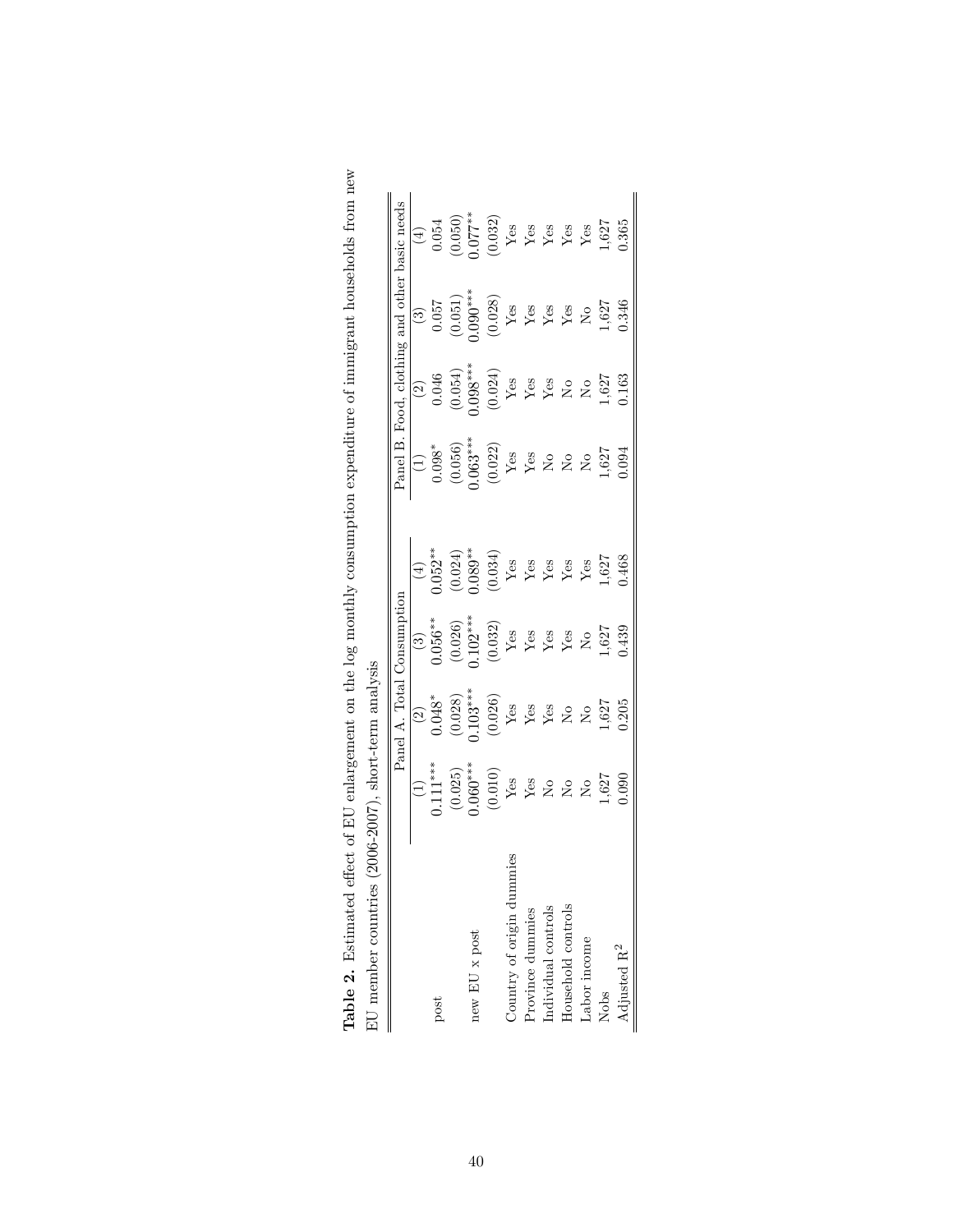| from new EU member countries (2006-2007), short-term analysis                                                                                    |                    |                                                                        |                             |                         |                                                                                                                       |                                                                        |                    |                                    |
|--------------------------------------------------------------------------------------------------------------------------------------------------|--------------------|------------------------------------------------------------------------|-----------------------------|-------------------------|-----------------------------------------------------------------------------------------------------------------------|------------------------------------------------------------------------|--------------------|------------------------------------|
|                                                                                                                                                  |                    | Panel C. Housing                                                       |                             |                         |                                                                                                                       | Panel D. Transportation, leisure, installment                          |                    |                                    |
|                                                                                                                                                  |                    |                                                                        |                             |                         |                                                                                                                       |                                                                        | purchases and debt |                                    |
|                                                                                                                                                  |                    | $\widehat{\infty}$                                                     |                             |                         |                                                                                                                       | $\widehat{c}$                                                          | $\odot$            | $\widehat{\mathbb{E}}$             |
| post                                                                                                                                             | $0.124***$         | 0.040                                                                  | 0.049                       | 0.046                   | $0.110***$                                                                                                            | $0.056***$                                                             | $0.060**$          | $0.055*$                           |
|                                                                                                                                                  | (0.032)            | (0.034)                                                                | (0.035)                     | (0.036)                 | (0.025)                                                                                                               | (0.027)                                                                | (0.030)            | (0.032)                            |
| new $\mathop{\hbox{\rm EU}}\nolimits$ x post                                                                                                     | $-0.006$           | 0.051                                                                  | 0.056                       | 0.045                   | $0.131***$                                                                                                            | $0.158***$                                                             | $0.157***$         | $0.140**$                          |
|                                                                                                                                                  | (0.044)            | 0.037)                                                                 |                             | (0.055)                 | (0.056)                                                                                                               | (0.060)                                                                | (0.063)            | (0.065)                            |
| ummies<br>Country of origin d                                                                                                                    | ${\bf Y}$ es       | $\mathbf{Yes}$                                                         | $\frac{V}{\gamma_{\rm es}}$ | $\mathbf{Yes}$          | ${\rm Yes}$                                                                                                           | ${\rm Yes}$                                                            | ${\rm Yes}$        | $\mathbf{Y}\mathbf{es}$            |
| Province dummies                                                                                                                                 | $\mathbf{Yes}$     | $\mathbf{Yes}$                                                         |                             | $\mathbf{Y}\mathbf{es}$ | ${\rm Yes}$                                                                                                           | ${\rm Yes}$                                                            | ${\rm Yes}$        |                                    |
| Individual controls                                                                                                                              | $\rm _{N}^{\circ}$ | ${\rm Yes}$                                                            | $_{\rm Yes}^{\rm QST}$      | Yes                     | $\rm \stackrel{\circ}{\rm \stackrel{\circ}{\rm \scriptscriptstyle M}}$                                                | ${\rm Yes}$                                                            | ${\rm Yes}$        | $\frac{\text{Yes}}{\text{Yes}}$    |
| Household controls                                                                                                                               | $\overline{N}$ o   | $\rm \stackrel{\circ}{\rm \stackrel{\circ}{\rm \scriptscriptstyle M}}$ | Yes                         | Yes                     | $\tilde{S}$                                                                                                           | $\rm \stackrel{\circ}{\rm \stackrel{\circ}{\rm \scriptscriptstyle M}}$ | Yes                |                                    |
| Labor income                                                                                                                                     | $\tilde{S}$        | $\overline{N}$                                                         | $\tilde{\mathsf{X}}$        | Yes                     | $\tilde{\mathsf{X}}$                                                                                                  | $\tilde{\mathsf{X}}$                                                   | $\overline{S}$     | Yes                                |
| Nobs                                                                                                                                             | 1,627              | 1,627                                                                  | 1,627                       | 1,627                   | 1,627                                                                                                                 | 1,627                                                                  | 1,627              | 1,627                              |
| Adjusted $\rm R^2$                                                                                                                               | 0.065              | 0.166                                                                  | 0.340                       | 1.351                   | 0.056                                                                                                                 | 0.093                                                                  | 0.144              | 0.170                              |
| Data source: Institut                                                                                                                            |                    |                                                                        |                             |                         | e for Multiethnic Studies (ISMU) surveys 2006 and 2007. $*$ $p < 0.10$ , $*$ $p < 0.05$ ,                             | ***                                                                    |                    | p<0.01. Two-way clustered standard |
| errors (at Italian province of residence and at country of origin level) are in parentheses (88 clusters). All specifications include country of |                    |                                                                        |                             |                         |                                                                                                                       |                                                                        |                    |                                    |
| origin and Italian province of residence fixed effects, and a constant term. Individual controls include respondent's gender, age, age squared,  |                    |                                                                        |                             |                         |                                                                                                                       |                                                                        |                    |                                    |
| dummies for education level (none, primary, secondary, tertiary), and years of residence in Italy. Household controls include an indicator for   |                    |                                                                        |                             |                         |                                                                                                                       |                                                                        |                    |                                    |
| having a spouse livin                                                                                                                            |                    |                                                                        |                             |                         | g abroad, number of household members, number of children, number of cohabiting children, number of cohabiting non    |                                                                        |                    |                                    |
| adult children, and a                                                                                                                            |                    |                                                                        |                             |                         | dummy for living in own property in Italy. Labor income is the average monthly labor income (net of taxes) of the re- |                                                                        |                    |                                    |
| spondent. See Data Appendix for variable definitions.                                                                                            |                    |                                                                        |                             |                         |                                                                                                                       |                                                                        |                    |                                    |

Table 2.(cont.) Estimated effect of EU enlargement on the log monthly consumption expenditure of immigrant households Table 2.(cont.) Estimated effect of EU enlargement on the log monthly consumption expenditure of immigrant households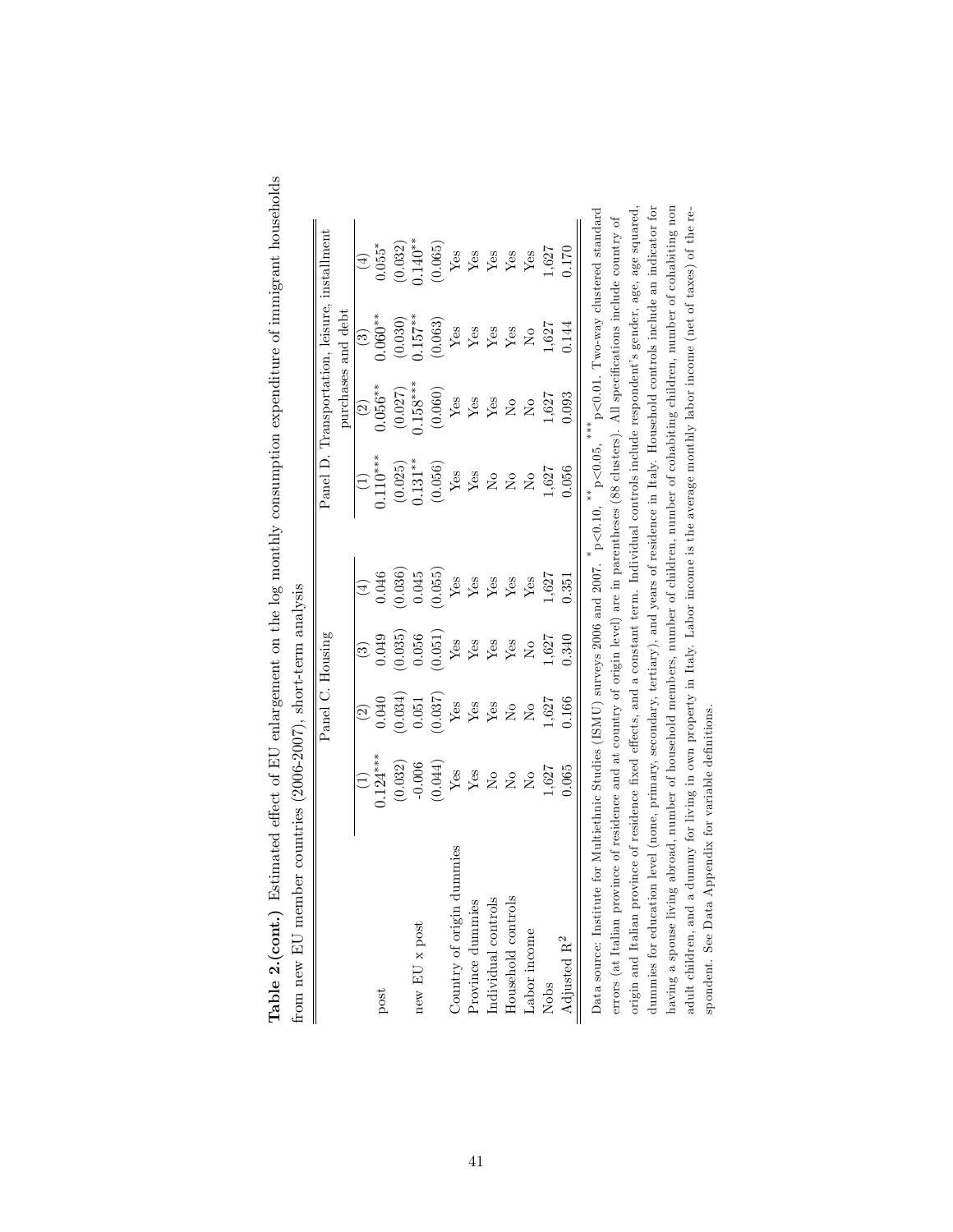|                                                       | and other basic needs |                    |                    |                    | $\begin{array}{c} (4) \\ (0.047) \\ (0.038) \\ (0.047) \\ (0.048) \\ (0.049) \\ (0.042) \\ (0.042) \\ (0.040) \\ (0.041) \\ (0.041) \\ (0.041) \\ (0.044) \\ (0.041) \\ (0.031) \\ (0.034) \\ (0.034) \\ (0.034) \\ (0.035) \\ (0.034) \\ (0.035) \\ (0.034) \\ (0.035) \\ (0.035) \\ (0.034) \\ (0.035) \\ (0.035) \\ ($                                                                  |                    |                    |                    |                    |                    |              |                               |                  |                     |                    |              | 5,385          | 0.333                   |
|-------------------------------------------------------|-----------------------|--------------------|--------------------|--------------------|--------------------------------------------------------------------------------------------------------------------------------------------------------------------------------------------------------------------------------------------------------------------------------------------------------------------------------------------------------------------------------------------|--------------------|--------------------|--------------------|--------------------|--------------------|--------------|-------------------------------|------------------|---------------------|--------------------|--------------|----------------|-------------------------|
|                                                       |                       |                    |                    |                    | $\begin{array}{c} (3) \\ (0.050 \\ (0.041) \\ (0.042) \\ (0.042) \\ (0.043) \\ (0.042) \\ (0.038) \\ (0.038) \\ (0.041) \\ (0.042) \\ (0.041) \\ (0.042) \\ (0.041) \\ (0.041) \\ (0.054) \\ (0.054) \\ \textbf{Yes} \\ \textbf{y}_{\text{BS}} \\ \textbf{y}_{\text{BS}} \\ \textbf{y}_{\text{BS}} \\ \textbf{y}_{\text{BS}} \\ \textbf{y}_{\text{BS}} \\ \textbf{y}_{\text{BS}} \\ \text$ |                    |                    |                    |                    |                    |              |                               |                  |                     |                    |              | 5,385          | 0.319                   |
|                                                       | Food, clothing        |                    |                    |                    | $\begin{array}{c} (2) \\ (0.038 \\ (0.050) \\ (0.050) \\ (0.039) \\ (0.037) \\ (0.037) \\ (0.037) \\ (0.037) \\ (0.037) \\ (0.037) \\ (0.030) \\ (0.030) \\ (0.030) \\ (0.030) \\ (0.030) \\ (0.030) \\ (0.030) \\ (0.030) \\ (0.030) \\ (0.030) \\ (0.030) \\ (0.030) \\ (0.030) \\ (0.030) \\ (0.030) \\ (0.030) \\ (0$                                                                  |                    |                    |                    |                    |                    |              |                               |                  |                     |                    |              | 5,385<br>0.124 |                         |
|                                                       | anel B                |                    |                    |                    | $\begin{array}{c} (1) \\ (0.053 \\ (0.047) \\ (0.047) \\ (0.047) \\ (0.047) \\ (0.047) \\ (0.056) \\ (0.056) \\ (0.056) \\ (0.056) \\ (0.056) \\ (0.057) \\ (0.057) \\ (0.057) \\ (0.057) \\ (0.057) \\ (0.057) \\ (0.057) \\ (0.057) \\ (0.057) \\ (0.057) \\ (0.057) \\ (0.058) \\ (0.058) \\ (0.057) \\ (0.057) \\ (0$                                                                  |                    |                    |                    |                    |                    |              |                               |                  |                     |                    |              | 5,385          | 0.081                   |
|                                                       |                       |                    |                    |                    | $\begin{array}{c} (4) \\ -0.001 \\ (0.041) \\ (0.010)^{***} \\ (0.028) \\ (0.028) \\ (0.029) \\ (0.031) \\ (0.031) \\ (0.031) \\ (0.031) \\ (0.031) \\ (0.031) \\ (0.031) \\ (0.032) \\ (0.031) \\ (0.032) \\ (0.033) \\ (0.033) \\ (0.033) \\ (0.033) \\ (0.033) \\ (0.033) \\ (0.033) \\ (0.033) \\ (0.033) \\ (0.033)$                                                                  |                    |                    |                    |                    |                    |              |                               |                  |                     |                    |              | 5,385          | 0.440                   |
|                                                       | Consumption           |                    |                    |                    | $\begin{array}{c} (3) \\ (0.002 \\ (0.045) \\ (0.033) \\ (0.029) \\ (0.030^{***} \\ (0.029) \\ (0.030) \\ (0.031) \\ (0.031) \\ (0.030) \\ (0.031) \\ (0.030) \\ (0.031) \\ (0.032) \\ (0.030) \\ (0.030) \\ (0.020) \\ (0.020) \\ (0.028) \\ \text{Yes} \\ \text{Yes} \\ \text{Yes} \\ \text{Yes} \\ \text{Yes} \\ \text{Yes} \\ \text{Yes} \\ \text{Yes} \\ \text{Yes} \\ \text$         |                    |                    |                    |                    |                    |              |                               |                  |                     |                    |              | 5,385          | 1.416                   |
|                                                       | Panel A. Total        |                    |                    |                    | $\begin{array}{c} (2) \\ -0.011 \\ (0.053) \\ (0.032 \\ (0.032) \\ (0.034) \\ (0.035) \\ (0.036) \\ (0.030) \\ (0.030) \\ (0.031) \\ (0.031) \\ (0.031) \\ (0.032) \\ (0.030) \\ (0.031) \\ (0.031) \\ (0.032) \\ (0.030) \\ (0.031) \\ (0.031) \\ (0.032) \\ (0.033) \\ (0.034) \\ (0.035) \\ (0.035) \\ (0.035) \\ (0.$                                                                  |                    |                    |                    |                    |                    |              |                               |                  |                     |                    |              | 5,385          | 0.214                   |
| countries ( $2004-2012$ ), pre-trends and persistence |                       |                    |                    |                    | $\begin{array}{c} (1) \\ 0.006 \\ 0.041 \\ 0.17^{***} \\ 0.17^{***} \\ 0.041 \\ 0.057^{**} \\ 0.072^{**} \\ 0.037 \\ 0.037 \\ 0.034^{***} \\ 0.030^{***} \\ 0.032 \\ 0.034^{***} \\ 0.032 \\ 0.034^{***} \\ 0.032 \\ 0.034^{***} \\ 0.032 \\ 0.034^{***} \\ 0.032 \\ 0.034^{***} \\ 0.032 \\ 0.034 \\ 0.032 \\ 0.034 \\ 0.$                                                                |                    |                    |                    |                    |                    |              |                               |                  |                     |                    |              | 5,385          | 0.142                   |
| from new EU member                                    |                       | new EU x year 2005 | new EU x year 2006 | new EU x year 2007 |                                                                                                                                                                                                                                                                                                                                                                                            | new EU x year 2008 | new EU x year 2009 | new EU x year 2010 | new EU x year 2011 | new EU x year 2012 | Year dummies | mies<br>Country of origin dum | Province dummies | Individual controls | Household controls | Labor income | Nobs           | Adjusted $\mathbf{R}^2$ |

Table 3. Estimated effect of EU enlargement on the log monthly consumption expenditure of immigrant households **Table 3.** Estimated effect of EU enlargement on the log monthly consumption expenditure of immigrant households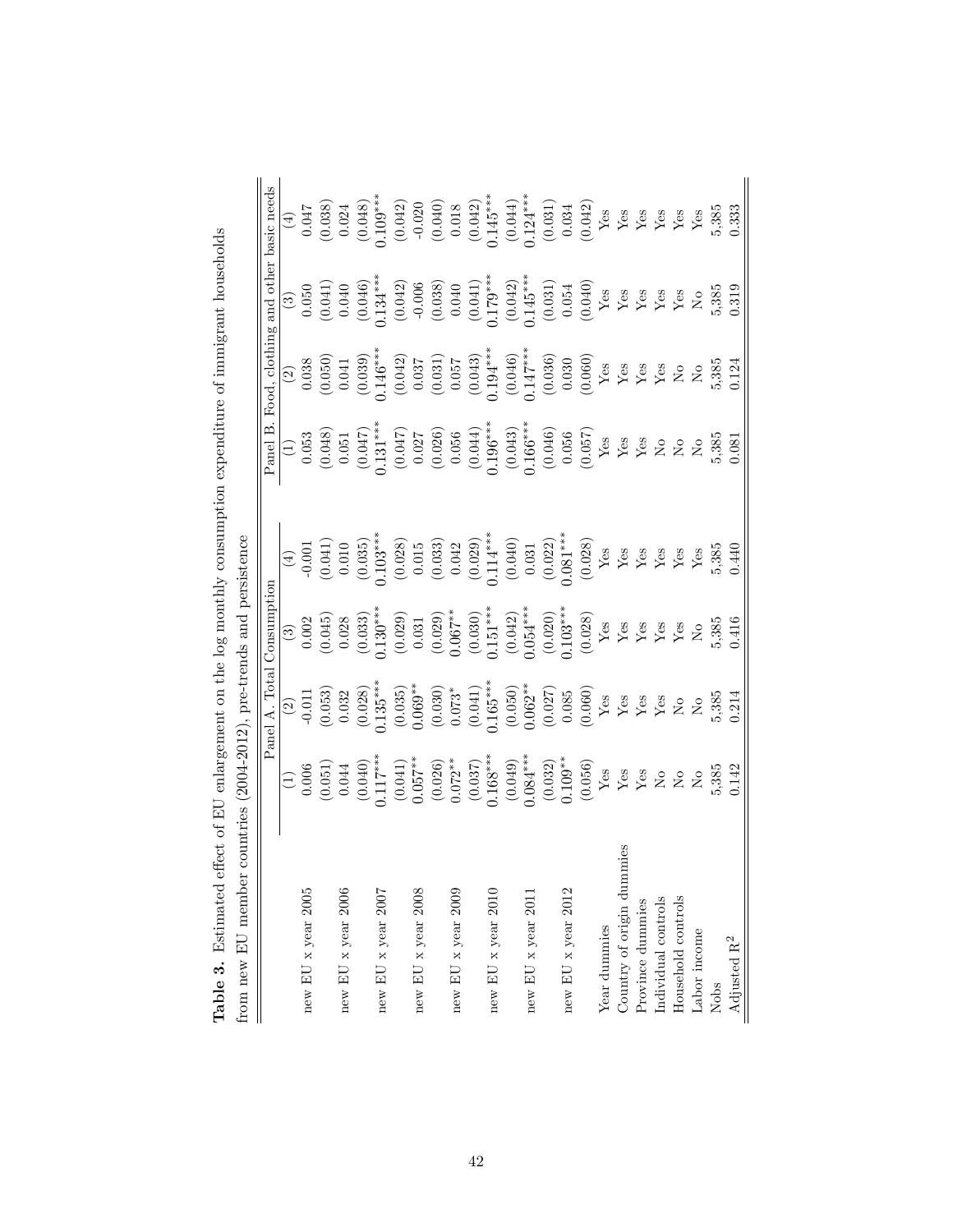| $\frac{1}{2}$<br>j<br>j<br>ľ | i                  |
|------------------------------|--------------------|
| Table 3 (cont.)              | trom new EU member |

|                                                                                                                                                    |                    |                                                                        | Panel C. Housing                                |                        |                                        |                                                    | Panel D. Transportation, leisure, installment                          |                                                                            |
|----------------------------------------------------------------------------------------------------------------------------------------------------|--------------------|------------------------------------------------------------------------|-------------------------------------------------|------------------------|----------------------------------------|----------------------------------------------------|------------------------------------------------------------------------|----------------------------------------------------------------------------|
|                                                                                                                                                    |                    |                                                                        |                                                 |                        |                                        |                                                    | purchases and debt                                                     |                                                                            |
|                                                                                                                                                    |                    | $\boxed{2}$                                                            | $\odot$                                         | $\bigoplus$            | $\begin{pmatrix} 1 \\ 2 \end{pmatrix}$ | $\widehat{c}$                                      | $\odot$                                                                | $\bigoplus$                                                                |
| new EU x year $2005$                                                                                                                               | 0.042              | 0.066                                                                  | $-0.052$                                        | 0.055                  | 0.043                                  | 0.036                                              | 0.047                                                                  | 0.042                                                                      |
|                                                                                                                                                    | $(0.117)$<br>0.041 | (0.110)                                                                |                                                 | 0.096                  | (0.035)                                | (0.036)                                            | (0.037)                                                                | (0.039)                                                                    |
| new EU x year $2006$                                                                                                                               |                    | 0.022                                                                  | $\begin{array}{c} (0.101) \\ 0.014 \end{array}$ | $-0.002$               | 0.055                                  | 0.053                                              | 0.051                                                                  | 0.024                                                                      |
|                                                                                                                                                    | (0.073)            | (0.052)                                                                | (0.049)                                         | (0.050)                | (0.046)                                | (0.045)                                            | (0.048)                                                                |                                                                            |
| new EU x year 2007                                                                                                                                 | 0.054              | 0.074                                                                  | $0.071\,$                                       |                        | $0.195***$                             | $0.215***$                                         | $0.214***$                                                             | $(0.055)$<br>0.174***                                                      |
|                                                                                                                                                    | (0.084)            | (0.059)                                                                | (0.055)                                         | (0.046)                | (0.037)                                |                                                    | (0.043)                                                                |                                                                            |
| new EU x year 2008                                                                                                                                 | 0.053              | 0.060                                                                  | 0.016                                           | 0.002                  | $0.109*$                               | $\left(0.044\right)$ $0.137**$                     | $0.111*$                                                               | $\begin{array}{c} (0.043) \\ 0.088 \end{array}$                            |
|                                                                                                                                                    | (0.042)            | (0.040)                                                                | (0.048)                                         | (0.051)                | (0.057)                                |                                                    |                                                                        | (0.075)                                                                    |
| new EU x year $2005$                                                                                                                               | 0.057              | 0.054                                                                  | 0.049                                           | 0.027                  | $0.174***$                             | $\begin{array}{c} (0.065) \\ 0.189*** \end{array}$ | $(0.067)$<br>$(192***$                                                 | $0.156***$                                                                 |
|                                                                                                                                                    | (0.093)            | (0.088)                                                                | $(0.068)$<br>0.156**                            | (0.067)                |                                        | $(0.056)$<br>$0.136**$                             | $(0.066)$<br>0.129**                                                   | (0.069)                                                                    |
| new EU x year 2010                                                                                                                                 | $0.182**$          | $0.172**$                                                              |                                                 | $0.123***$             | $(0.047)$<br>0.122**                   |                                                    |                                                                        |                                                                            |
|                                                                                                                                                    | (0.073)            | (0.076)                                                                | (0.062)                                         | (0.060)                | (0.061)                                | (0.062)                                            | (0.061)                                                                | $\begin{array}{c} (6.10000) \\ (190000) \\ (19000) \\ (19000) \end{array}$ |
| new EU x year 2011                                                                                                                                 | 0.052              | $0.020\,$                                                              | $0.007$                                         | $-0.014$<br>(0.057)    | $-0.006$                               | $-0.010$                                           | $-0.010$                                                               |                                                                            |
|                                                                                                                                                    | (0.053)            | (0.056)                                                                | (0.055)                                         |                        | (0.066)                                | (0.073)                                            | (0.066)                                                                |                                                                            |
| new EU x year $2012$                                                                                                                               | $0.140*$           | $\!0.103$                                                              | $0.119***$                                      | $0.099*$               | $0.120*$                               | 0.124                                              | $0.131*$                                                               | 0.099                                                                      |
|                                                                                                                                                    | (0.084)            | (0.090)                                                                | (0.057)                                         | (0.055)                | (0.070)                                | (0.078)                                            | (0.071)                                                                | (0.073)                                                                    |
| Year dummies                                                                                                                                       | ${\rm Yes}$        | ${\rm Yes}$                                                            | ${\rm Yes}$                                     | ${\rm Yes}$            | ${\rm Yes}$                            | $\mathbf{Yes}$                                     | ${\bf Yes}$                                                            | ${\rm Yes}$                                                                |
| mmmes<br>Country of origin d                                                                                                                       | ${\rm Yes}$        | ${\rm Yes}$                                                            | ${\rm Yes}$                                     |                        | ${\rm Yes}$                            | $\mathbf{Yes}$                                     | ${\rm Yes}$                                                            | ${\bf Yes}$                                                                |
| Province dummies                                                                                                                                   | ${\bf Yes}$        | $\mathbf{Y}\mathbf{es}$                                                | ${\rm Yes}$                                     | $_{\rm Yes}^{\rm Yes}$ | ${\rm Yes}$                            | $\mathbf{Y}\mathbf{es}$                            | ${\rm Yes}$                                                            | $\mathbf{Y}\mathbf{es}$                                                    |
| Individual controls                                                                                                                                | $\overline{R}$     | ${\bf Yes}$                                                            | Yes                                             | Yes                    | $\rm _{NO}$                            | ${\rm Yes}$                                        | $\mathbf{Yes}$                                                         | ${\rm Yes}$                                                                |
| Household controls                                                                                                                                 | $\overline{N}$     | $\rm \stackrel{\circ}{\rm \stackrel{\circ}{\rm \scriptscriptstyle M}}$ | Yes                                             | Yes                    | $\stackrel{\circ}{\simeq}$             | $_{\rm N_o}$                                       | Yes                                                                    | ${\rm Yes}$                                                                |
| Labor income                                                                                                                                       | $\overline{R}$     | $\overline{R}$                                                         | $\overline{R}$                                  | Yes                    | $\overline{N}$                         | $\overline{N}$                                     | $\rm \stackrel{\circ}{\rm \stackrel{\circ}{\rm \scriptscriptstyle M}}$ | Yes                                                                        |
| Nobs                                                                                                                                               | 5,385              | 5,385                                                                  | 5,385                                           | 5,385                  | 5,385                                  | 5,385                                              | 5,385                                                                  | 5,385                                                                      |
| Adjusted $\mathbf{R}^2$                                                                                                                            | 0.129              | 0.199                                                                  | 0.334                                           | 0.345                  | 0.095                                  | 0.118                                              | 0.162                                                                  | 0.188                                                                      |
| Data source: Institute for Multiethnic Studies (ISMU) surveys 2004-2012.                                                                           |                    |                                                                        |                                                 | $p<0.10$ .             | $***$<br>$p < 0.05$ ,                  |                                                    |                                                                        | p<0.01. Two-way clustered standard er-                                     |
| rors (at Italian province of residence and at country of origin level) are in parentheses (121 clusters). All specifications include year, country |                    |                                                                        |                                                 |                        |                                        |                                                    |                                                                        |                                                                            |
| of origin and Italian province of residence fixed effects, and a constant term. Individual controls include respondent's gender, age, age squa-    |                    |                                                                        |                                                 |                        |                                        |                                                    |                                                                        |                                                                            |
| red, dumnies for education level (none, primary, secondary, tertiary), and years of residence in Italy. Household controls include an indicator    |                    |                                                                        |                                                 |                        |                                        |                                                    |                                                                        |                                                                            |
| for having a spouse living abroad, number of household members, number of children, number of cohabiting children, number of cohabiting            |                    |                                                                        |                                                 |                        |                                        |                                                    |                                                                        |                                                                            |

for having a spouse living abroad, number of household members, number of children, number of cohabiting children, number of cohabiting non adult children, and a dummy for living in own property in Italy. Labor income is the average monthly labor income (net of taxes) of the

non adult children, and a dummy for living in own property in Italy. Labor income is the average monthly labor income (net of taxes) of the

respondent. See Data Appendix for variable deÖnitions and sample restrictions.

respondent. See Data Appendix for variable definitions and sample restrictions.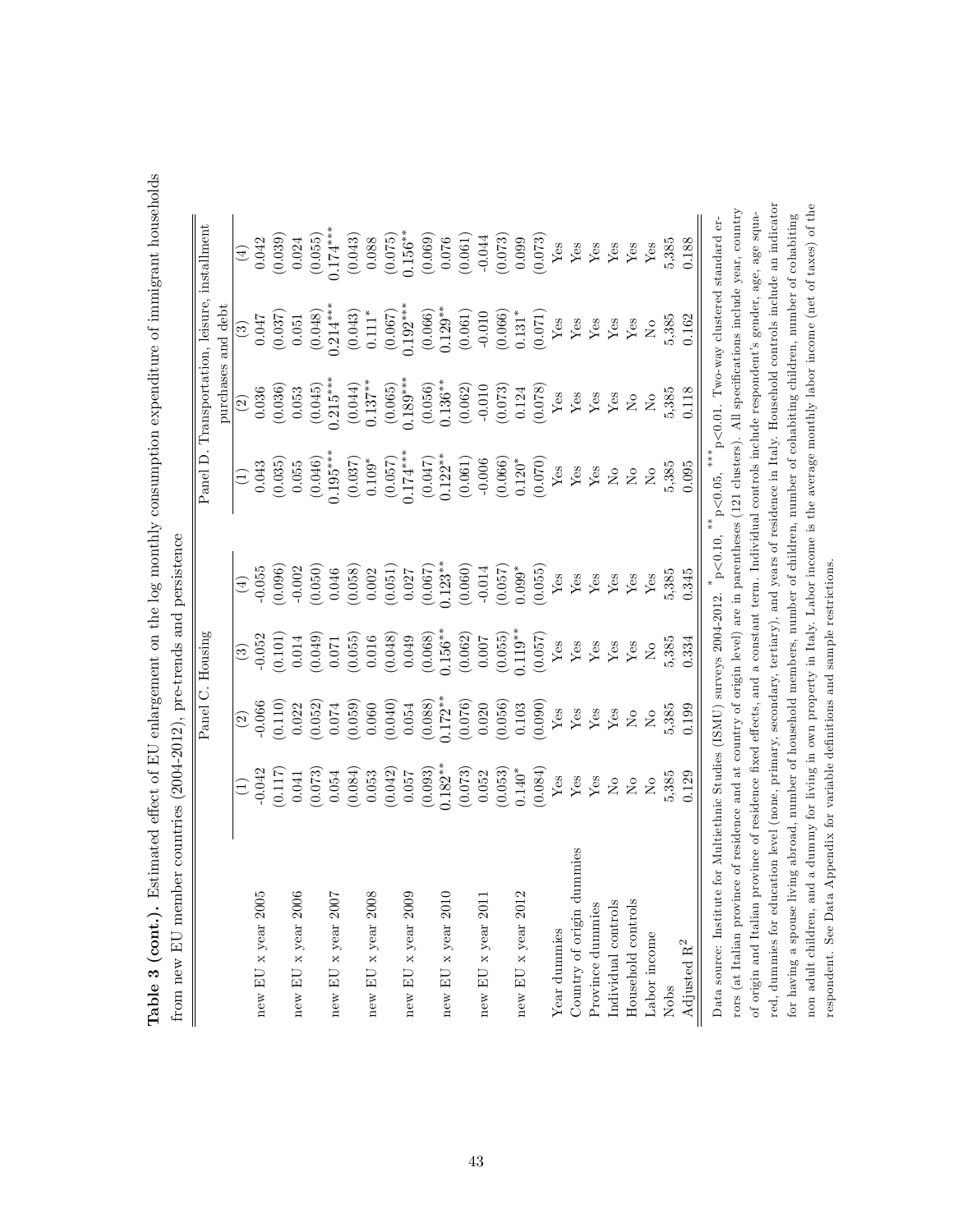|                        | Labor force    | Including self-employed                                                                                                                                                                                                                              | (All employees)                                           |                 |                          | (Formal sector employees)                                      |
|------------------------|----------------|------------------------------------------------------------------------------------------------------------------------------------------------------------------------------------------------------------------------------------------------------|-----------------------------------------------------------|-----------------|--------------------------|----------------------------------------------------------------|
|                        | participation  | Employment                                                                                                                                                                                                                                           | Log labor income                                          | Informal sector | Log labor income         | Permanent contract                                             |
|                        | Ξ,             | $\widehat{\mathfrak{D}}$                                                                                                                                                                                                                             | $\widehat{\mathbb{C}}$                                    | $\widehat{\pm}$ | $\widetilde{\mathbf{e}}$ | $\widehat{c}$                                                  |
| new EU x year $2002$   | 0.023          | $-0.021$                                                                                                                                                                                                                                             | $-0.024$                                                  | $0.141***$      | 0.013                    | $0.124*$                                                       |
|                        | (0.036)        | (0.059)                                                                                                                                                                                                                                              | (0.041)                                                   | (0.065)         | (0.022)                  | (0.072)                                                        |
| new EU x year $2003$   | $0.047*$       | 0.045                                                                                                                                                                                                                                                | $0.015\,$                                                 | 0.008           | 0.003                    | 0.069                                                          |
|                        | (0.025)        | (0.051)                                                                                                                                                                                                                                              | (0.026)                                                   | (0.032)         | (0.025)                  | (0.068)                                                        |
| new EU x year 2004     | 0.035          | 0.033                                                                                                                                                                                                                                                | $-0.076$                                                  | 0.029           | $-0.023$                 | $-0.020$                                                       |
|                        | (0.025)        | (0.041)                                                                                                                                                                                                                                              | (0.064)                                                   | (0.036)         | (0.069)                  | (0.064)                                                        |
| new EU x year 2005     | $0.069*$       | 0.063                                                                                                                                                                                                                                                | 0.022                                                     | $-0.032$        | $-0.021$                 | 0.041                                                          |
|                        | (0.040)        | (0.079)                                                                                                                                                                                                                                              | (0.041)                                                   | (0.049)         | (0.031)                  | (0.053)                                                        |
| new EU x year $2006$   | 0.080          | 0.084                                                                                                                                                                                                                                                | $0.044*$                                                  | 0.060           | 0.015                    | $-0.013$                                                       |
|                        | (0.050)        | (170.0)                                                                                                                                                                                                                                              | (0.023)                                                   | (0.049)         | (0.037)                  | (0.061)                                                        |
| new EU x year $2007$   | $0.064***$     | 0.073                                                                                                                                                                                                                                                | $0.079***$                                                | $-0.084***$     | $0.051*$                 | 0.000                                                          |
|                        | (0.032)        | (0.059)                                                                                                                                                                                                                                              | (0.021)                                                   | (0.036)         | (0.027)                  | (0.042)                                                        |
| new EU x year 2008     | $0.075*$       | 0.036                                                                                                                                                                                                                                                | 0.030                                                     | $-0.105***$     | 0.001                    | $0.120***$                                                     |
|                        | (0.042)        | (0.069)                                                                                                                                                                                                                                              | (0.027)                                                   | (0.038)         | (0.021)                  | (0.040)                                                        |
| new EU x year $2009$   | $0.085***$     | 0.081                                                                                                                                                                                                                                                | $0.084***$                                                | $-0.134***$     | 0.022                    | $0.107***$                                                     |
|                        | (0.033)        | (0.081)                                                                                                                                                                                                                                              | (0.033)                                                   | (0.050)         | (0.039)                  | (0.037)                                                        |
| new EU x year 2010     | $0.069***$     | 0.099                                                                                                                                                                                                                                                | $0.118***$                                                | $-0.174***$     | 0.034                    | 0.056                                                          |
|                        | (0.033)        | (0.062)                                                                                                                                                                                                                                              | (0.037)                                                   | (0.044)         | (0.044)                  | (0.053)                                                        |
| new EU x year $2011$   | 0.043          | 0.083                                                                                                                                                                                                                                                | 0.051                                                     | $-0.121***$     | $-0.033$                 | 0.044                                                          |
|                        | (0.040)        | (0.063)                                                                                                                                                                                                                                              | (0.051)                                                   | (0.043)         | (0.057)                  | (0.082)                                                        |
| new EU x year $2012$   | $0.087*$       | 0.075                                                                                                                                                                                                                                                | $0.044\,$                                                 | $-0.064*$       | 0.011                    | 0.072                                                          |
|                        | (0.045)        | (0.048)                                                                                                                                                                                                                                              | (0.057)                                                   | (0.034)         | (0.043)                  | (0.060)                                                        |
| Year dummies           | ${\rm Yes}$    | Yes                                                                                                                                                                                                                                                  | Yes                                                       | ${\rm Yes}$     | ${\rm Yes}$              | ${\rm Yes}$                                                    |
| Country of origin dum. | $\mathbf{Yes}$ | Yes                                                                                                                                                                                                                                                  | Yes                                                       | Yes             | Yes                      | Yes                                                            |
| Province dummies       | $\mathbf{Yes}$ | Yes                                                                                                                                                                                                                                                  | Yes                                                       | Yes             | ${\rm Yes}$              | ${\rm Yes}$                                                    |
| Individual controls    | $\mathbf{Yes}$ | ${\rm Yes}$                                                                                                                                                                                                                                          | $Y$ es                                                    | Yes             | ${\rm Yes}$              | Yes                                                            |
| Nobs                   | 10,523         | 10,523                                                                                                                                                                                                                                               | 6,288                                                     | 6,288           | 4,638                    | 4,638                                                          |
| Adjusted $\rm R^2$     | 0.194          | 0.178                                                                                                                                                                                                                                                | 0.290                                                     | 0.231           | 0.271                    | 0.075                                                          |
|                        |                | of residence and at country of origin level) are in parentheses (121 clusters). All specifications include a constant term, year, country of origin and Italian province<br>Data source: Institute for Multiethnic Studies (ISMU) surveys 2001-2012. | ***<br>$p < 0.05$ ,<br>$p<\!\!0.10,\,$ $^{**}$ $_{\rm D}$ |                 |                          | p<0.01. Two way clustered standard errors (at Italian province |
|                        |                | of residence fixed effects. Individual controls include respondent's sex, age, age squared, dummies for education level (none, primary, secondary, tertiary), and ye-                                                                                |                                                           |                 |                          |                                                                |

ars of residence in Italy. See Data Appendix for the remaining sample restrictions and variable definitions.

ars of residence in Italy. See Data Appendix for the remaining sample restrictions and variable definitions.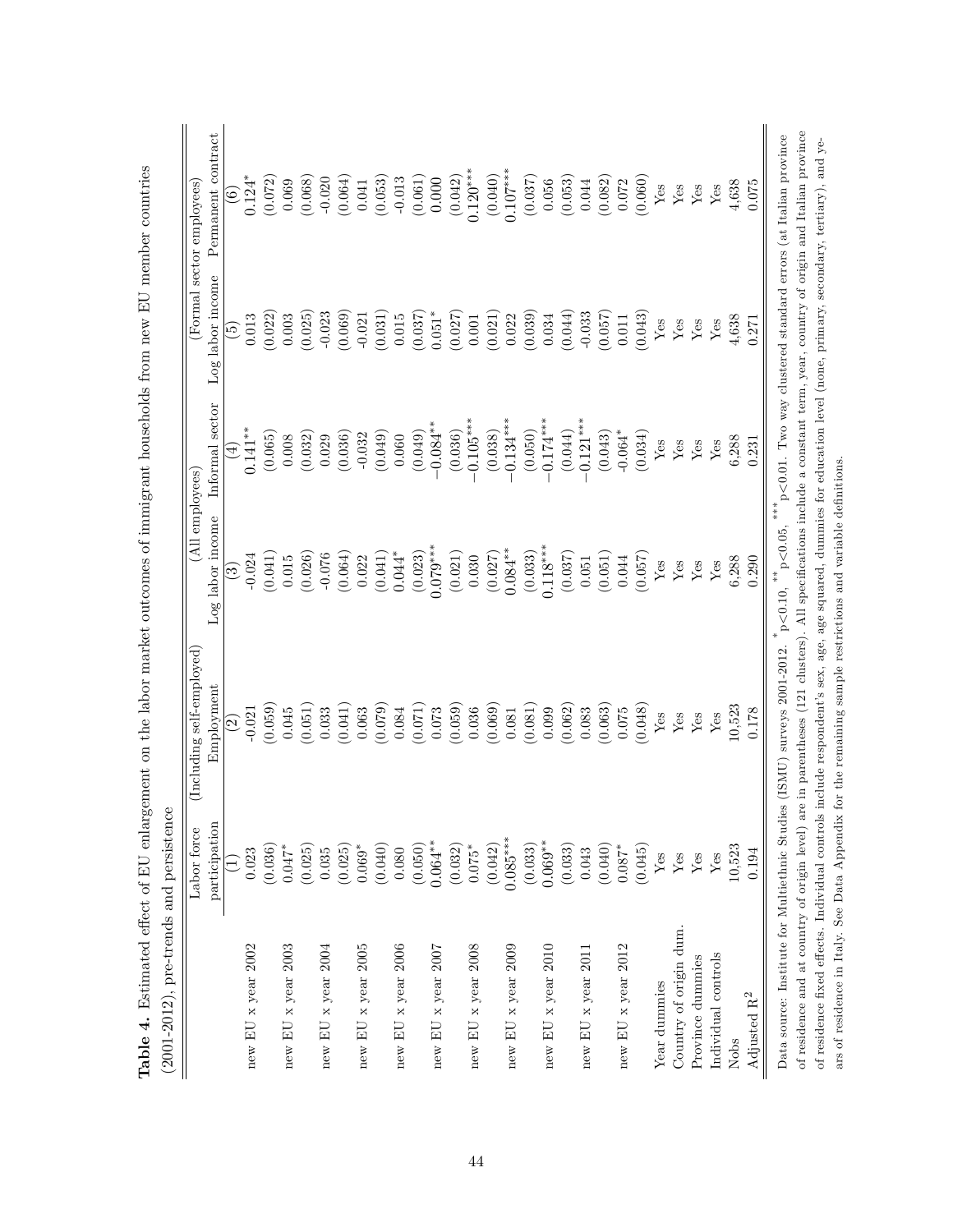|                         | Total                             | Food, clothing,       | Housing     | Transportation, leisure,       |
|-------------------------|-----------------------------------|-----------------------|-------------|--------------------------------|
|                         | consumption                       | and other basic needs |             | installment purchases and debt |
|                         | $\begin{pmatrix} 1 \end{pmatrix}$ | $\widehat{2}$         | ි           | $\left( \pm \right)$           |
| post                    | 0.046                             | $0.087$ *             | 0.006       | 0.038                          |
|                         | (0.030)                           | (0.051)               | (0.044)     | (0.030)                        |
| new EU x post           | $0.080***$                        | 0.063                 | 0.056       | $0.127***$                     |
|                         | (0.021)                           | (0.061)               | (0.061)     | (0.041)                        |
| Country of origin dum.  | Yes                               | $Y$ es                | $Y$ es      | Yes                            |
| Province dummies        | Yes                               | ${\it Yes}$           | ${\rm Yes}$ | Yes                            |
| Individual controls     | Yes                               | ${\rm Yes}$           | $Y$ es      | Yes                            |
| Household controls      | Yes                               | Yes                   | $Y$ es      | Yes                            |
| Labor income            | Yes                               | Yes                   | $Y$ es      | Yes                            |
| Nobs                    |                                   | 801                   |             |                                |
| Adjusted R <sup>2</sup> | 0.518                             | 1.426                 | 0.381       | 0.218                          |

| $\frac{1}{2}$                             |                                                |
|-------------------------------------------|------------------------------------------------|
|                                           | י<br>י<br>l                                    |
|                                           | 1、 1、 1、 1、 1、 1、 1、 1<br>i<br>ì<br>d          |
| $\ddot{\zeta}$<br>l<br>$\frac{1}{2}$<br>١ |                                                |
|                                           | <b>Contain of the Contain</b><br>$\frac{1}{2}$ |
|                                           |                                                |
| j<br>č                                    | ا<br>ا<br>l<br>l<br>l<br>l                     |
| Ì                                         | i<br>$\frac{1}{2}$                             |
| ļ                                         | <b>Contract Contract</b><br>j                  |
| l<br>l<br>I<br>3<br>I<br>İ                | T<br>;<br>i<br>$\frac{1}{2}$<br>ì<br>į         |

having a spouse living abroad, number of household members, number of children, number of cohabiting children, number of cohabiting nondummies for education level (none, primary, secondary, tertiary), and years of residence in Italy. Household controls include an indicator for having a spouse living abroad, number of household members, number of children, number of cohabiting children, number of cohabiting non- $\sqrt{\rm p}\!<\!0.01.$  Two-way clustered standard origin and Italian province of residence fixed effects, and a constant term. Individual controls include respondent's gender, age, age squared, adult children, and a dummy for living in own property in Italy. Labor income is the average monthly labor income (net of taxes) of the reorigin and Italian province of residence Öxed e§ects, and a constant term. Individual controls include respondentís gender, age, age squared, dummies for education level (none, primary, secondary, tertiary), and years of residence in Italy. Household controls include an indicator for spondent. Sample is restricted to documented immigrants who reported in 2007 to have a valid residence permit for (dependent) work. See Data source: Institute for Multiethnic Studies (ISMU) surveys 2006 and 2007.  $*$   $p < 0.10$ ,  $*$   $p < 0.05$ ,  $*$   $p < 0.01$ . Two-way clustered standard adult children, and a dummy for living in own property in Italy. Labor income is the average monthly labor income (net of taxes) of the reerrors (at Italian province of residence and at country of origin level) are in parentheses (88 clusters). All specifications include country of spondent. Sample is restricted to documented immigrants who reported in 2007 to have a valid residence permit for (dependent) work. See errors (at Italian province of residence and at country of origin level) are in parentheses (88 clusters). All specifications include country of Data source: Institute for Multiethnic Studies (IAMU) surveys 2006 and 2006 and 2007. P<0.10, p<0.05, Data Appendix for the remaining sample restrictions and variable definitions. Data Appendix for the remaining sample restrictions and variable deÖnitions.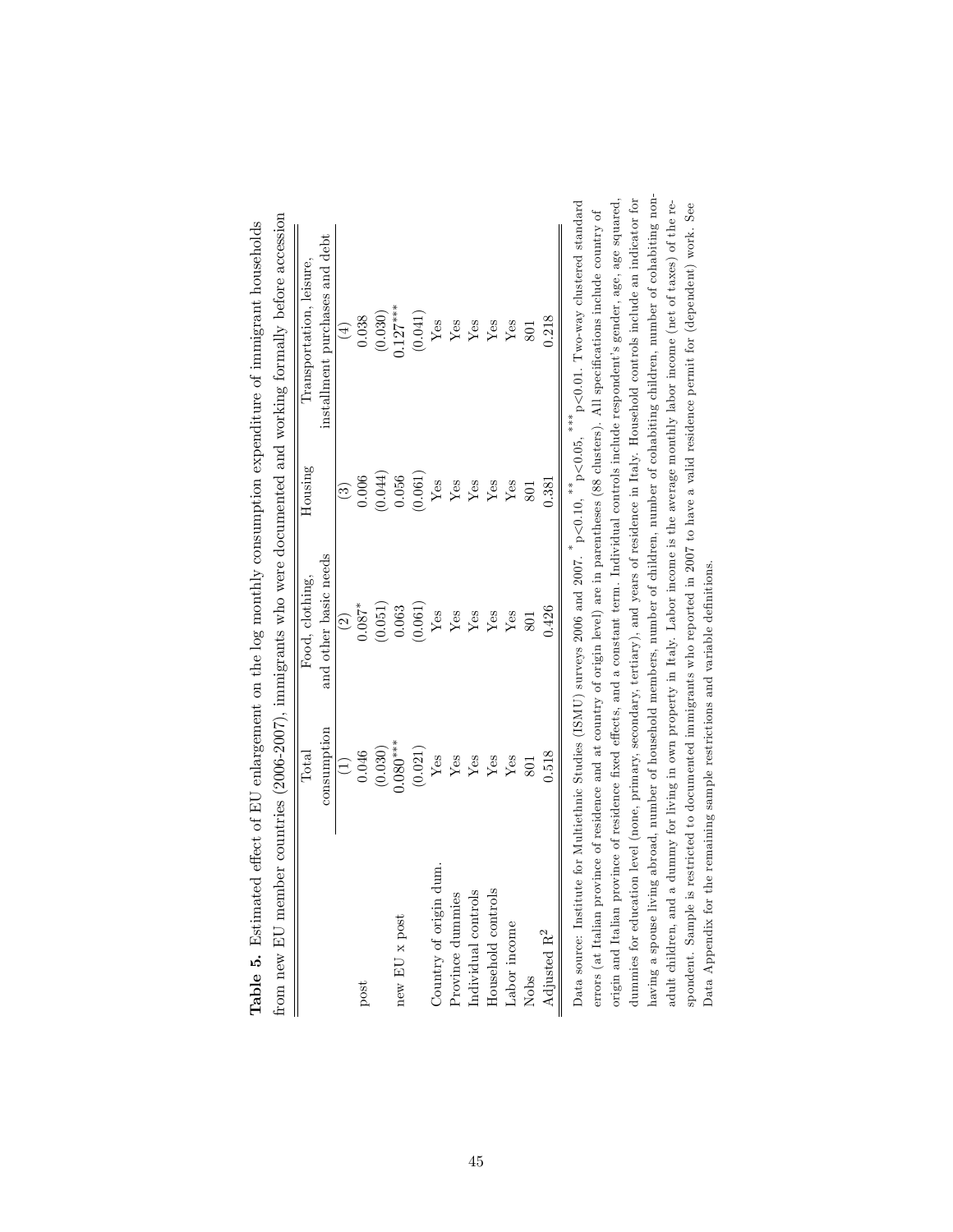|                  | who were documented and working formally before accession |                    |
|------------------|-----------------------------------------------------------|--------------------|
|                  | Labor income                                              | Permanent contract |
|                  | (in log)                                                  |                    |
|                  | (1)                                                       | (2)                |
| $_{\text{post}}$ | 0.005                                                     | $-0.096***$        |
|                  | (0.027)                                                   | (0.024)            |

 $(0.038)$   $(0.061)$ 

0.148 0.113

new EU x post  $\qquad \qquad 0.022 \qquad \qquad 0.039$ 

Country of origin dum. Yes Yes Province dummies Yes Yes Yes Individual controls Yes Yes Nobs 801 801

Adjusted  $\mathbf{R}^2$ 

Table 6. Estimated effect of EU enlargement on the labor market outcomes of immigrant households from new EU member countries (2006-2007), immigrants who were documented and working formally before accession

Data source: Institute for Multiethnic Studies (ISMU) surveys 2006 and 2007.  $^*$ p<0.10, \*\* p<0.05, \*\*\* p<0.01. Two-way clustered standard errors (at Italian province of residence and at country of origin level) are in parentheses (88 clusters). All specifications include a constant term, country of origin and Italian province of residence fixed effects. Individual controls include respondent's sex, age, age squared, dummies for education level (none, primary, secondary, tertiary), and years of residence in Italy. Sample is restricted to documented immigrants who reported in 2007 to have a valid residence permit for (dependent) work. See Data Appendix for the remaining set of sample restrictions and variable definitions.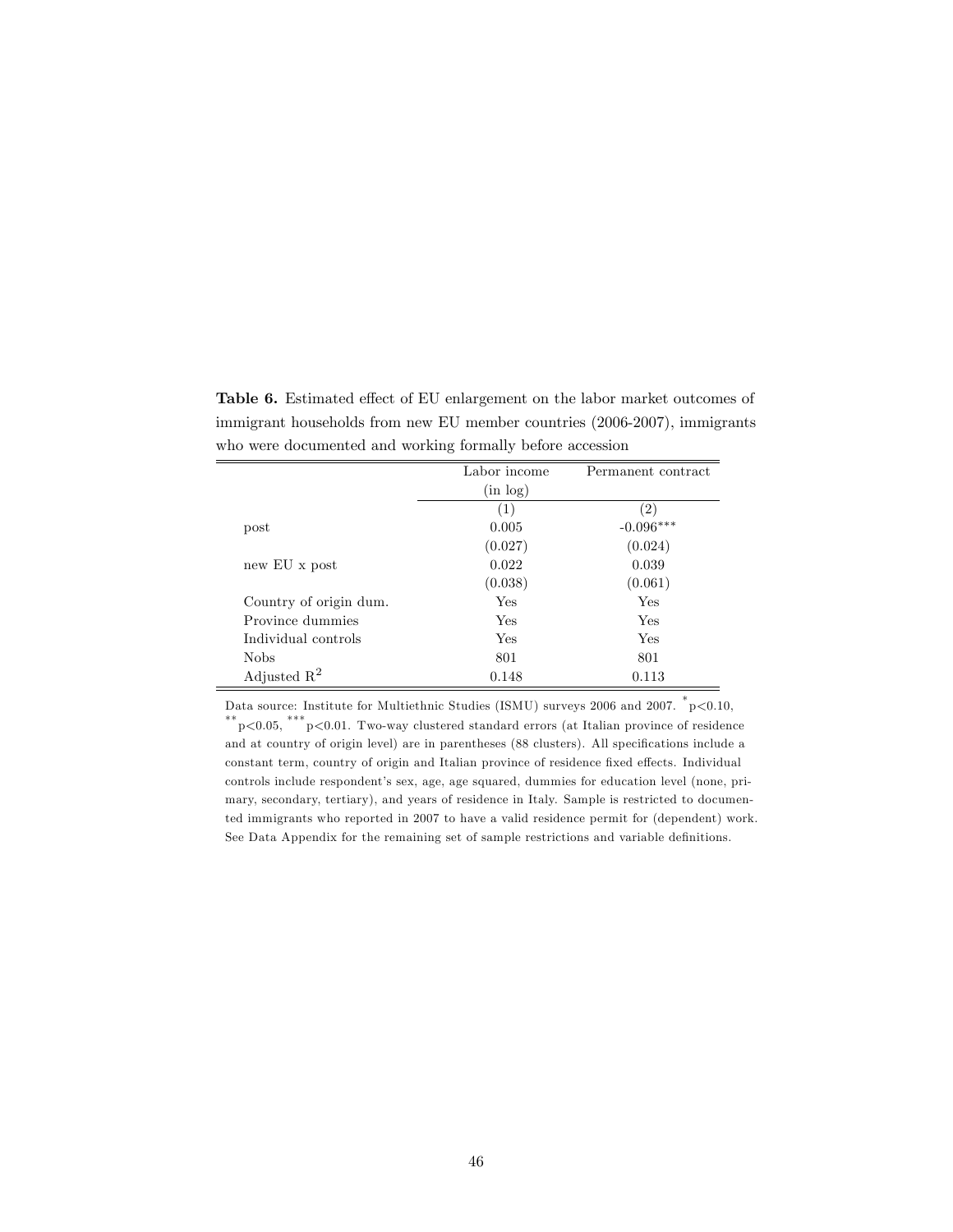|                    | Monthly wage | Daily wage | Permanent              |
|--------------------|--------------|------------|------------------------|
|                    | (in log)     | (in log)   | $\frac{1}{2}$ contract |
|                    | (1)          | (2)        | (3)                    |
| new EU x year 2002 | $-0.003$     | $-0.001$   | 0.020                  |
|                    | (0.008)      | (0.008)    | (0.012)                |
| new EU x year 2003 | 0.010        | 0.000      | 0.015                  |
|                    | (0.011)      | (0.010)    | (0.016)                |
| new EU x year 2004 | $-0.001$     | $-0.007$   | 0.019                  |
|                    | (0.013)      | (0.012)    | (0.017)                |
| new EU x year 2005 | 0.013        | 0.011      | 0.022                  |
|                    | (0.015)      | (0.012)    | (0.018)                |
| new EU x year 2006 | 0.002        | 0.007      | 0.023                  |
|                    | (0.016)      | (0.013)    | (0.019)                |
| new EU x year 2007 | $-0.000$     | $-0.000$   | 0.032                  |
|                    | (0.016)      | (0.013)    | (0.018)                |
| new EU x year 2008 | 0.008        | $-0.004$   | $0.041*$               |
|                    | (0.017)      | (0.014)    | (0.019)                |
| new EU x year 2009 | 0.009        | 0.003      | $0.038*$               |
|                    | (0.018)      | (0.015)    | (0.020)                |
| new EU x year 2010 | 0.001        | $-0.008$   | $0.039*$               |
|                    | (0.018)      | (0.014)    | (0.020)                |
| new EU x year 2011 | $-0.003$     | $-0.008$   | $0.051**$              |
|                    | (0.018)      | (0.014)    | (0.021)                |
| new EU x year 2012 | 0.019        | 0.007      | 0.037                  |
|                    | (0.019)      | (0.014)    | (0.021)                |
| Year FE            | Yes          | Yes        | Yes                    |
| Worker FE          | Yes          | Yes        | Yes                    |
| Firm FE            | Yes          | Yes        | Yes                    |
| <b>Nobs</b>        | 38,081       | 38,081     | 38,081                 |
| Adjusted $R^2$     | 0.603        | 0.681      | 0.697                  |

Table 7. Estimated effect of EU enlargement on the labor market outcomes of immigrant households from new EU member countries (2001-2012), immigrants who were working formally before accession

Data source: Italian Social Security (INPS) records 2001-2012.  $^{*}p<0.10, \frac{^{**}p<0.05, \frac{^{***}p<0.01.}{^{**}p<0.01.05, \frac{^{***}p<0.01.}{^{**}p<0.01.05, \frac{^{***}p<0.01.05, \frac{^{***}p<0.01.05, \frac{^{***}p<0.01.05, \frac{^{***}p<0.01.05, \frac{^{***}p<0.01.05,$ Standard errors clustered at the worker and year level are in parentheses. All specifications include year, worker and firm fixed effects. Sample includes immigrants that work in a firm located in Lombardy and appeared at least once in the social security records before 2007 with less than 10 years of experience.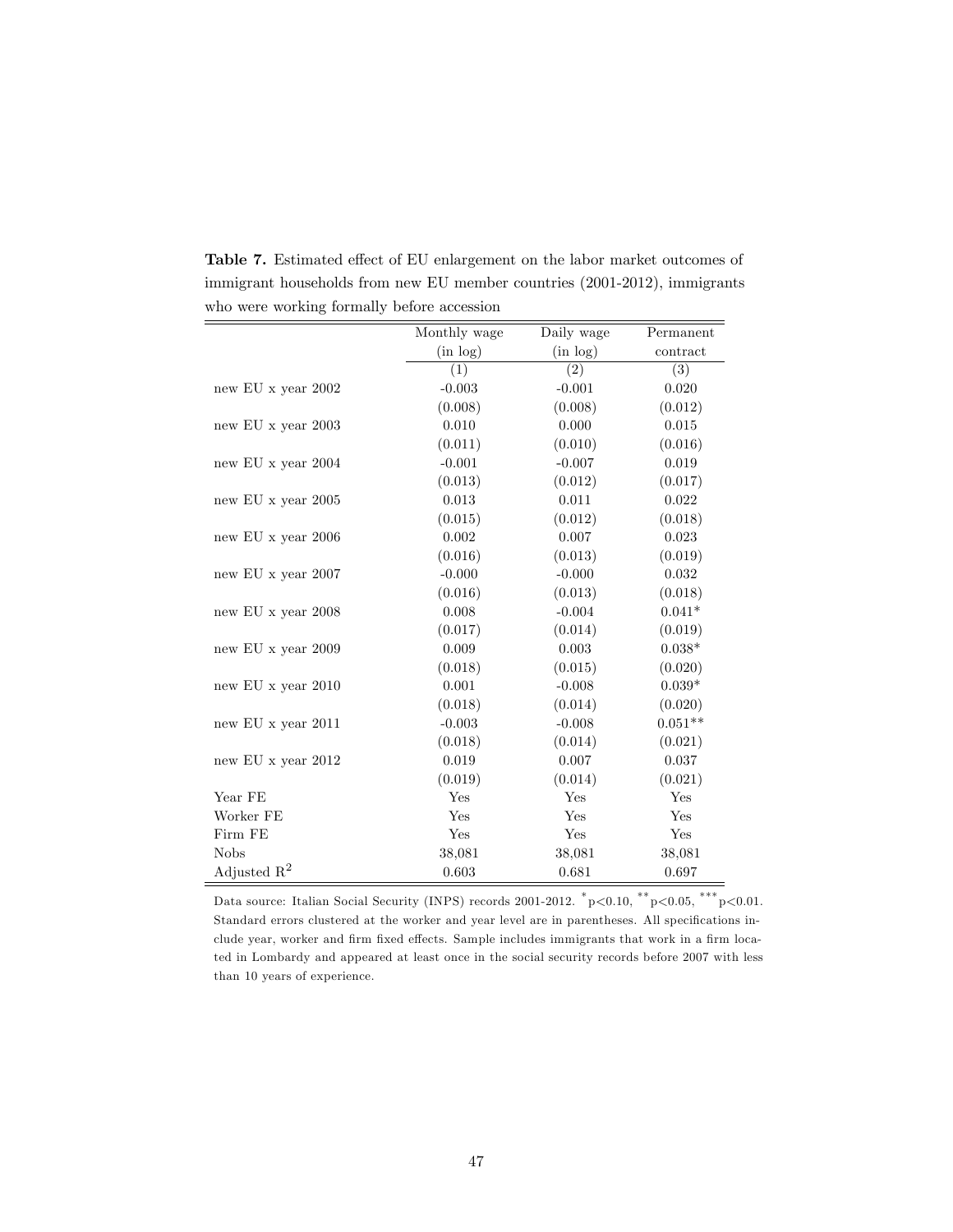|                         |                 |                | <b>OLS</b>              |             | Linear probability model |                        |
|-------------------------|-----------------|----------------|-------------------------|-------------|--------------------------|------------------------|
|                         |                 |                | $Logarithm (anount+1)$  |             | $=1$ Yes, $=0$ No        |                        |
|                         | Savings         | Remittances    | Savings and remittances | Prob(Save)  | Proof(Remit)             | Prob(Save or remit)    |
|                         | $\widehat{\Xi}$ | $\widehat{c}$  | $\mathfrak{S}$          | $(\pm)$     | $\widehat{5}$            | $\widehat{\mathbf{e}}$ |
| new EU x year $2005$    | 0.597           | $-0.217$       | 0.275                   | $0.106\,$   | $-0.034$                 | 0.048                  |
|                         | (0.499)         | (0.264)        | (0.262)                 | (0.095)     | $(-0.058)$               | (0.047)                |
| new EU x year $2006$    | $-0.132$        | $-0.631*$      | $-0.309$                | $-0.029$    | $-0.126$                 | $-0.056$               |
|                         | (0.305)         | (0.325)        | (0.413)                 | (0.060)     | (0.069)                  | (0.071)                |
| new EU x year 2007      | 0.277           | $-0.136$       | 0.032                   | 0.029       | $-0.032$                 | $-0.023$               |
|                         | (0.409)         | (0.302)        | (0.407)                 | (0.078)     | (0.061)                  | (0.062)                |
| new EU x year 2008      | $-0.125$        | $-0.051$       | 0.053                   | $-0.059$    | $-0.006$                 | $-0.008$               |
|                         | (0.294)         | (0.135)        | (0.246)                 | (0.057)     | (0.028)                  | (0.044)                |
| new EU x year $2009$    | 0.178           | $-0.171$       | 0.269                   | $0.010\,$   | $-0.044$                 | 0.032                  |
|                         | (0.336)         | (0.316)        | (0.327)                 | (0.062)     | (0.063)                  | (0.062)                |
| new EU x year 2010      | $-0.136$        | $-0.757***$    | $-0.368$                | $-0.073$    | $-0.174***$              | $-0.113***$            |
|                         | (0.358)         | (0.177)        | (0.253)                 | (0.053)     | (0.039)                  | (0.037)                |
| new EU x year $2011$    | 0.309           | 0.073          | 0.235                   | 0.032       | 0.013                    | 0.020                  |
|                         | (0.333)         | (0.273)        | (0.376)                 | (0.065)     | (0.050)                  | (0.067)                |
| new EU x year 2012      | $-0.677*$       | $-0.468$       | $-0.753*$               | $-0.139*$   | $-0.099$                 | $-0.140***$            |
|                         | (0.404)         | (0.332)        | (0.181)                 | (0.074)     | (0.066)                  | (0.032)                |
| Year dummies            | ${\rm Yes}$     | ${\it Yes}$    | Yes                     | ${\rm Yes}$ | ${\rm Yes}$              | ${\rm Yes}$            |
| Country of origin dum.  | ${\rm Yes}$     | ${\rm Yes}$    | ${\rm Yes}$             | ${\rm Yes}$ | ${\rm Yes}$              | ${\rm Yes}$            |
| Province dummies        | Yes             | $\mathbf{Yes}$ | ${\rm Yes}$             | ${\rm Yes}$ | ${\rm Yes}$              | ${\rm Yes}$            |
| Individual controls     | Yes             | ${\rm Yes}$    | Yes                     | Yes         | Yes                      | Yes                    |
| Household controls      | ${\rm Yes}$     | ${\rm Yes}$    | ${\rm Yes}$             | ${\rm Yes}$ | ${\rm Yes}$              | ${\bf Yes}$            |
| Labor income            | ${\rm Yes}$     | ${\rm Yes}$    | Yes                     | Yes         | ${\rm Yes}$              | Yes                    |
| Nobs                    | 4,233           | 4,233          | 4,233                   | 4,233       | 4,233                    | 4,233                  |
| Adjusted $\mathbf{R}^2$ | 0.163           | 0.208          | 0.209                   | 0.136       | 0.173                    | 0.159                  |

province of residence fixed effects, and a constant term. Individual controls include respondentís gender, age, aguared, dummies for education level (none, primary, secondary, tertiary), and years of residence in Italy. Household controls include an indicator for having a spouse living abroad, number ber of household members, number of children, number of cohabiting children, number of cohabiting non adult children, and a dummy for living in own property in Italy. Labor income is the average monthly labor income (net of taxes) of the respondent. See Data Appendix for variable definitions and

ber of household members, number of children, number of cohabiting children, number of cohabiting non adult children, and a dummy for living in own (none, primary, secondary, tertiary), and years of residence in Italy. Household controls include an indicator for having a spouse living abroad, number province of residence fixed effects, and a constant term. Individual controls include respondent's gender, age, age squared, dummies for education level

property in Italy. Labor income is the average monthly labor income (net of taxes) of the respondent. See Data Appendix for variable definitions and

sample restrictions.

sample restrictions.

Table 8. Estimated effect of EU enlargement on savings and remittances of immigrant households from new EU member Table 8. Estimated effect of EU enlargement on savings and remittances of immigrant households from new EU member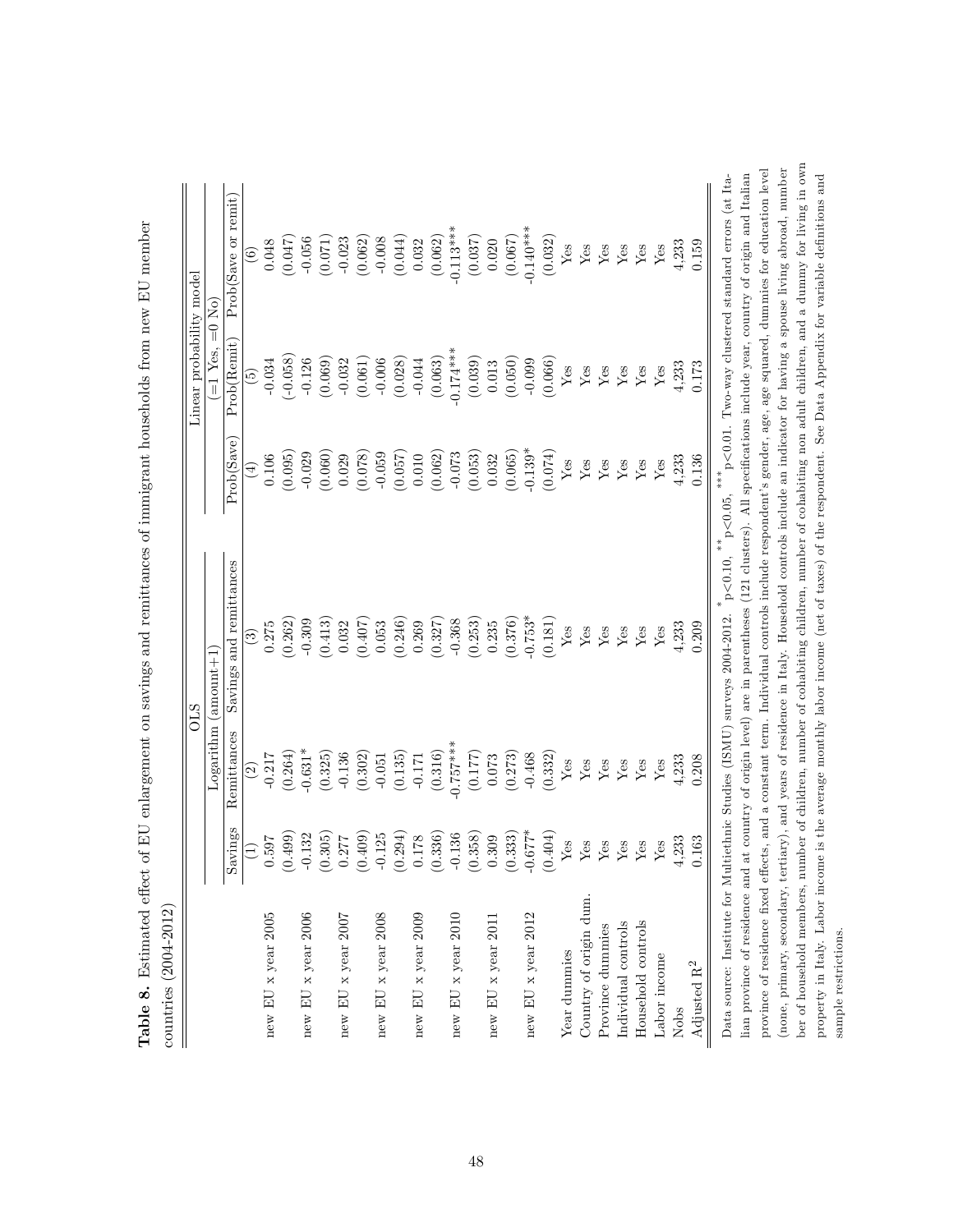| member countries (2004-2012) |                  |                                                                                  |                                                                  |                                               |                                  |                                                       |
|------------------------------|------------------|----------------------------------------------------------------------------------|------------------------------------------------------------------|-----------------------------------------------|----------------------------------|-------------------------------------------------------|
|                              | Arrived in Italy | in Italy<br>Arrived                                                              | Arrived in Italy                                                 | Equivalized consumption                       | Equivalized consumption          | Equivalized consumption<br>$(SEE)$ scale <sup>c</sup> |
|                              | before 2006      | 2005<br>before                                                                   | before 2004                                                      | standard OECD scale <sup><math>a</math></sup> | modified OECD scale <sup>b</sup> |                                                       |
|                              | $\widehat{\Xi}$  |                                                                                  |                                                                  | $\bigoplus$                                   | $\widetilde{5}$                  | $\odot$                                               |
| new EU x year $2005$         | $-0.001$         | $-0.004$                                                                         |                                                                  |                                               | $0.014\,$                        | 0.020                                                 |
|                              | (0.040)          | $^{710.0}_{700}$ $\,$                                                            | $\begin{array}{c} (3) \\ -0.020 \\ (0.041) \\ 0.004 \end{array}$ | (0.024)                                       | $(0.045)$<br>0.007               | (0.045)                                               |
| new EU x year 2006           | 0.016            |                                                                                  |                                                                  | 0.006                                         |                                  | 0.004                                                 |
|                              | (0.034)          | $^{(0.038)}_{0.106***}$                                                          |                                                                  |                                               |                                  |                                                       |
| new EU x year $2007$         | $0.101***$       |                                                                                  | $(0.036)$<br>$0.079***$                                          | $(0.049)$<br>0.106***                         | $(0.043)$<br>$0.103***$          | $(0.045)$<br>.107***                                  |
|                              | (0.032)          | (0.033)                                                                          | (0.036)                                                          | (0.029)                                       | (0.027)                          | $\left(0.027\right)$ $0.001$                          |
| new EU x year 2008           | 0.028            | $0.015\,$                                                                        | 0.002                                                            | $-0.014$                                      | $-0.008$                         |                                                       |
|                              | (0.030)          | (0.026)                                                                          | (0.031)                                                          | (0.062)                                       | (0.053)                          | (0.050)                                               |
| new EU x year 2009           | $0.054***$       | 0.042                                                                            | 0.033                                                            | 0.056                                         | 0.052                            | 0.048                                                 |
|                              | (0.024)          | (0.034)                                                                          | (0.030)                                                          | (0.042)                                       | $(0.036)$<br>$0.104***$          | $(0.037)$<br>$0.100***$                               |
| new EU x year 2010           | $0.121***$       | $0.120***$                                                                       | $0.123***$                                                       | $0.102***$                                    |                                  |                                                       |
|                              | (0.044)          | (0.040)                                                                          | (0.044)                                                          | (0.036)                                       | (0.036)                          | (0.035)                                               |
| new EU x year 2011           | 0.028            | $-0.002$                                                                         | $-0.022$                                                         | 0.030                                         | 0.028                            | 0.025                                                 |
|                              | (0.025)          | (0.031)                                                                          | (0.038)                                                          | (0.025)                                       | (0.023)                          | (0.026)                                               |
| new EU x year 2012           | $0.075***$       | $0.065*$                                                                         | $0.055\,$                                                        | $0.086***$                                    | $0.081**$                        | $0.084***$                                            |
|                              | (0.033)          | (0.039)                                                                          | (0.047)                                                          | (0.034)                                       | (0.032)                          | (0.031)                                               |
| Year dummies                 | ${\rm Yes}$      | ${\bf Yes}$                                                                      | ${\rm Yes}$                                                      | ${\rm Yes}$                                   | ${\rm Yes}$                      | ${\it Yes}$                                           |
| Country of origin dum.       | ${\rm Yes}$      | $\begin{tabular}{l} \hline \text{Yes} \\ \text{Yes} \\ \text{Yes} \end{tabular}$ | ${\rm Yes}$                                                      | Yes                                           | ${\rm Yes}$                      | ${\it Yes}$                                           |
| Province dummies             | ${\rm Yes}$      |                                                                                  | ${\bf Yes}$                                                      | ${\rm Yes}$                                   | ${\rm Yes}$                      | ${\rm Yes}$                                           |
| Individual controls          | ${\rm Yes}$      |                                                                                  | Yes                                                              | Yes                                           | Yes                              | Yes                                                   |
| Household controls           | ${\rm Yes}$      |                                                                                  | ${\rm Yes}$                                                      | Yes                                           | ${\rm Yes}$                      | ${\rm Yes}$                                           |
| Labor income                 | Yes              | ${\bf Yes}$                                                                      | $Y$ es                                                           | Yes                                           | Yes                              | $Y$ es                                                |
| Nobs                         | 5,060            | 4,611                                                                            | 4,166                                                            | 5,385                                         | 5,385                            | 5,385                                                 |
| Adjusted $\mathbf{R}^2$      | 0.450            | 0.458                                                                            | 0.465                                                            | 0.226                                         | 0.215                            | 0.231                                                 |
|                              |                  |                                                                                  |                                                                  |                                               |                                  |                                                       |

Table 9. Robustness checks: Estimated effect of EU enlargement on the log monthly total consumption expenditure of immigrants from new EU **Table 9.** Robustness checks: Estimated effect of EU enlargement on the log monthly total consumption expenditure of immigrants from new EU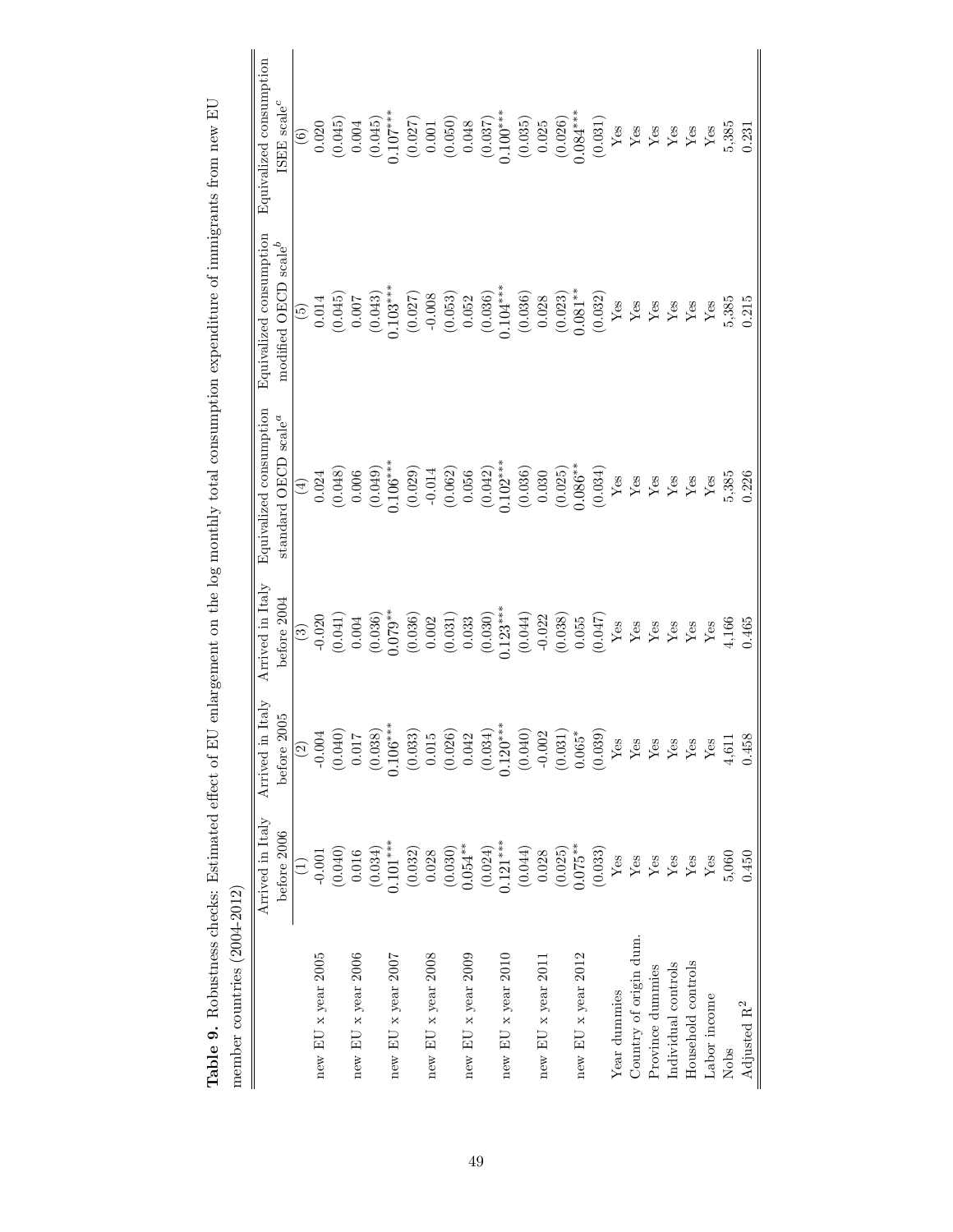Table 9 cont. Robustness checks: Estimated effect of EU enlargement on the log monthly total consumption expenditure of immigrants Table 9 cont. Robustness checks: Estimated effect of EU enlargement on the log monthly total consumption expenditure of immigrants from new EU member countries  $(2004-2012)$ from new EU member countries (2004-2012)

| Alternative control        | Definition of       | Clustering                                                  | Accounting for                                                  | Accounting for changes                                                                                                                                                                                                                                                                                                                                                                                                                                        |
|----------------------------|---------------------|-------------------------------------------------------------|-----------------------------------------------------------------|---------------------------------------------------------------------------------------------------------------------------------------------------------------------------------------------------------------------------------------------------------------------------------------------------------------------------------------------------------------------------------------------------------------------------------------------------------------|
| group (A8 countries)       | immigrant household | standard errors                                             | business cycle                                                  | in household structure                                                                                                                                                                                                                                                                                                                                                                                                                                        |
| E                          | $\circledast$       | $\widehat{\mathbf{e}}$                                      | $\left(10\right)$                                               | $\Xi$                                                                                                                                                                                                                                                                                                                                                                                                                                                         |
| 0.066                      |                     | $-0.001$                                                    | 0.013                                                           | 0.002                                                                                                                                                                                                                                                                                                                                                                                                                                                         |
| (0.106)                    |                     | $-0.068, 0.064$                                             | (0.050)                                                         | (0.050)                                                                                                                                                                                                                                                                                                                                                                                                                                                       |
| 0.098                      |                     | 0.010                                                       | 0.007                                                           | 0.008                                                                                                                                                                                                                                                                                                                                                                                                                                                         |
| (0.096)                    |                     | $[-0.024, 0.047]$                                           | (0.037)                                                         | (0.035)                                                                                                                                                                                                                                                                                                                                                                                                                                                       |
| $0.086*$                   | $0.101***$          |                                                             | $0.093***$                                                      | $0.090**$                                                                                                                                                                                                                                                                                                                                                                                                                                                     |
| (0.045)                    | (0.025)             | [0.058, 0.149]                                              | (0.041)                                                         | (0.035)                                                                                                                                                                                                                                                                                                                                                                                                                                                       |
| 0.099                      | $-0.011$            | 0.015                                                       | 0.045                                                           | 0.018                                                                                                                                                                                                                                                                                                                                                                                                                                                         |
| (0.109)                    | (0.047)             | $[-0.050 0.080]$                                            | (0.028)                                                         | (0.037)                                                                                                                                                                                                                                                                                                                                                                                                                                                       |
| 0.024                      | $0.048*$            | 0.042                                                       | 0.044                                                           | 0.028                                                                                                                                                                                                                                                                                                                                                                                                                                                         |
| (0.071)                    | (0.028)             | $[-0.012, 0.097]$                                           | (0.034)                                                         | (0.032)                                                                                                                                                                                                                                                                                                                                                                                                                                                       |
| $0.153***$                 | $0.100***$          | $0.114***$                                                  | $0.140***$                                                      | $0.101**$                                                                                                                                                                                                                                                                                                                                                                                                                                                     |
| (0.074)                    | (0.038)             | [0.071, 0.165]                                              | (0.051)                                                         | (0.050)                                                                                                                                                                                                                                                                                                                                                                                                                                                       |
| 0.010                      | 0.033               |                                                             | 0.039                                                           | 0.014                                                                                                                                                                                                                                                                                                                                                                                                                                                         |
| (0.073)                    | (0.039)             | $-0.013, 0.074$                                             | (0.052)                                                         | (0.034)                                                                                                                                                                                                                                                                                                                                                                                                                                                       |
| $0.131***$                 |                     |                                                             | $0.093***$                                                      | $0.062**$                                                                                                                                                                                                                                                                                                                                                                                                                                                     |
| (0.063)                    | (0.035)             | [0.021, 0.141]                                              | (0.036)                                                         | (0.031)                                                                                                                                                                                                                                                                                                                                                                                                                                                       |
| ${\rm Yes}$                | ${\rm Yes}$         | ${\rm Yes}$                                                 | ${\rm Yes}$                                                     | ${\rm Yes}$                                                                                                                                                                                                                                                                                                                                                                                                                                                   |
| Yes                        | ${\rm Yes}$         | ${\rm Yes}$                                                 | ${\rm Yes}$                                                     | ${\rm Yes}$                                                                                                                                                                                                                                                                                                                                                                                                                                                   |
| Yes                        | Yes                 | Yes                                                         | Yes                                                             | $Y$ es                                                                                                                                                                                                                                                                                                                                                                                                                                                        |
| $\mathbf{Yes}$             | ${\rm Yes}$         | ${\rm Yes}$                                                 | ${\rm Yes}$                                                     | ${\bf Yes}$                                                                                                                                                                                                                                                                                                                                                                                                                                                   |
| Yes                        | Yes                 | Yes                                                         | ${\rm Yes}$                                                     | ${\rm Yes}$                                                                                                                                                                                                                                                                                                                                                                                                                                                   |
| Yes                        | Yes                 | Yes                                                         | $Y$ es                                                          | $Y$ es                                                                                                                                                                                                                                                                                                                                                                                                                                                        |
| 2,209                      | 3,941               | 5,385                                                       | 3,815                                                           | 5,385                                                                                                                                                                                                                                                                                                                                                                                                                                                         |
| 0.443                      | 0.421               | 0.440                                                       | 0.546                                                           | 0.448                                                                                                                                                                                                                                                                                                                                                                                                                                                         |
| Data source: Institute for |                     | p<0.05.<br>$*$                                              |                                                                 | p<0.01. Notes: Sample is restricted to those who                                                                                                                                                                                                                                                                                                                                                                                                              |
|                            |                     |                                                             |                                                                 |                                                                                                                                                                                                                                                                                                                                                                                                                                                               |
|                            |                     |                                                             |                                                                 |                                                                                                                                                                                                                                                                                                                                                                                                                                                               |
|                            |                     | Multiethnic Studies (ISMU) surveys 2004-2012.<br>$0.091***$ | $***$<br>$0.103***$<br>$0.081***$<br>$0.031***$<br>$p < 0.01$ , | columns $(3)-(6)$ the dependent variable is log monthly equivalized consumption expenditure calculated by using different weightings for each house-<br>controls exclude number of household members, number of cohabiting children and number of cohabiting non-adult children in columns $(4)$ -(6). In<br>arrived in Italy before 2006 in column (1), before 2005 in column (2), before 2004 in column (3), and before 2007 in columns (4)-(11). Household |

ce intervals obtained by clustering standard errors at the country of origin level (11 clusters) using the wild bootstrap method (1000 replications) for or respondents who have a cohabiting partner from the same country of origin (only available in survey years 2006-2012). Figures in  $[]$  are confidensmall number of clusters. In addition to individual and household controls, and labor income, column (10) includes the interaction between province or respondents who have a cohabiting partner from the same country of origin (only available in survey years  $2006-2012$ ). Figures in [] are confidence intervals obtained by clustering standard errors at the country of origin level (11 clusters) using the wild bootstrap method (1000 replications) for small number of clusters. In addition to individual and household controls, and labor income, column (10) includes the interaction between province adult; 0.5 to the second and each subsequent adult; 0.3 to each non-adult child (younger than 18).  $c$  1.0 to the first person; 0.57 to the second; 0.47 and year and occupation (only available for employed individuals) and year fixed effects and column  $(11)$  includes the interaction between having a adult; 0.5 to the second and each subsequent adult; 0.3 to each non-adult child (younger than 18).  $\epsilon$  1.0 to the first person; 0.57 to the second; 0.47 and year and occupation (only available for employed individuals) and year fixed effects and column  $(11)$  includes the interaction between having a columns  $(3)-(6)$  the dependent variable is log monthly equivalized consumption expenditure calculated by using different weightings for each house-Republic, Estonia, Hungary, Latvia, Lithuania, Poland, Slovakia and Slovenia instead. In column (8) the sample is restricted to single respondents to the third, 0.42 to the forth; 0.39 to the fifth; and 0.35 to the subsequent persons. In column  $(7)$  the control group consists of nationals of Czech hold member:  $^a$ 1.0 to the first adult; 0.7 to the second and each subsequent adult; 0.5 to each non-adult child (younger than 18).  $^b$ 1.0 to the first to the third, 0.42 to the forth; 0.39 to the fifth; and 0.35 to the subsequent persons. In column (7) the control group consists of nationals of Czech Republic, Estonia, Hungary, Latvia, Lithuania, Poland, Slovakia and Slovenia instead. In column (8) the sample is restricted to single respondents hold member:  $a_{1.0}$  to the first adult; 0.7 to the second and each subsequent adult; 0.5 to each non-adult child (younger than 18).  $b_{1.0}$  to the first spouse abroad and year and number of cohabiting children and year fixed effects. For the remaining definitions, see Table 3 notes. spouse abroad and year and number of cohabiting children and year fixed effects. For the remaining definitions, see Table 3 notes.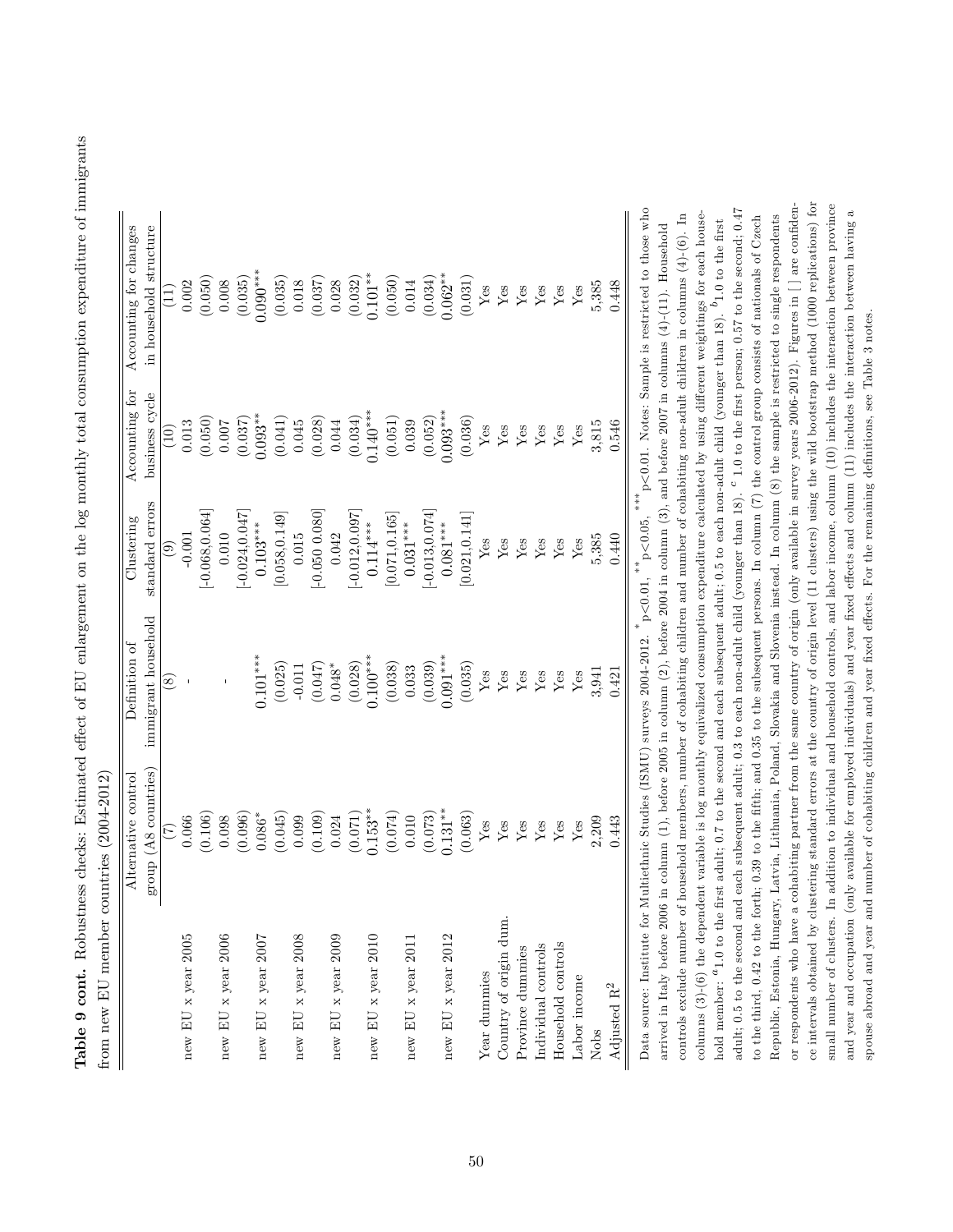| Heterogeneity by years of residence |                                                           |                                                    |                                                                                                                                                                                                                                                                                                                                                                                                                                                                                                                                                                                                                                                                                                                                                                                                                                                                                                                                                                                                                                                        |
|-------------------------------------|-----------------------------------------------------------|----------------------------------------------------|--------------------------------------------------------------------------------------------------------------------------------------------------------------------------------------------------------------------------------------------------------------------------------------------------------------------------------------------------------------------------------------------------------------------------------------------------------------------------------------------------------------------------------------------------------------------------------------------------------------------------------------------------------------------------------------------------------------------------------------------------------------------------------------------------------------------------------------------------------------------------------------------------------------------------------------------------------------------------------------------------------------------------------------------------------|
|                                     | Immigrants with less than 5<br>years of residence in 2007 | years of residence in 2007<br>Immigrants with 5-10 | Immigrants with Italian citizenship<br>or with more than 10 years of<br>residence in 2007                                                                                                                                                                                                                                                                                                                                                                                                                                                                                                                                                                                                                                                                                                                                                                                                                                                                                                                                                              |
| new EU x post                       | $0.076**$                                                 | 0.031<br>$\widehat{c}$                             | $-0.052$<br>$\widehat{\mathfrak{S}}$                                                                                                                                                                                                                                                                                                                                                                                                                                                                                                                                                                                                                                                                                                                                                                                                                                                                                                                                                                                                                   |
|                                     | (0.031)                                                   | (0.028)                                            | (0.036)                                                                                                                                                                                                                                                                                                                                                                                                                                                                                                                                                                                                                                                                                                                                                                                                                                                                                                                                                                                                                                                |
| Year dummies                        | ${\rm Yes}$                                               | ${\rm Yes}$                                        | ${\rm Yes}$                                                                                                                                                                                                                                                                                                                                                                                                                                                                                                                                                                                                                                                                                                                                                                                                                                                                                                                                                                                                                                            |
| Country of origin dum.              | ${\rm Yes}$                                               | ${\rm Yes}$                                        | ${\rm Yes}$                                                                                                                                                                                                                                                                                                                                                                                                                                                                                                                                                                                                                                                                                                                                                                                                                                                                                                                                                                                                                                            |
| Province dummies                    | ${\rm Yes}$                                               | Yes                                                | Yes                                                                                                                                                                                                                                                                                                                                                                                                                                                                                                                                                                                                                                                                                                                                                                                                                                                                                                                                                                                                                                                    |
| Individual controls                 | Yes                                                       | Yes                                                | Yes                                                                                                                                                                                                                                                                                                                                                                                                                                                                                                                                                                                                                                                                                                                                                                                                                                                                                                                                                                                                                                                    |
| Household controls                  | Yes                                                       | ${\rm Yes}$                                        | ${\rm Yes}$                                                                                                                                                                                                                                                                                                                                                                                                                                                                                                                                                                                                                                                                                                                                                                                                                                                                                                                                                                                                                                            |
| Labor income                        | Yes                                                       | Yes                                                | Yes                                                                                                                                                                                                                                                                                                                                                                                                                                                                                                                                                                                                                                                                                                                                                                                                                                                                                                                                                                                                                                                    |
| Nobs                                | 2,338                                                     | 2,645                                              | 2,393                                                                                                                                                                                                                                                                                                                                                                                                                                                                                                                                                                                                                                                                                                                                                                                                                                                                                                                                                                                                                                                  |
| Adjusted $\mathbf{R}^2$             | 0.435                                                     | 0.450                                              | 0.409                                                                                                                                                                                                                                                                                                                                                                                                                                                                                                                                                                                                                                                                                                                                                                                                                                                                                                                                                                                                                                                  |
| Italian province of residence and   |                                                           |                                                    | for permanent residence permit while immigrants with more than 10 years of residence are eligible for the Italian citizenship. All specifications in-<br>Data source: Institute for Multiethnic Studies (ISMU) surveys 2004-2012. $*$ p<0.10, $*$ p<0.05, $*$ p<0.01. Two-way clustered standard errors (at<br>indicator for having a spouse living abroad, number of household members, number of children, number of cohabiting children, number of cohabi-<br>ting non adult children, and a dummy for living in own property in Italy. Labor income is the average monthly labor income (net of taxes) of the<br>clude year, country of origin and Italian province of residence fixed effects, and a constant term. Individual controls include respondent's gender,<br>at country of origin level) are in parentheses (121 clusters). Immigrants with 5-10 years of residence are eligible<br>age, age squared, dummies for education level (none, primary, secondary, tertiary), and years of residence in Italy. Household controls include an |

respondent. See Data Appendix for variable deÖnitions and sample restrictions.

respondent. See Data Appendix for variable definitions and sample restrictions.

Table 10. Estimated effect of EU enlargement on consumption of immigrant households from new EU member countries (2004-2012) Table 10. Estimated effect of EU enlargement on consumption of immigrant households from new EU member countries (2004-2012)

51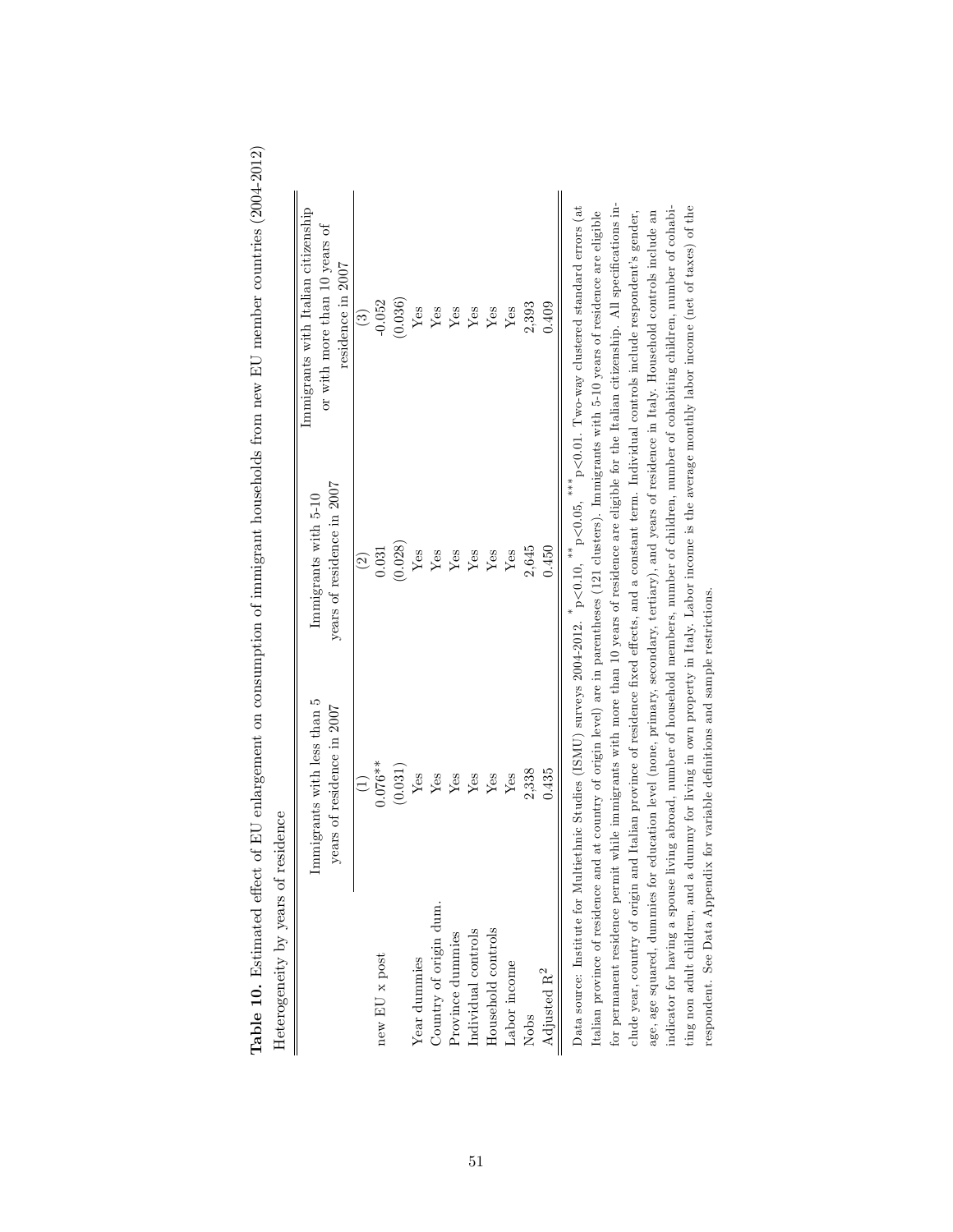## Appendix

### Data

### ISMU data

Our main data source is an annual survey launched in 2001 by a non-governmental organization, the Institute for Multiethnic Studies (ISMU) to study the foreign population residing in the Lombardy region of Italy. Each survey takes place between May and mid July and consists of a random sample of about 8,000 immigrants, who are aged 15 and over and reside in Lombardy at the time of the interview. Its two-stage sampling scheme, the Centre Sampling Method (Baio et al., 2011), was specifically designed to collect information on a representative sample of both documented and undocumented immigrants. At the Örst stage municipalities are selected according to their share of immigrants, their socio-economic situation and their demographic representativeness at the regional level. At the second stage, for each municipality a set of 'aggregation centers' that the target population frequently visit (e.g. mosques, churches, language centers, etc.) are identified and immigrants are randomly selected in each center. Interviewees then are asked to answer a set of questions through a face-to-face interview by interviewers with a foreign background, who have undergone specific training and emphasize the independence of ISMU from the government at the beginning of the interview.

The statistical unit of analysis in the ISMU surveys is the individual and data include detailed information on personal characteristics such as country of origin, whether the respondent has a valid residence permit or not, type of residence permit, age, gender, education, marital status, years of residence in Italy, as well as on labor market characteristics of employed respondents such as type of employment (self-employed/employee), occupation, and sector (informal/formal) of employment, labor income, as well as some information on the household characteristics (e.g. average monthly household expenditure, household size, number of children, whether the spouse lives with the respondent, whether the type of accommodation is own property).

We restrict our sample to immigrants from Romania and Bulgaria (treatment group) and from Albania, Bosnia and Herzegovina, Croatia, Kosovo, Macedonia, Montenegro, Serbia, and Turkey (control group) who arrived in Italy before 2007, who do not hold Italian citizenship by the time of the interview and with no more than ten years of residence in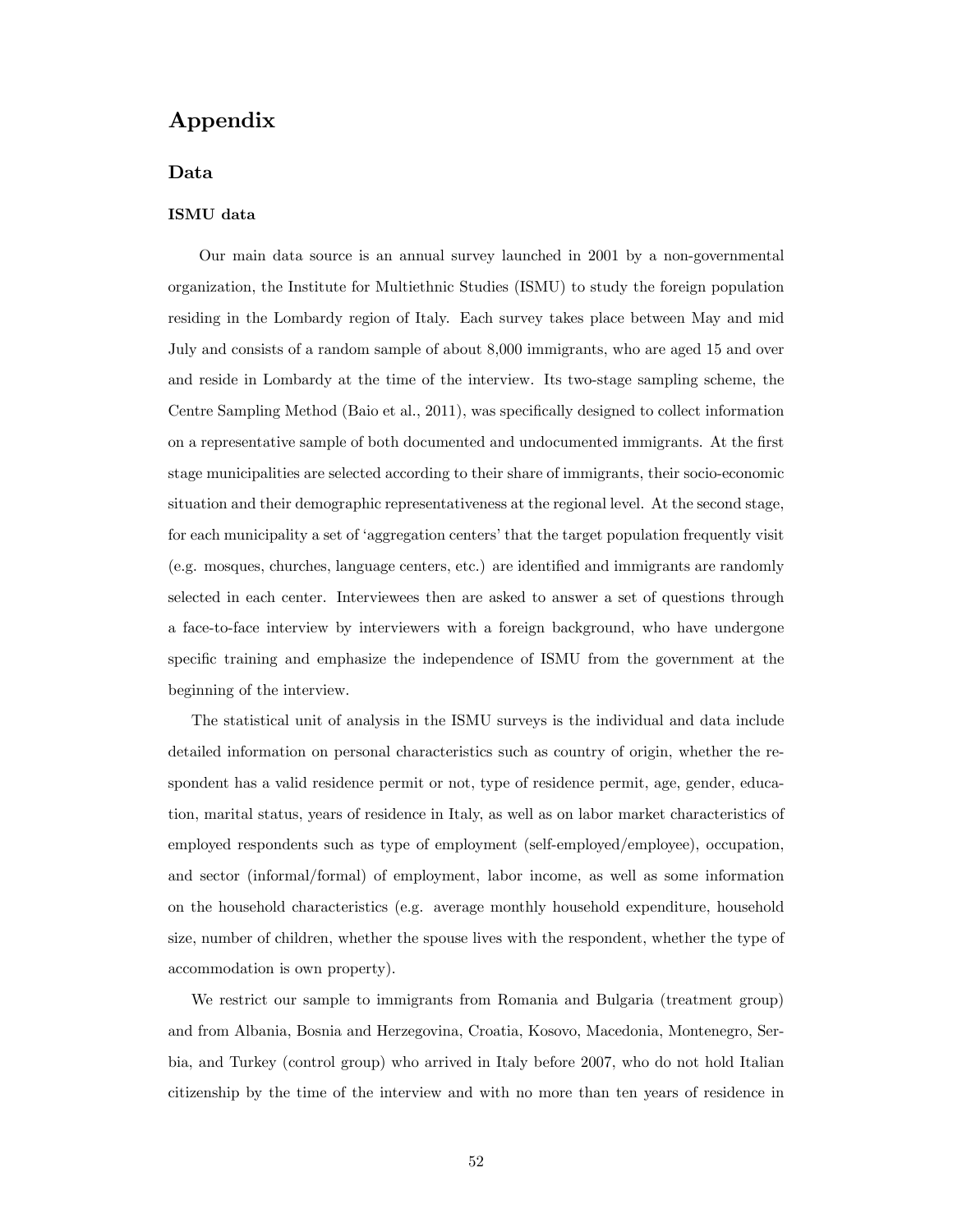Italy by the time of the EU accession. In our main analysis we use data from the 2004-2012 surveys as information on household consumption expenditure is available only after 2004, whereas information on labor market outcomes is available also in 2001-2003. Thus, our labor market analysis utilizes the 2001-2012 survey data.

Table A1 displays the average characteristics of the immigrants in the ISMU survey and in the official registry of immigrants residing in Lombardy in 2006 provided by the Italian National Institute of Statistics (ISTAT).<sup>51</sup> The comparison of columns 1 and 2 confirms that the ISMU survey is representative of the immigrant population in Lombardy in terms of nationality and gender.

#### Italian Social Security (INPS) records

The source for the data consists of social security payments made by legal entities to the Italian National Social Security Institute (INPS) for all employees with open-ended (permanent), fixed-term (temporary) and apprenticeship contracts. From this master data, INPS extracts two datasets which can be linked to each other. The first consists of the universe of firms with at least one employee at some point during a given calendar year and provides data at the establishment level. The second consists of the employment histories of all workers born on the first or the ninth day of each month (24 dates). The worker extraction provides information on demographics, annual gross wages, the number of months and days worked, the type of employment contract (permanent or temporary) and whether the job is full time or part time. We construct daily (monthly) wages by dividing annual gross wages with the number of days (months) worked and we express the wages of part-time workers in full-time equivalent units. In our analysis, we restrict the sample to immigrants from Romania and Bulgaria (treatment group) and from Albania, Bosnia and Herzegovina, Croatia, Kosovo, Macedonia, Montenegro, Serbia, and Turkey (control group) that work in a firm located in Lombardy and appear at least once in the Social Security records before 2007 with less than 10 years of experience. In this way, we ensure the comparability of the results with the estimates obtained using the ISMU survey. Furthermore, we consider workers aged between 20 and 64 that have worked for at least 15 days each year<sup>52</sup> so as to have a well-defined measure of wage even for immigrant workers with weak labor market attachments and to exclude possible students or retirees.

 $51$ We report these statistics for 2006, which is the year before the EU enlargement.

<sup>&</sup>lt;sup>52</sup>We get very similar results if we increase the threshold to 20 or 30 days worked per year.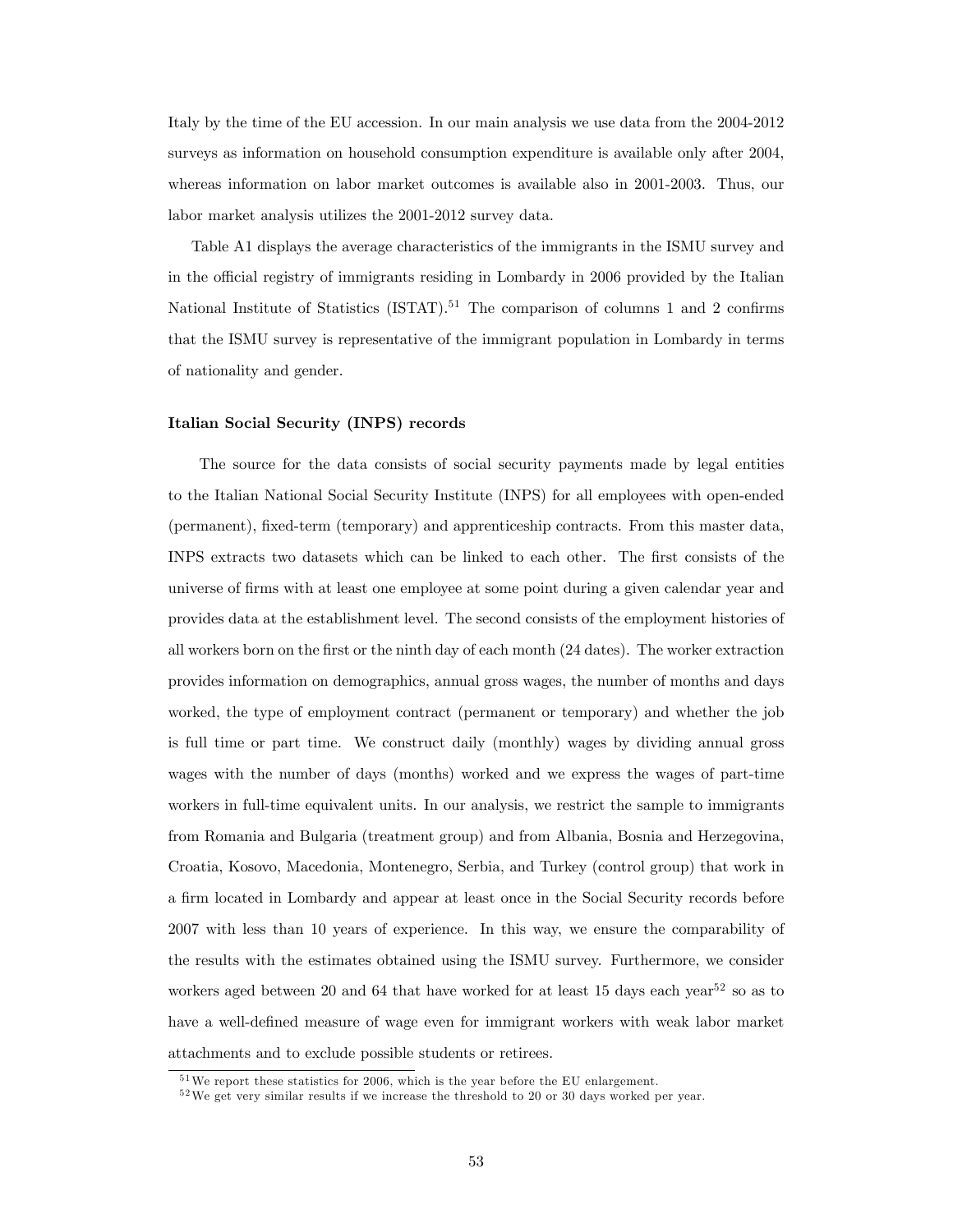#### Survey on Income and Life Conditions of Households with Foreigners

As the ISMU data do not contain any information on mortgages, we complement our analysis using data from the Survey on Income and Life Conditions of Households with Foreigners, which is the European Union Statistics on Income and Living Conditions (EU-SILC) Italian Module on Foreign Population that was collected by the Italian Institute of Statistics (ISTAT) in 2009. The survey has been conducted only once and followed closely the design of the EU-SILC but with a sample exclusively composed of households with at least one foreigner (who is residing in Italy and do not have Italian citizenship). The sample includes 6,014 families and 15,036 individuals (9,243 of at least 15 years old at the end of the income reference period) were surveyed in all the Italian regions. The content of the questionnaire followed closely that of the EU-SILC 2009 survey, with some additional questions particularly relevant for the foreign population. The survey contains information on whether households have a mortgage, and if they do, information on the year that they obtained it (see, for more information, https://www.istat.it/it/archivio/52405).

In our analysis, we consider only household heads and restrict our sample to immigrants from Romania and Bulgaria (treatment group) and from Albania, Bosnia and Herzegovina, Croatia, Kosovo, Macedonia, Montenegro, Serbia, and Turkey (control group) who arrived in Italy before 2007, who do not hold Italian citizenship by the time of the interview and with no more than ten years of residence in Italy by the time of the EU accession.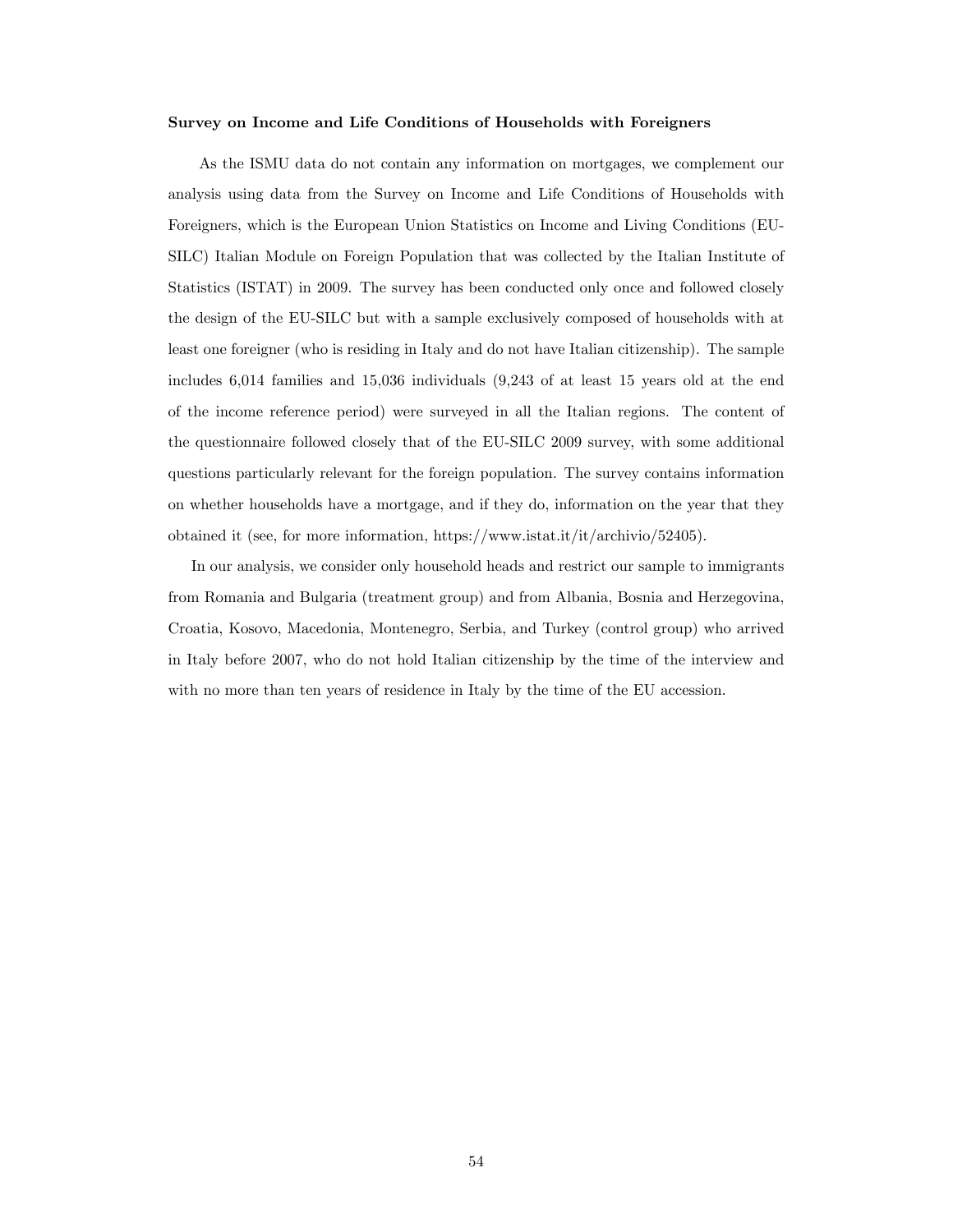|                       | $\mathop{\rm ISMU}\nolimits$ | <b>ISTAT</b> |
|-----------------------|------------------------------|--------------|
|                       | (1)                          | (2)          |
| By gender $(\%)$      |                              |              |
| Males                 | 52.5                         | 58.6         |
| By nationality $(\%)$ |                              |              |
| Treated               |                              |              |
| Romania               | 7.7                          | 5.8          |
| Bulgaria              | 0.8                          | 0.6          |
| Control               |                              |              |
| Albania               | 10.5                         | 9.0          |
| Serbia and Montenegro | 1.3                          | 1.2          |
| Moldova               | 1.1                          | $2.0\,$      |
| Macedonia             | 1.0                          | $0.5\,$      |
| Turkey                | 0.7                          | 0.8          |
| Bosnia-Erzegovina     | $0.6\,$                      | 0.5          |
| Croatia               | $0.4\,$                      | $0.5\,$      |

Table A1. Representativeness of the ISMU survey

Data source: Institute for Multiethnic Studies (ISMU) survey 2006

and official registry data (http://demo.istat.it/archivio.html).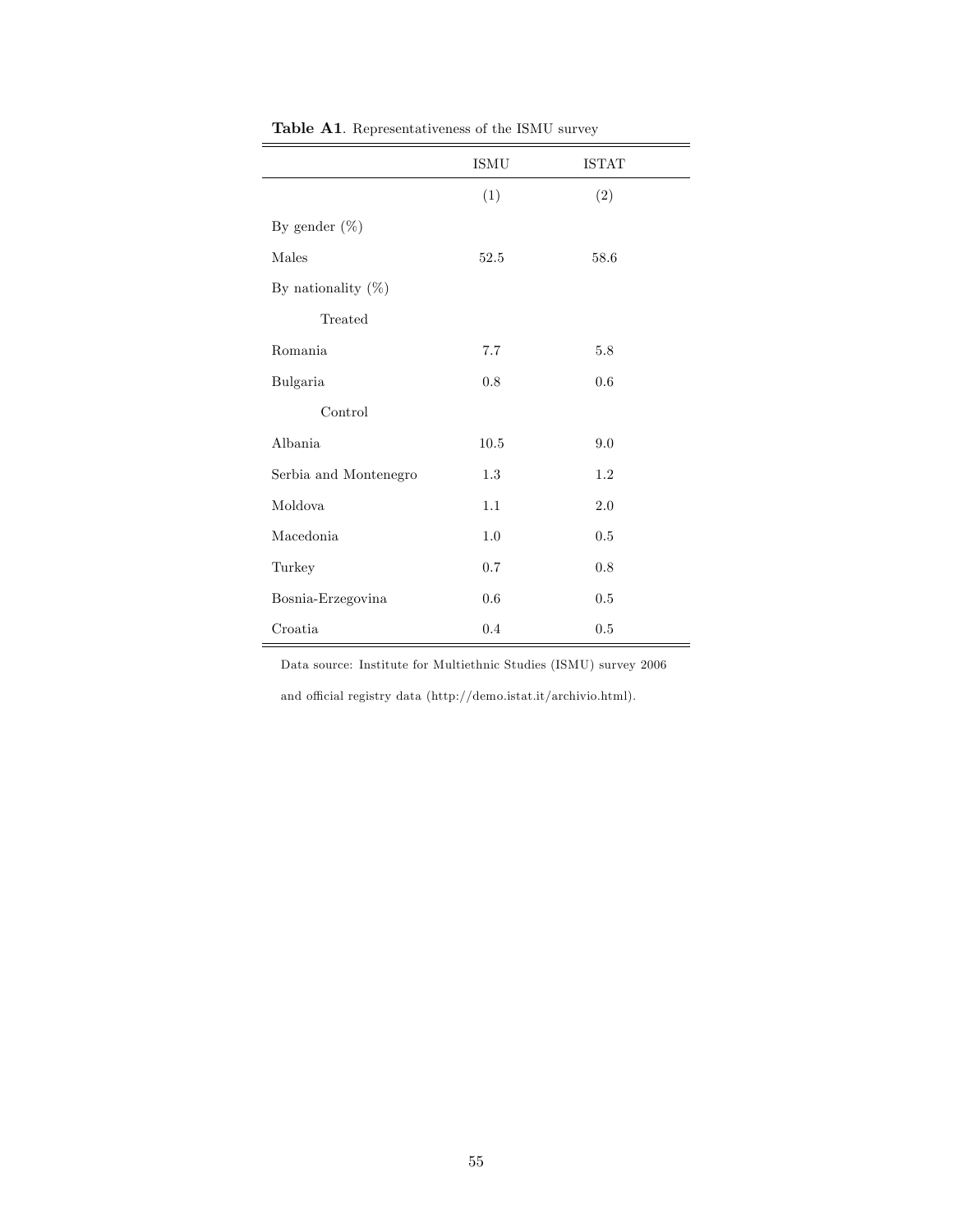| Variable                            | Type               | Definition                                                                                                                                                                                                          |
|-------------------------------------|--------------------|---------------------------------------------------------------------------------------------------------------------------------------------------------------------------------------------------------------------|
| Individual characteristics          |                    |                                                                                                                                                                                                                     |
| Country of origin                   | categorical        | Country of origin of the respondent                                                                                                                                                                                 |
| Gender                              | $_{\text{binary}}$ | $\left\{ \begin{array}{ll} 0 \mbox{ if the responent is a male} \\ 1 \mbox{ if the respondent is a female} \end{array} \right.$                                                                                     |
|                                     |                    |                                                                                                                                                                                                                     |
| Age                                 | continuous         | in years $(15+)$                                                                                                                                                                                                    |
|                                     |                    |                                                                                                                                                                                                                     |
| Education                           |                    | Examples and the same of the same of the categorical and the categorical discontinuity of the secondary education of above $\frac{4 \text{ Tertiary education}}{4 \text{ Tertiary education or above}}$             |
|                                     |                    |                                                                                                                                                                                                                     |
|                                     |                    |                                                                                                                                                                                                                     |
| Years of residence                  | continuous         | years of residence in Italy                                                                                                                                                                                         |
|                                     |                    | 0 if the respondent has no valid residence permit<br>1 if the respondent reported to have a valid residence permit<br>or currently renewing the temporary residence permit, or<br>is an applicant for legalization  |
| Documented                          | $_{\text{binary}}$ |                                                                                                                                                                                                                     |
|                                     |                    |                                                                                                                                                                                                                     |
|                                     |                    |                                                                                                                                                                                                                     |
| Household characteristics           |                    |                                                                                                                                                                                                                     |
|                                     |                    | Total number of family members living with the respondent                                                                                                                                                           |
| Number of household members         | continuous         | in Italy that the reported household consumption expenditures                                                                                                                                                       |
|                                     |                    | correspond to                                                                                                                                                                                                       |
| Children                            | binary             | $\left\{ \begin{array}{ll} 0 \mbox{ if number of children is zero} \\ 1 \mbox{ if number of children is positive} \end{array} \right.$                                                                              |
|                                     |                    |                                                                                                                                                                                                                     |
| Number of children                  | continuous         | Total number of children (living in Italy or abroad)                                                                                                                                                                |
| N. of cohabiting children           | continuous         | Number of children living with the respondent                                                                                                                                                                       |
| N. of cohabiting non-adult children | continuous         | Number of children younger than 18, living with the respondent                                                                                                                                                      |
|                                     |                    |                                                                                                                                                                                                                     |
| Spouse living abroad                | $_{\rm binary}$    |                                                                                                                                                                                                                     |
|                                     |                    |                                                                                                                                                                                                                     |
|                                     |                    | 0 if the respondent is single or is married and the spouse<br>is listed among the household members in Italy<br>1 if the respondent is married but the spouse is not listed<br>among the household members in Italy |
|                                     |                    |                                                                                                                                                                                                                     |
|                                     |                    | $\label{eq:1}$ $0$ if type of accommodation the respondent is<br>$\label{eq:1}$ living in is not own property<br>$\label{1}$<br>I if type of accommodation the respondent is                                        |
| Living in own property              | binary             |                                                                                                                                                                                                                     |
|                                     |                    |                                                                                                                                                                                                                     |
|                                     | $56\,$             | living in is own property                                                                                                                                                                                           |

Table A2. ISMU data, variable definitions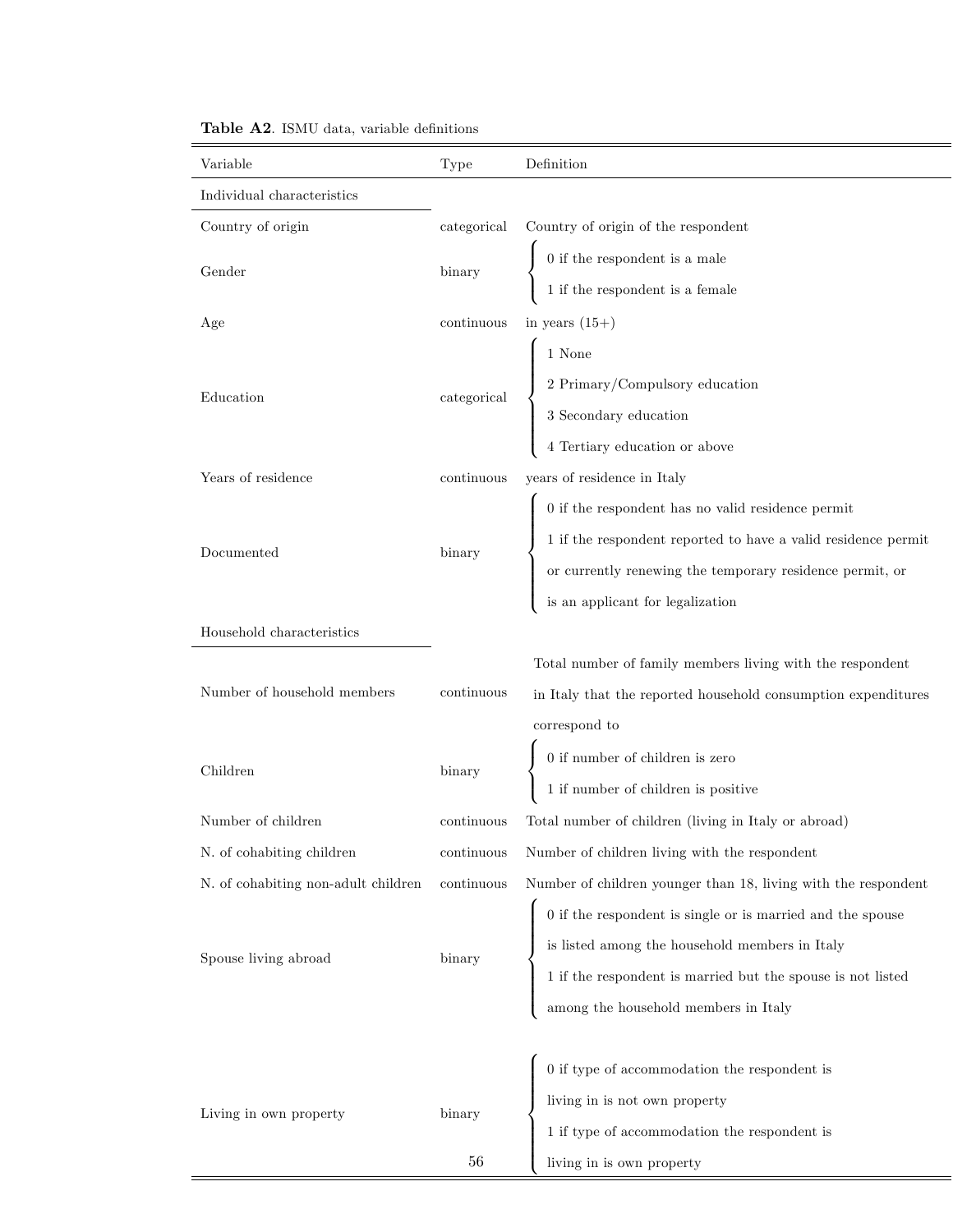| Variable                     | Type       | Definition                                                                                                                                                                                                 |
|------------------------------|------------|------------------------------------------------------------------------------------------------------------------------------------------------------------------------------------------------------------|
| Labor market characteristics |            |                                                                                                                                                                                                            |
| Labor income                 | continuous | net of taxes, Euros per month (0 if not employed)                                                                                                                                                          |
| In the labor force           | binary     | % 0 if the respondent reported to be a<br>student/homemaker/retired $$\sf{1}$$ if the respondent reported to be unemployed/an employee/self-employed)                                                      |
| Employed                     | binary     | $0$ if the respondent is unemployed/student/homemaker/retired $1$ if the respondent is an employee/self-employed $\,$                                                                                      |
| Employee                     | binary     | $0$ if the respondent is self-employed $1$ if the respondent is an employee                                                                                                                                |
| Formal sector                | binary     | $0$ if the respondent is an employee and reported to work in the formal sector $1$ if the respondent is an employee and reported to work $\,$<br>in the informal sector $% \left\vert \cdot \right\rangle$ |
| Permanent contract           | binary     | $0$ if the respondent is an employee and reported to work<br>under a temporary contract<br>$1$ if the respondent is an employee and reported to ${\rm work}$<br>under a permanent contract                 |

## Table A2 (cont.). ISMU data, variable definitions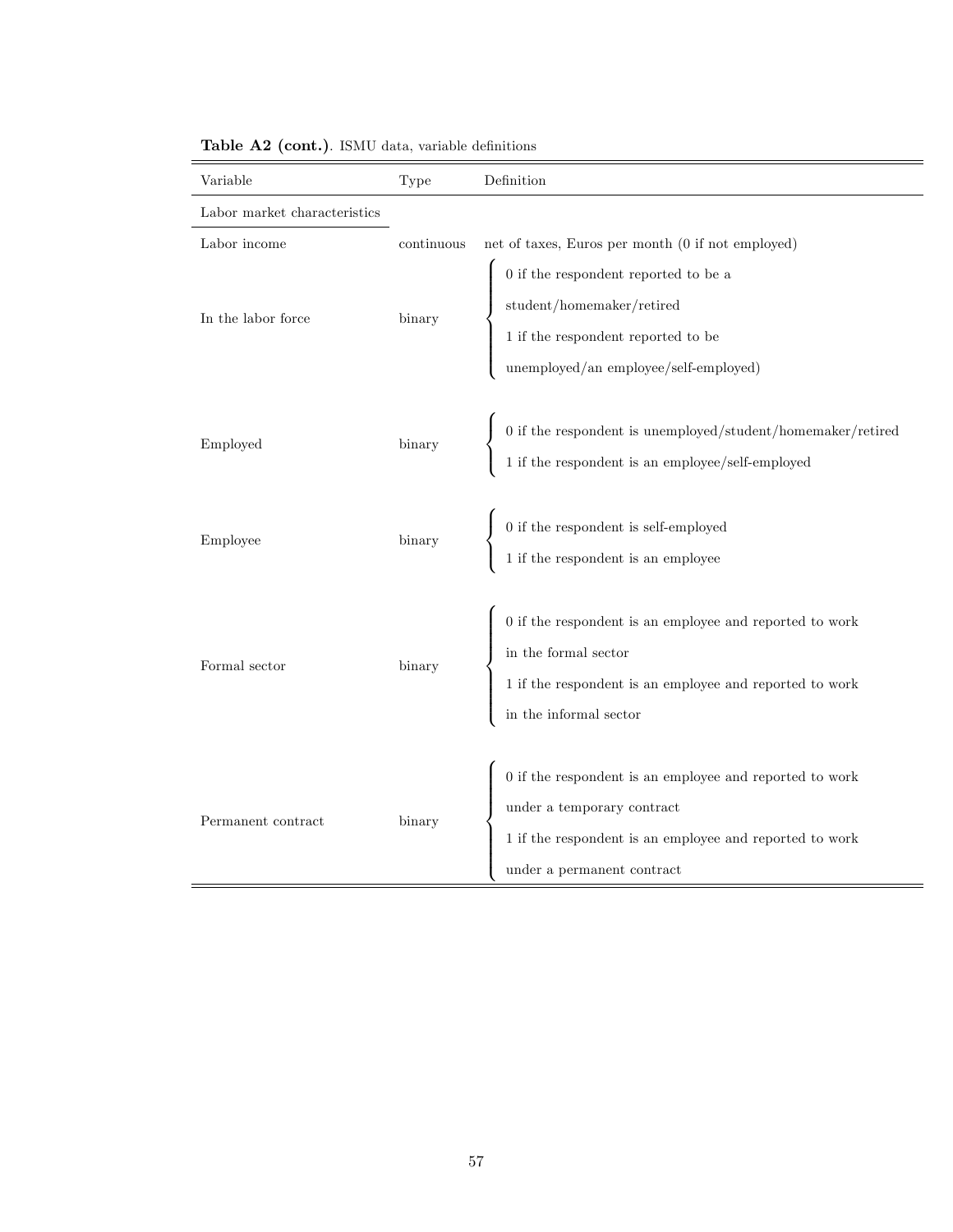| Immigrants from EU<br>candidate countries<br>1331.29 (439.06)<br>57.70 (17.98)<br>$\widehat{\mathfrak{O}}$ | Before EU enlargement<br>Romanians &<br>1380.33 (479.31)<br>59.66 (19.29)<br>Bulgarians<br>Monthly labor income (in Euros) |
|------------------------------------------------------------------------------------------------------------|----------------------------------------------------------------------------------------------------------------------------|
|                                                                                                            |                                                                                                                            |

| こうこう こうこう<br>$\frac{1}{2}$<br>í. |
|----------------------------------|
| <b>CONTRACTOR</b>                |
| $\frac{1}{2}$<br>ì<br>l          |
| l<br>$\ddot{\phantom{a}}$<br>l   |
| ı<br>I<br>l                      |
| $\frac{1}{2}$<br>ļ<br>֦          |
|                                  |
| j<br>į<br>ì<br>I                 |

in Lombardy and appear at least once in the social security records before 2007 with less than 10 years of experience. Standard deviations in Lombardy and appear at least once in the social security records before 2007 with less than 10 years of experience. Standard deviations countries (Albania, Bosnia and Herzegovina, Croatia, Kosovo, Macedonia, Montenegro, Serbia, and Turkey) who work in a firm located countries (Albania, Bosnia and Herzegovina, Croatia, Kosovo, Macedonia, Montenegro, Serbia, and Turkey) who work in a firm located Data source: Italian Social Security (INPS) records 2001-2012. Sample includes immigrants from Romania, Bulgaria and candidate of the continuous variables are in parentheses. of the continuous variables are in parentheses.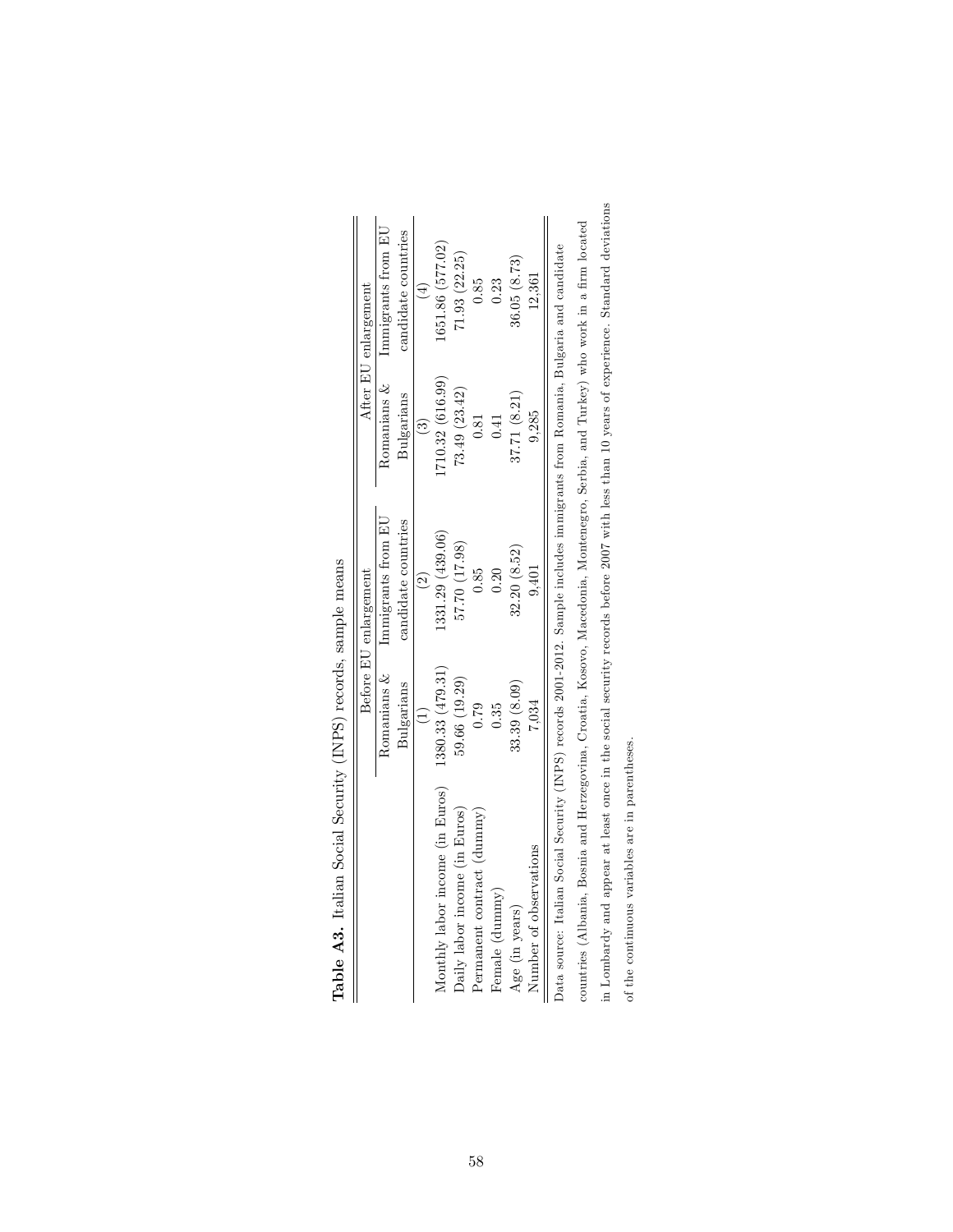| Italian province of        |           | Before the EU enlargement |              |
|----------------------------|-----------|---------------------------|--------------|
| residence                  | % treated | $%$ control               | observations |
| Province of Cremona        | 49.54     | 50.46                     | 343          |
| Metropolitan City of Milan | 47.94     | 52.06                     | 247          |
| Province of Pavia          | 45.60     | 54.40                     | 125          |
| Province of Sondrio        | 43.20     | 56.80                     | 922          |
| Province of Mantua         | 41.67     | 58.33                     | 300          |
| Province of Lodi           | 41.58     | 58.42                     | 383          |
| Province of Varese         | 35.57     | 64.43                     | 318          |
| Province of Brescia        | 33.16     | 66.84                     | 216          |
| Province of Lecco          | 24.55     | 75.45                     | 168          |
| Province of Como           | 21.86     | 78.14                     | 110          |
| Province of Bergamo        | 21.00     | 79.00                     | 202          |

Table A4. Relative size of treatment and control groups before 2007 by

Italian province of residence

Data source: Institute for Multiethnic Studies (ISMU) surveys 2004-2006. The sample includes immigrants who arrived in Italy before 2007, with no more than ten years of residence in Italy by 2007, who did not hold Italian citizenship by the time of the interview. Treated: Nationals of Romania and Bulgaria. Control: Nationals of Albania, Bosnia and Herzegovina, Croatia, Kosovo, Macedonia, Montenegro, Serbia, and Turkey.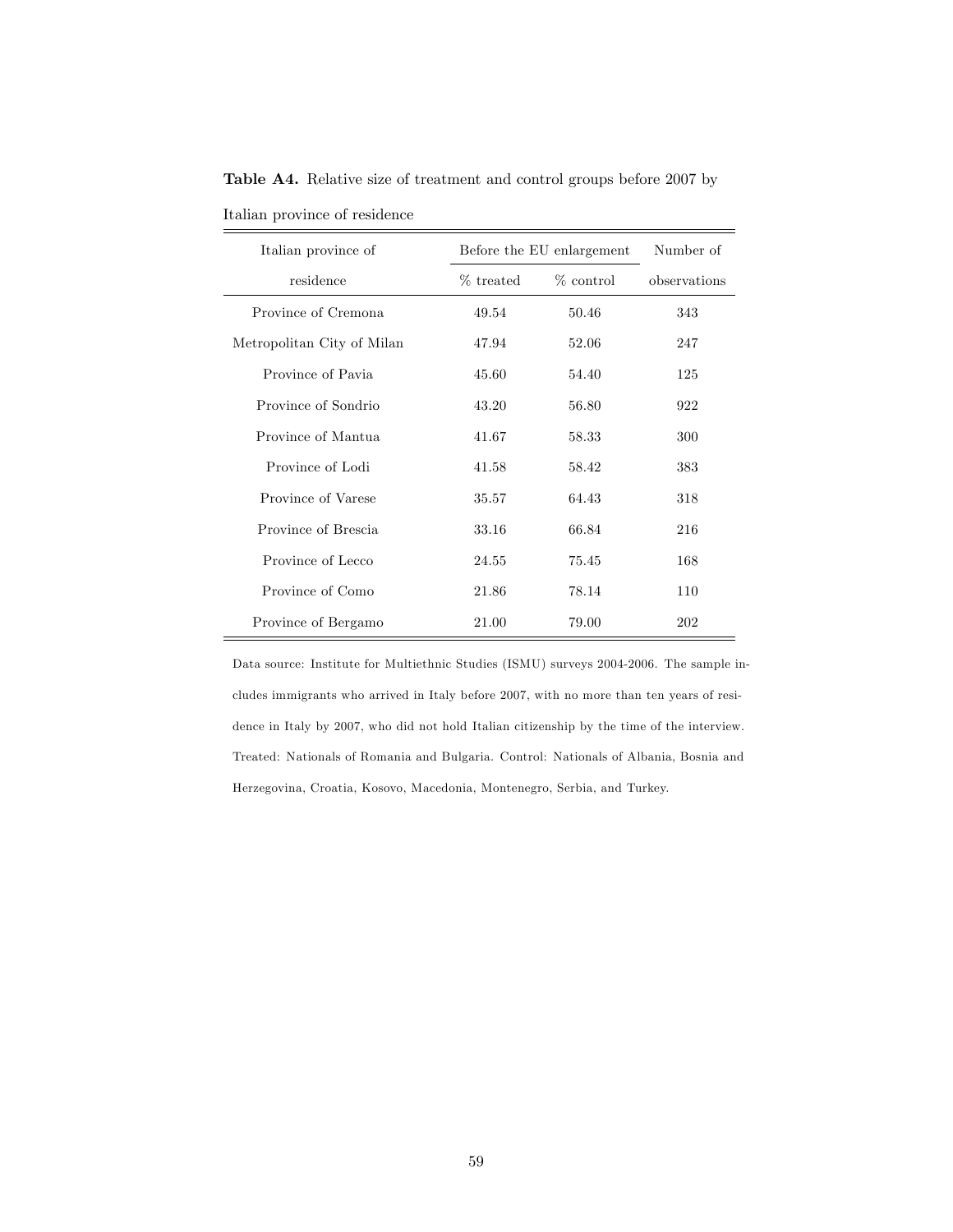| Occupation                        | $\%$ treated |            | p.p. change in the  |
|-----------------------------------|--------------|------------|---------------------|
|                                   | Before 2007  | After 2007 | fraction of treated |
| White collar employees            | 26.32        | 45.16      | 18.85               |
| Domestic workers (occasional)     | 41.46        | 51.64      | 10.17               |
| Transport workers                 | $36.99\,$    | 46.39      | 9.40                |
| Doctors and paramedics            | 40.00        | 49.18      | 9.18                |
| Artisans                          | 29.94        | 38.89      | 8.95                |
| Cleanining workers                | 37.11        | 45.45      | 8.34                |
| Prostitutes                       | 41.67        | 50.00      | 8.33                |
| Social field assistants           | 47.37        | 53.13      | 5.76                |
| Workers in the tertiary sector    | 37.80        | 41.14      | 3.34                |
| Secretaries                       | 36.36        | 37.50      | 1.14                |
| Intellectual workers              | 41.46        | 42.22      | 0.76                |
| Construction workers              | 31.15        | 31.06      | $-0.08$             |
| Home assistants                   | 77.51        | 77.40      | $-0.11$             |
| Catering/hotel workers            | 4015         | 39.88      | $-0.26$             |
| Other occupations                 | 53.57        | 53.16      | $-0.41$             |
| Skilled workers                   | 33.02        | 30.43      | $-2.58$             |
| Workers in the secondary sector   | 40.00        | 35.83      | $-4.17$             |
| Workers in the primary sector     | 44.12        | 37.50      | $-6.62$             |
| Baby sitters                      | 61.90        | 55.00      | $-6.90$             |
| Sales and service employees       | 43.55        | 33.11      | $-10.44$            |
| Domestic workers (full/part time) | 65.22        | 52.56      | $-12.65$            |
| Commerce                          | 50.00        | 27.42      | $-22.58$            |
| Switchboard operators             | 75.00        | 31.25      | $-43.75$            |

Table A5. Fraction of treatment group by occupation, before and after the EU enlargement

Data source: Institute for Multiethnic Studies (ISMU) surveys 2004-2012. The sample includes immigrants who arrived in Italy before 2007, with no more than ten years of residence in Italy by 2007, who did not hold Italian citizenship by the time of the interview. Treated: Nationals of Romania and Bulgaria. Control: Nationals of Albania, Bosnia and Herzegovina, Croatia, Kosovo, Macedonia, Montenegro, Serbia, and Turkey. p.p.: percentage points.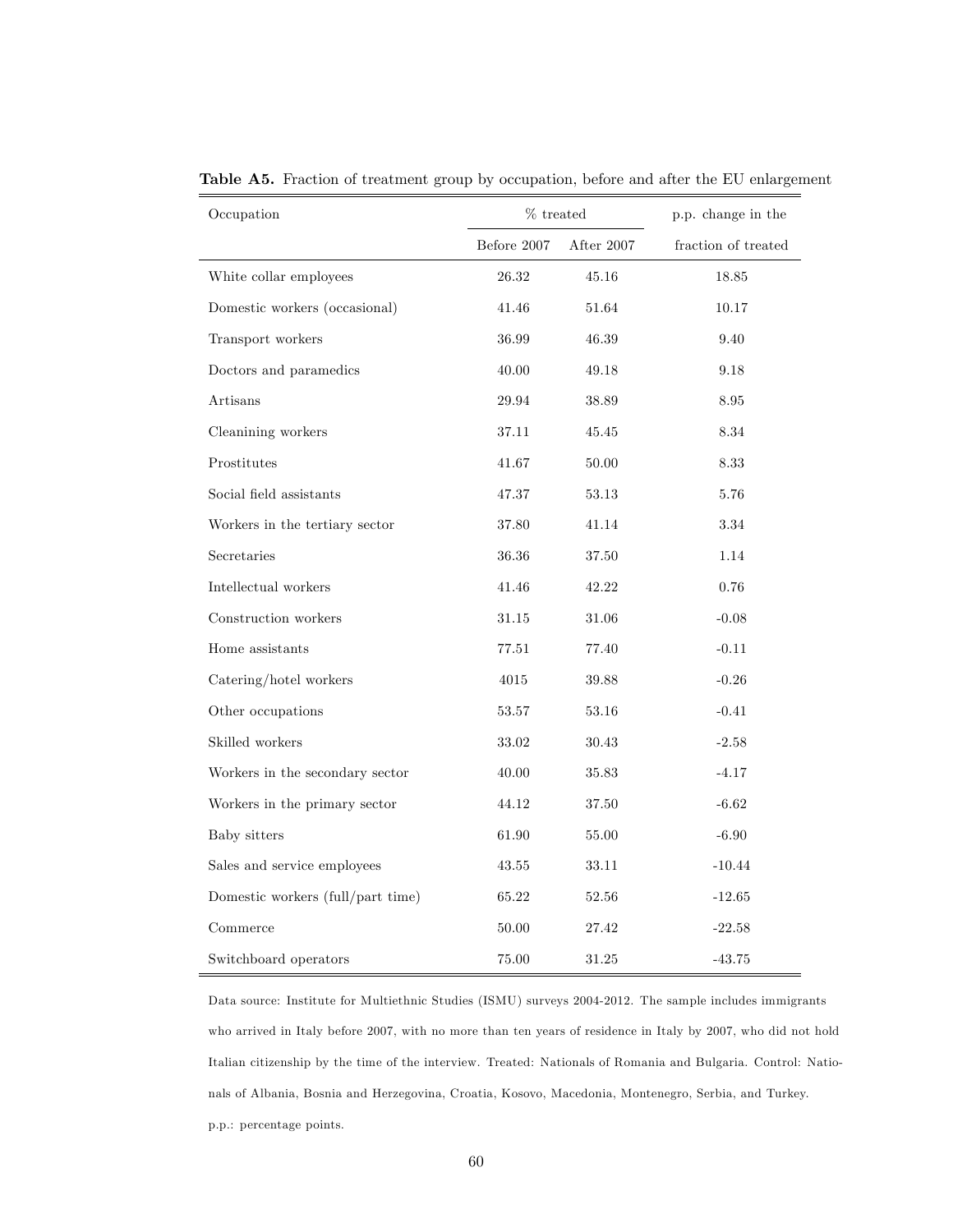|                        | % female | $\%$ youth        | % low educated    | Average number of |
|------------------------|----------|-------------------|-------------------|-------------------|
|                        |          | $(<30$ years old) | (primary or none) | household members |
| new EU x post          | 0.031    | $-0.024$          | 0.039             | 0.076             |
|                        | (0.029)  | (0.021)           | (0.032)           | (0.092)           |
| Year dummies           | Yes      | Yes               | Yes               | Yes               |
| Country of origin dum. | Yes      | Yes               | Yes               | Yes               |
| Province dummies       | Yes      | Yes               | Yes               | Yes               |
| <b>Nobs</b>            | 5,385    | 5,385             | 5,385             | 5,385             |
| Adjusted $R^2$         | 0.045    | 0.034             | 0.081             | 0.103             |

Table A6. Testing the validity of the research design: The effects of the EU enlargement on the composition of the treated and the control group

Data source: Institute for Multiethnic Studies (ISMU) surveys  $2004-2012.$   $\sqrt[^*p]{0.10},$   $\sqrt[^*p]{0.05},$   $\sqrt[^*p]{0.01}.$ Two-way clustered standard errors (at Italian province of residence and at country of origin level) are in parentheses (121 clusters). All specifications include a constant term, year, country of origin and Italian province of residence fixed effects. See Data Appendix for variable definitions and sample restrictions.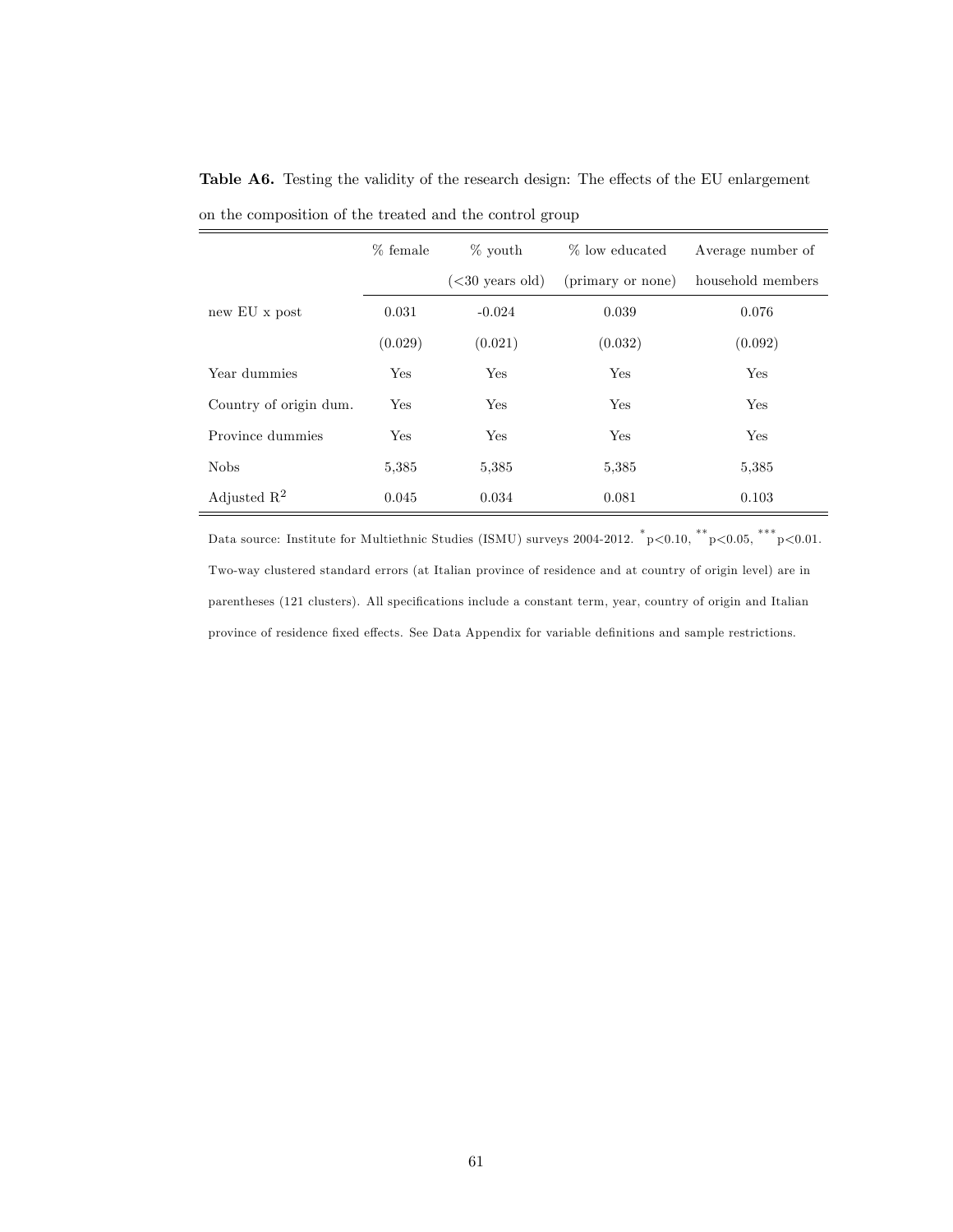| Linear probability model | Intention to leave Italy | Intention to leave Italy | Intention to leave Italy |
|--------------------------|--------------------------|--------------------------|--------------------------|
|                          | pre 2007 arrivals        | pre 2006 arrivals        | pre 2005 arrivals        |
|                          | (1)                      | (2)                      | (3)                      |
| new EU                   | 0.009                    | 0.011                    | 0.010                    |
|                          | (0.016)                  | (0.017)                  | (0.020)                  |
| Year dummies             | Yes                      | Yes                      | Yes                      |
| Province dummies         | Yes                      | Yes                      | Yes                      |
| Individual controls      | Yes                      | Yes                      | Yes                      |
| Household controls       | Yes                      | Yes                      | Yes                      |
| <b>Nobs</b>              | 1,246                    | 1,123                    | 941                      |
| Adjusted $\mathbb{R}^2$  | 0.040                    | 0.046                    | 0.053                    |

Table A7. Differences in the intentions to leave Italy between immigrants from new EU and candidate countries (2010-2012)

Data source: Institute for Multiethnic Studies (ISMU) surveys  $2010$ -2012.  $\sqrt[*]{ } p < 0.10, \sqrt[*]{ } ^* p < 0.05, \sqrt[*]{ } ^* p < 0.01.$ Two-way clustered standard errors (at Italian province of residence and at country of origin level) are in parentheses (121 clusters). All specifications include year and Italian province of residence fixed effects, and a constant term. Individual controls include respondent's gender, age, age squared, dummies for education level (none, primary, secondary, tertiary), and years of residence in Italy. Household controls include an indicator for having a spouse living abroad, number of household members, number of children, number of cohabiting children, and number of cohabiting non adult children. See Data Appendix for variable definitions and sample restrictions.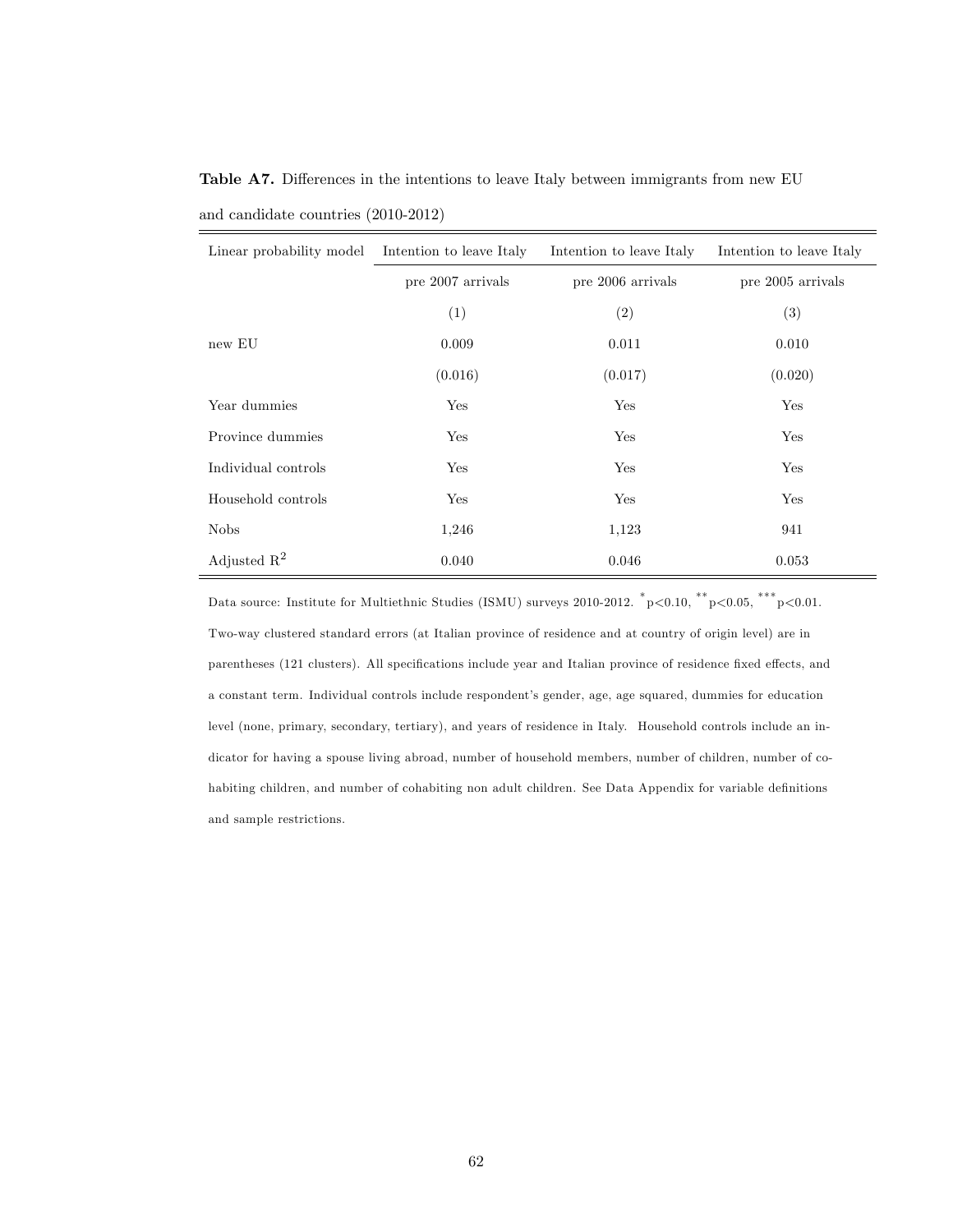Table A8. Using selection on observables to assess the bias from unobservables

| Restricted model |           | Full model       | Total consumption |
|------------------|-----------|------------------|-------------------|
| Table 3 Column 1 | <b>VS</b> | Table 3 Column 4 | 7.13              |
| Table 3 Column 2 | <b>VS</b> | Table 3 Column 4 | 3.19              |
| Table 3 Column 3 | <b>VS</b> | Table 3 Column 4 | 3.72              |

Notes: Each cell of the table reports the ratio based on the coefficient estimate of the interaction between new EU and year 2007 from the corresponding restricted model (estimate of  $\gamma_0^R$  in equation 2,  $\hat{\gamma}_0^R$ ) and the full model (estimate of  $\gamma_0^F$  in equation 2,  $\hat{\gamma}_0^F$ ). The reported ratio is calculated as:  $\hat{\gamma}_0^F/(\hat{\gamma}_0^R - \hat{\gamma}_0^F)$ . See Table 3 for the description of the full set of controls included in each specification.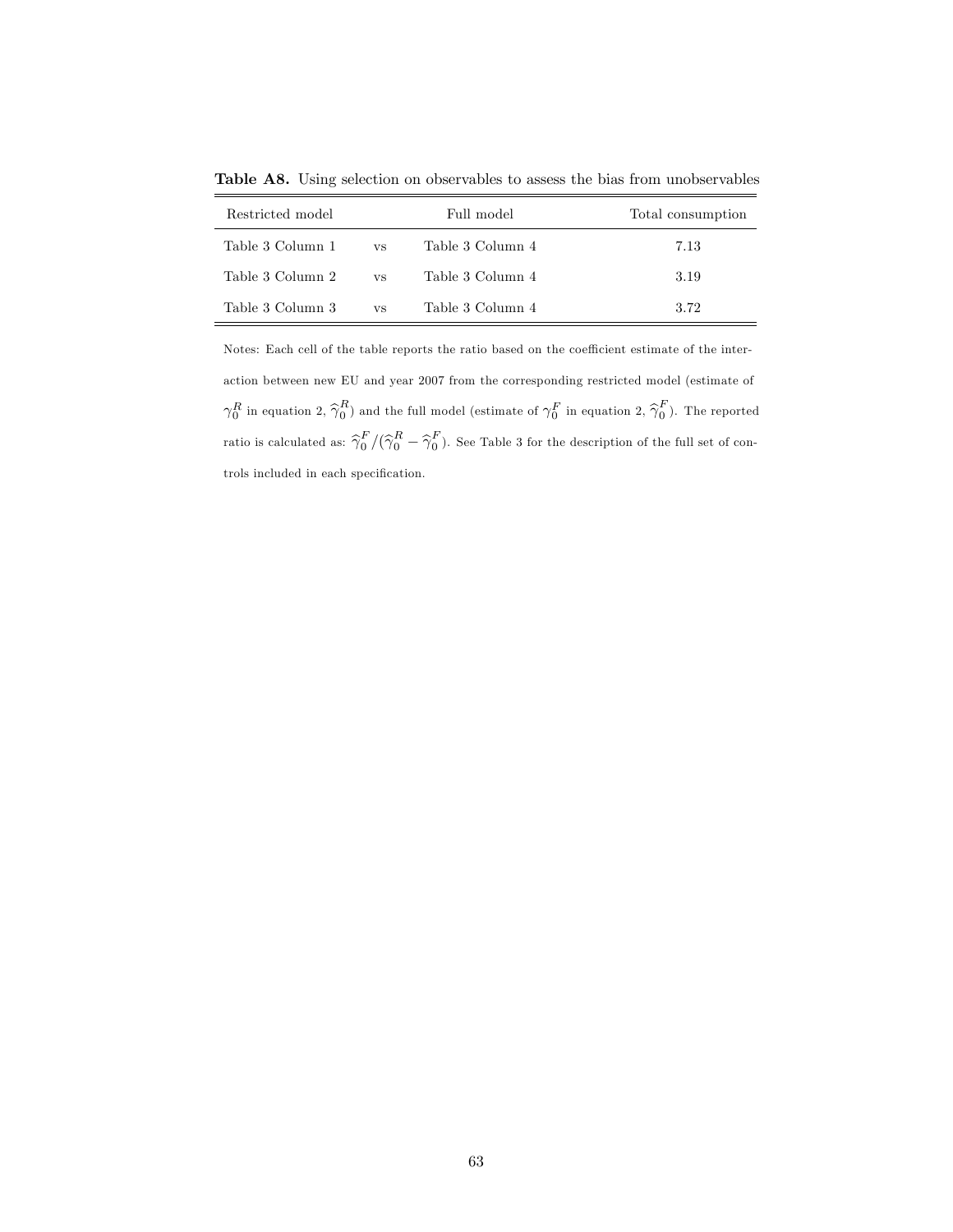Table A9. Fraction of treatment and control groups with

|                                    | Treated | Control |
|------------------------------------|---------|---------|
| % with a mortgage                  | 5.06    | 4.95    |
| % with a mortgage by year of issue |         |         |
| 2006                               | 1.41    | 1.93    |
| 2007-2008                          | 3.65    | 3.02    |
| Total number of observations       | 830     | 469     |

mortgage issued before and after the EU enlargement

Data source: Survey on Income and Life Conditions of Households with Foreigners 2009. The table presents weighted results (using EU-SILC Personal cross-sectional weights). The sample is restricted to household heads and includes immigrants from Romania and Bulgaria (treated) and from Albania, Bosnia and Herzegovina, Croatia, Kosovo, Macedonia, Montenegro, Serbia, and Turkey (control) who arrived in Italy before 2007, who do not hold Italian citizenship by the time of the interview and with no more than ten years of residence in Italy by the time of the EU accession.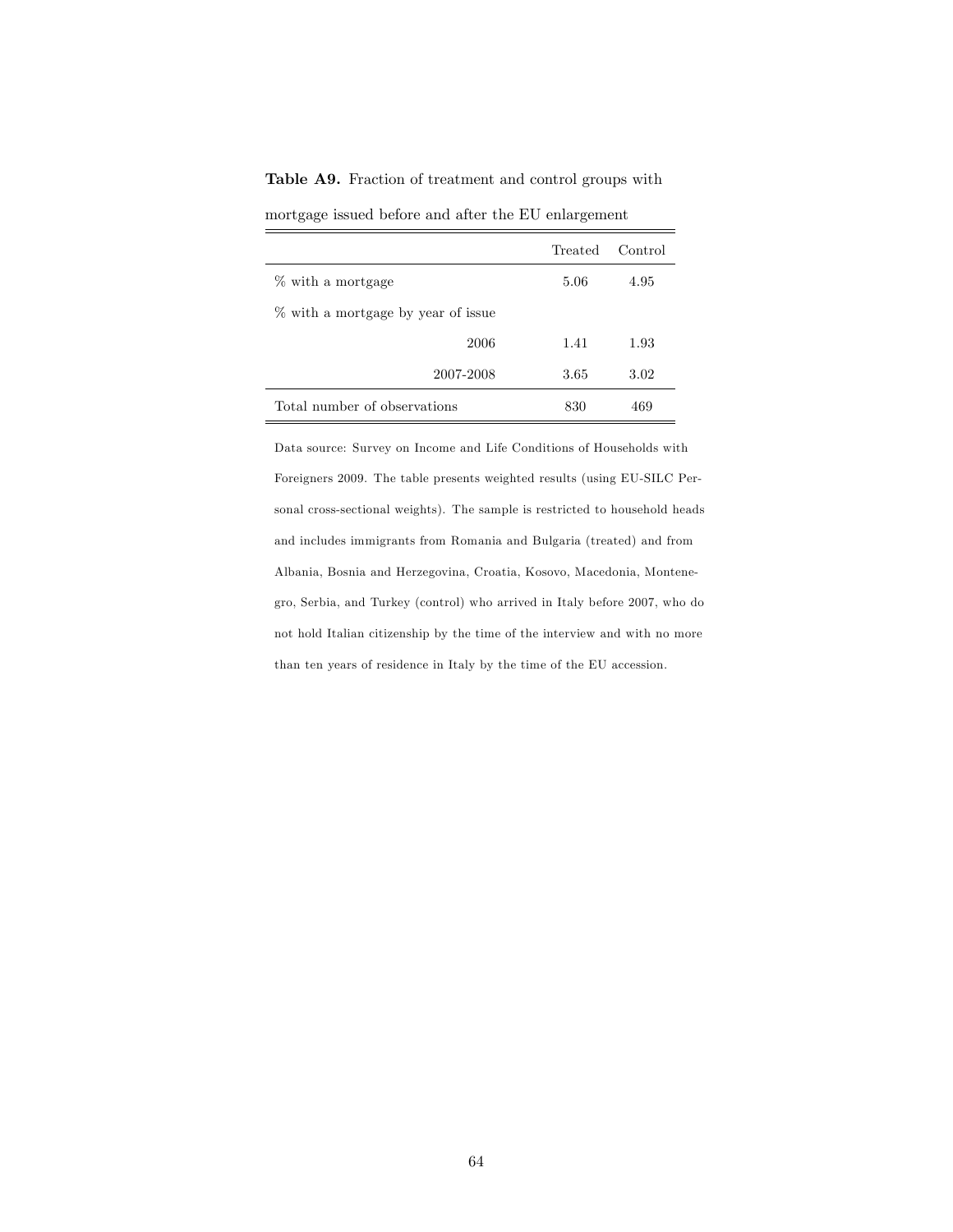

Figure A1. Timeline of events Figure A1. Timeline of events